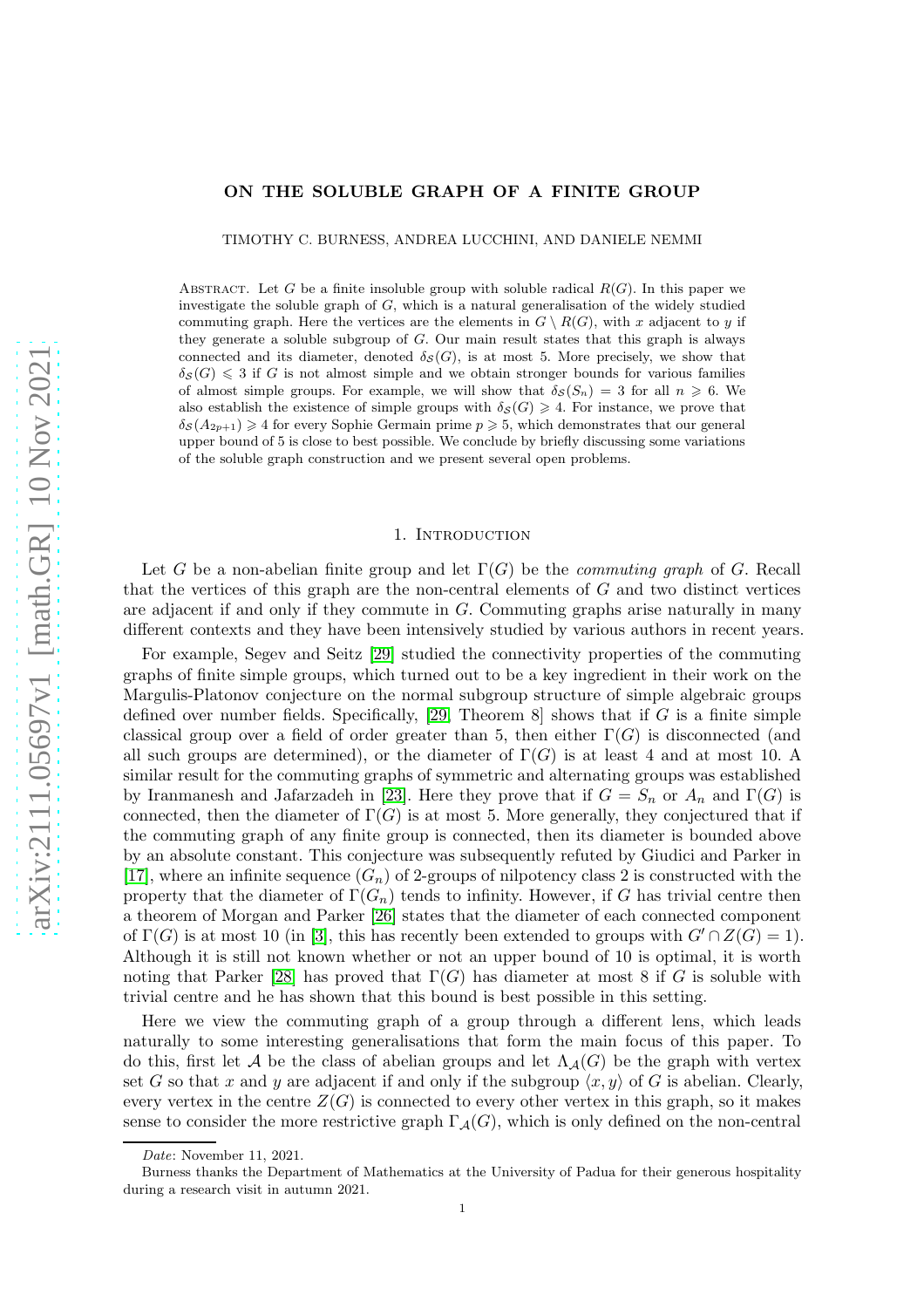elements of G. Then  $\Gamma_{\mathcal{A}}(G)$  is the commuting graph of G as defined above. Note that in this setting,  $Z(G)$  is precisely the set of isolated vertices in the complement of  $\Lambda_A(G)$ .

Motivated by this observation, let  $S$  be the class of soluble groups and define the graph  $\Lambda_{\mathcal{S}}(G)$  with vertices G so that x and y are adjacent if and only if  $\langle x, y \rangle$  is soluble. By a theorem of Guralnick et al. [\[20,](#page-26-2) Theorem 1.1], the isolated vertices in the complement coincide with the soluble radical  $R(G)$  of G and this leads us to the following definition.

Definition. Let G be a finite insoluble group with soluble radical R(G). The *soluble graph* of G, denoted  $\Gamma_{\mathcal{S}}(G)$ , has vertex set  $G \setminus R(G)$ , with distinct vertices x and y adjacent if and only if  $\langle x, y \rangle$  is a soluble subgroup of G.

Our main aim in this paper is to investigate the connectivity properties of this graph as we range over the insoluble finite groups. If  $\Gamma_S(G)$  is connected, then we write  $\delta_S(G)$  for its diameter. Note that if  $\Gamma_{\mathcal{S}}(G)$  is connected, then  $\delta_{\mathcal{S}}(G) \geq 2$  as a consequence of J.G. Thompson's celebrated classification of N-groups [\[31\]](#page-27-4), which implies that a finite group is soluble if and only if every 2-generated subgroup is soluble (see Flavell [\[15\]](#page-26-3) for a direct proof).

A simplified version of our main result is the following.

<span id="page-1-1"></span>**Theorem 1.** Let G be a finite insoluble group. Then  $\Gamma_S(G)$  is connected and  $\delta_S(G) \leq 5$ .

This is an immediate corollary of the more detailed statement in Theorem [2](#page-1-0) below. In part  $(ii)(c)$ , we refer to the following collections of simple groups:

$$
A = \{A_{11}, A_{12}, L_5^{\epsilon}(2), M_{12}, M_{22}, M_{23}, M_{24}, HS, J_3\}
$$
  

$$
B = \{A_n, L_7^{\epsilon}(2), E_6(2), Co_2, Co_3, McL, \mathbb{B}\}
$$

where  $n \in \{19, 20, 23, 24, 31, 43, 44, 47, 48, 59, 60\}$ . Recall that a finite group is *almost simple* if there exists a non-abelian simple group  $G_0$  (the socle of G) such that  $G_0 \leq G \leq \text{Aut}(G_0)$ .

<span id="page-1-0"></span>Theorem 2. *Let* G *be a finite insoluble group.*

- (i) *If* G is not almost simple, then  $\delta_S(G) \leq 3$ .
- (ii) *If* G is almost simple with socle  $G_0$ , then  $\delta_S(G) \leq 5$ . In addition:
	- (a) *If*  $G_0 = L_2(q)$  *and*  $q \ge 8$ *, then*  $\delta_S(G) = 2$  *if*  $PGL_2(q) \le G$ *, otherwise*  $\delta_S(G) = 3$ *.* (b) *If*  $G_0 = A_n$  *and*  $n \ge 7$ *, then either*  $\delta_S(G) = 3$ *, or*  $G = A_n$  *and*  $n \in \{p, p + 1\}$ *, where p is a prime with*  $p \equiv 3 \pmod{4}$ *.*
	- (c) If  $G \in \mathcal{A} \cup \mathcal{B}$  then  $\delta_{\mathcal{S}}(G) \geq 4$ , with equality if  $G \in \mathcal{A}$ .
	- (d) *If*  $G = G_0$  *is not isomorphic to a classical group, then*  $\delta_S(G) \geq 3$ *.*

Remark 1. As far as we are aware, the soluble graph of a finite group was first studied by Bhowal et al. in [\[4\]](#page-26-4), which includes results on the genus, girth and clique number of  $\Gamma_{\mathcal{S}}(G)$ . This initial investigation was extended by Akbari et al in [\[2\]](#page-26-5), where their main result states that  $\Gamma_{\mathcal{S}}(G)$  is connected and  $\delta_{\mathcal{S}}(G) \leq 11$  (they also remark that they do not know an example with  $\delta_{\mathcal{S}}(G) \geq 4$ ). Therefore, Theorem [2](#page-1-0) provides a significant strengthening of this earlier work on the diameter of  $\Gamma_{\mathcal{S}}(G)$ .

In view of part (ii)(a) in Theorem [2,](#page-1-0) we immediately obtain the following corollary.

**Corollary 3.** *There are infinitely many finite simple groups* G with  $\delta_S(G) = 2$ .

<span id="page-1-2"></span>**Remark 2.** Let G be a finite simple group with  $\delta_S(G) = 2$ , so G is a classical group by part  $(ii)(d)$  in Theorem [2.](#page-1-0) Up to isomorphism, the only known examples are the 2-dimensional linear groups  $L_2(q)$  with  $q \geq 4$  even (or  $q = 7$ ) and the unitary group  $U_4(2)$ ; it would be interesting to completely determine the simple groups with this property and we refer the reader to the end of Section [6.3](#page-19-0) for some additional results in this direction. For example, if  $G = L_n(q)$  then Proposition [6.15](#page-22-0) states that  $\delta_{\mathcal{S}}(G) = 2$  if and only if G is isomorphic to  $L_2(q)$  with  $q \geq 4$  even or  $q = 7$ .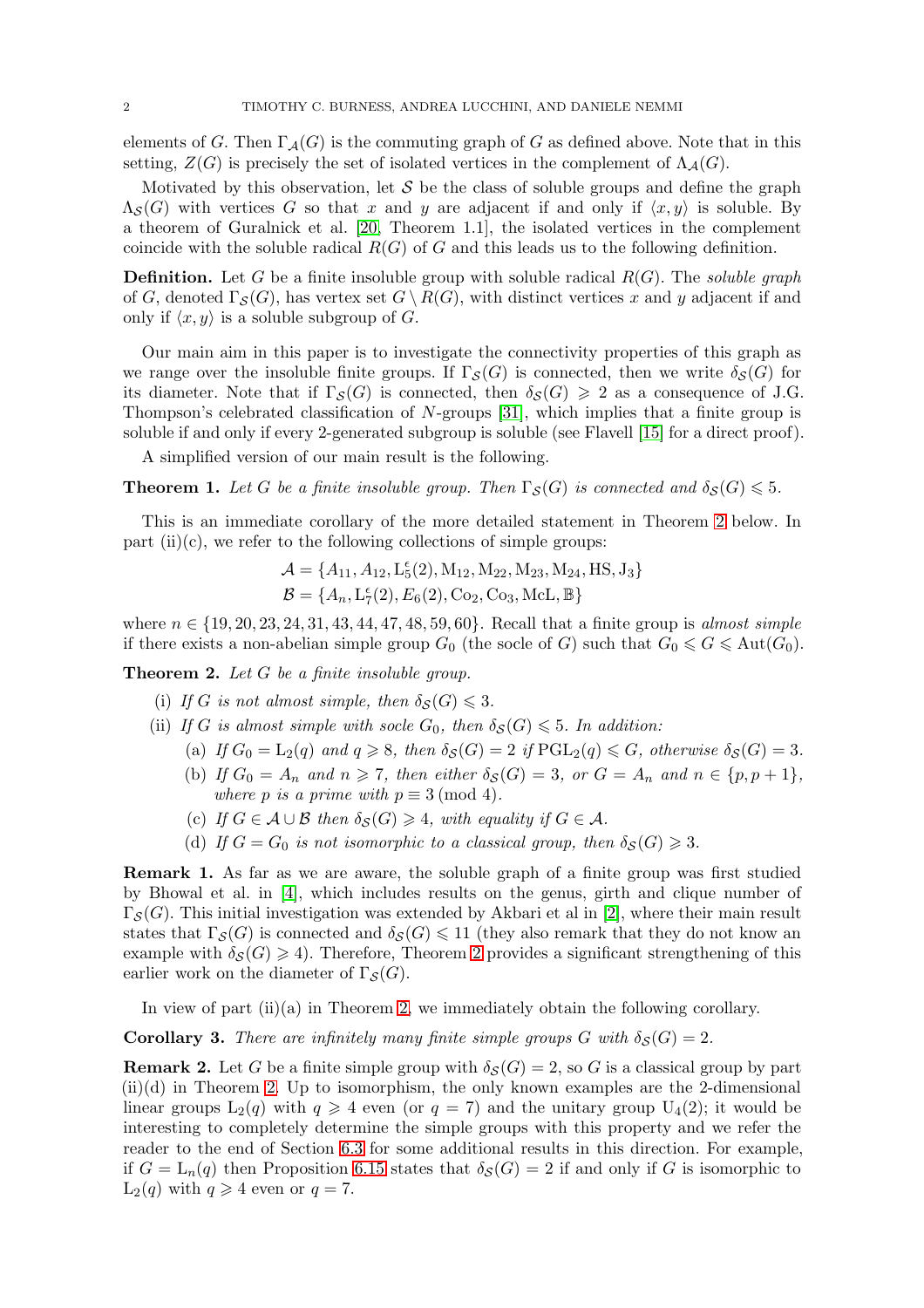**Remark 3.** Part (ii)(c) in Theorem [2](#page-1-0) establishes the existence of groups with  $\delta_{\mathcal{S}}(G) \geq 4$ . In particular, it is worth noting that the Mathieu group  $G = M_{12}$  is the smallest finite group with  $\delta_{\mathcal{S}}(G) \geq 4$  (see Corollary [4.3\)](#page-9-0). However, we do not know if there is a group with  $\delta_S(G) = 5$  and thus determining the sharpness of our upper bound in Theorem [1](#page-1-1) remains an open problem. On the other hand, it is straightofrward to show that the upper bound in part (i) of Theorem [2](#page-1-0) is best possible. Indeed, there are infinitely many groups  $G$  that are not almost simple with  $\delta_S(G) = 3$  (see Corollary [3.4\)](#page-8-0).

Recall that a prime p is a *Sophie Germain prime* if  $2p + 1$  is also a prime number; the examples with  $p < 200$  are as follows:

 $\{2, 3, 5, 11, 23, 29, 41, 53, 83, 89, 113, 131, 173, 179, 191\}.$ 

It is conjectured that there are infinitely many such primes, but this remains a formidable open problem in number theory. Modulo this conjecture, our next result establishes the existence of infinitely many simple groups with  $\delta_S(G) \geq 4$  (see Theorem [5.5\)](#page-14-0).

<span id="page-2-2"></span>**Theorem 4.** *If*  $p \ge 5$  *is a Sophie Germain prime, then*  $\delta_{\mathcal{S}}(A_{2p+1}) \in \{4, 5\}$ *.* 

Suppose  $R(G) = 1$  and observe that the set of involutions in G forms a clique in  $\Gamma_S(G)$ since any two involutions generate a dihedral group. Therefore, the bound  $\delta_{\mathcal{S}}(G) \leq 5$  in Theorem [1](#page-1-1) will follow if we can show that for all nontrivial  $x \in G$  there is a path in  $\Gamma_S(G)$  of length at most 2 from  $x$  to an involution. For instance, such a path exists if we can find an element  $y \in N_G(\langle x \rangle)$  such that  $|N_G(\langle y \rangle)|$  is even. With this observation in mind, our proof of Theorem [2](#page-1-0) will establish the following result (in the statement,  $\delta(x, y)$  denotes the distance in  $\Gamma_{\mathcal{S}}(G)$  from x to y).

<span id="page-2-0"></span>**Theorem 5.** Let G be a finite insoluble group with  $R(G) = 1$  and let  $x \in G$  be nontrivial. *Then either*

- (i) *There exists an involution*  $y \in G$  *with*  $\delta(x, y) \leq 2$ *; or*
- (ii) G *is the Mathieu group*  $M_{23}$  *and*  $|x| = 23$ *.*

<span id="page-2-1"></span>Remark 4. The special case in part (ii) of Theorem [5](#page-2-0) is a genuine exception. Indeed, suppose  $G = M_{23}$  and  $x \in G$  has order 23. Let  $B_{\ell}(x)$  denote the ball of radius  $\ell$  in  $\Gamma_{\mathcal{S}}(G)$  centred at x. Since  $H = N_G(\langle x \rangle) = 23:11$  is the unique maximal subgroup of G containing x, it follows that  $B_1(x)$  is the set of nontrivial elements in H. Suppose  $y \in B_1(x)$  has order 11 and let J be a maximal subgroup of G containing y. Then either  $J = 23:11$  is the normaliser of a Sylow 23-subgroup of G, or J is a unique copy of  $M_{11}$  or  $M_{22}$ . In the latter two cases,  $N_J(\langle y \rangle) = 11:5$  is the unique maximal soluble subgroup of J containing y and this allows us to conclude that every element in  $B_2(x)$  has order 5, 11 or 23. Finally, if  $z \in G$  has order 5 then  $|N_G(\langle z \rangle)|$  is even and thus the shortest path from x to an involution has length 3.

**Remark 5.** As in Theorem [5,](#page-2-0) let G be a finite insoluble group with  $R(G) = 1$  and let  $x \in G$ be nontrivial. In the proof of [\[2,](#page-26-5) Theorem 4.2], it is shown that there exists an involution  $y \in G$  with  $\delta(x, y) \leq 5$ , which is the key step in establishing the connectivity of  $\Gamma_{\mathcal{S}}(G)$  and the bound  $\delta_{\mathcal{S}}(G) \leq 11$  in the main theorem of [\[2\]](#page-26-5).

Remark 6. Let us also highlight a connection between Theorem [5](#page-2-0) and earlier work of Hagie [\[22\]](#page-26-6). Let G be a finite group and let  $\pi(G)$  be the set of prime divisors of  $|G|$ . Consider the graph with vertex set  $\pi(G)$ , where distinct vertices p and q are joined by an edge if G has a soluble subgroup of order divisible by  $pq$  (note that this is a natural generalisation of the widely studied *prime graph* of G, where "soluble" is replaced by "cyclic"). Let  $d(p, q)$  be the distance between two vertices p and q in this graph. Then [\[22,](#page-26-6) Theorem 2] states that if  $|G|$ has even order, then  $d(2, p) \leq 3$  for all  $p \in \pi(G)$ . As an immediate corollary of Theorem [5,](#page-2-0) we can strengthen this result as follows: if  $p \in \pi(G)$ , then either  $d(2, p) \leq 2$ , or  $G = M_{23}$ ,  $p = 23$  and  $d(2, p) = 3$ .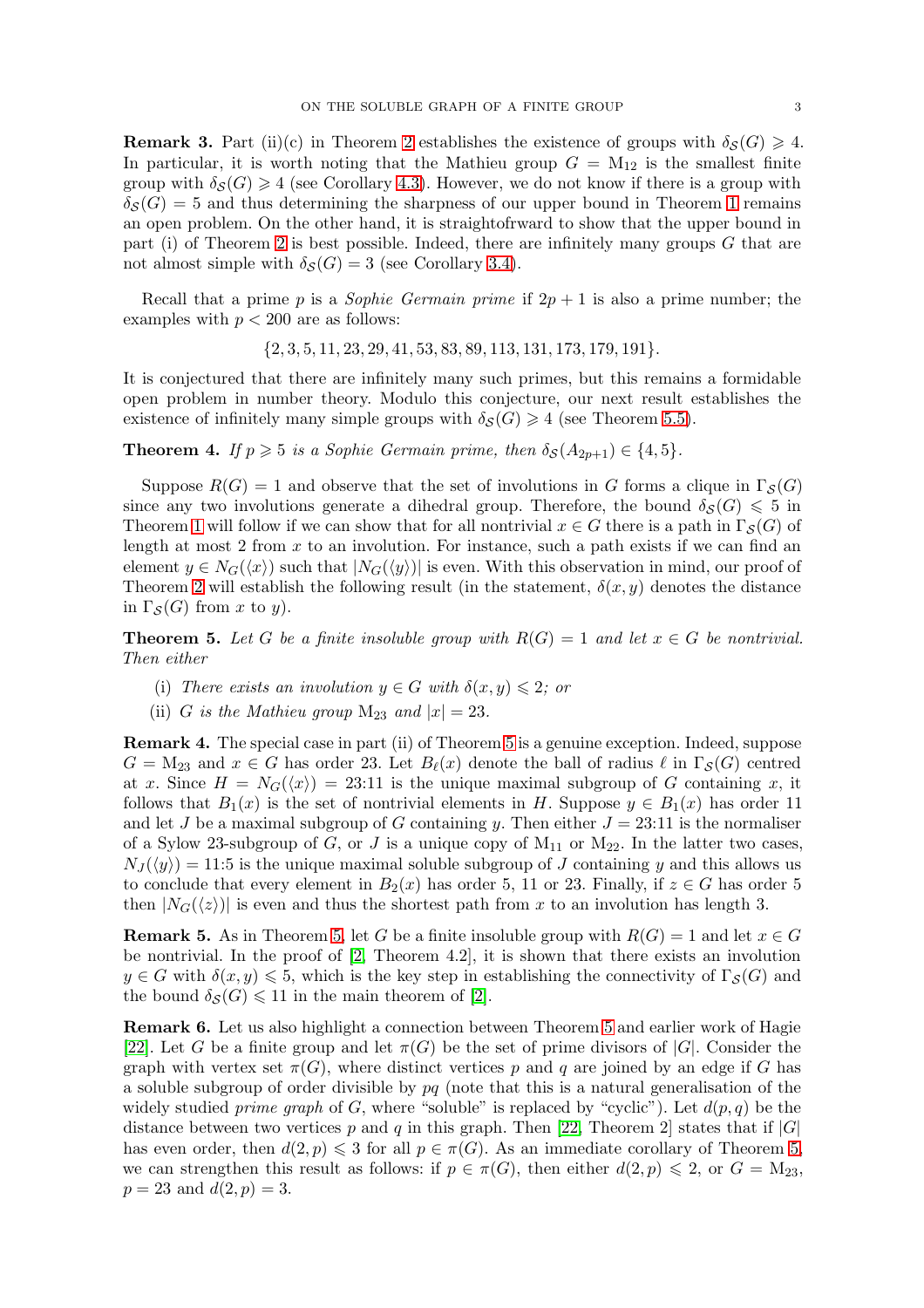In order to state our next result, let  $P_n$  be the path graph with n vertices and recall that a graph Γ is a *cograph* if it has no induced subgraph isomorphic to the four-vertex path P4. There are several equivalent characterisations of this property. For instance, Γ is a cograph if any of the following conditions hold:

- (a) Every induced subgraph of  $\Gamma$  has the property that any maximal clique intersects any maximal independent set in a single vertex.
- (b) Every induced subgraph of  $\Gamma$  with more then one vertex has at least two vertices with the same neighbourhood.
- (c) Every connected induced subgraph of Γ has a disconnected complement.

The complement of the soluble graph  $\Gamma_{\mathcal{S}}(G)$  is the *insoluble graph* of G: the vertices are once again labelled by the elements of  $G \setminus R(G)$ , with x and y adjacent if they generate an insoluble group. By [\[20,](#page-26-2) Theorem 6.4], the insoluble graph of a finite insoluble group is connected with diameter 2 and as an immediate consequence (see (c) above) we obtain the following result.

## **Theorem 6.** Let G be a finite insoluble group. Then  $\Gamma_S(G)$  is not a cograph.

Next let us recall the notion of a *dual pair* of graphs, which was recently introduced by Cameron in [\[13,](#page-26-7) Section 12.1]. Let B be a bipartite graph with parts  $V_1$  and  $V_2$ . The corresponding *halved graphs* arising from B are the graphs  $\Gamma_1$  and  $\Gamma_2$  with respective vertex sets  $V_1$  and  $V_2$ , where two vertices are adjacent in the relevant graph if and only if they lie at distance 2 in B. We then say that a given pair of graphs  $\Gamma_1$  and  $\Gamma_2$  is a *dual pair* if there is a bipartite graph B without isolated vertices such that  $\Gamma_1$  and  $\Gamma_2$  are the halved graphs of B. In this situation,  $\Gamma_1$  is connected if and only if  $\Gamma_2$  is connected. More generally, there is a natural bijection between the connected components of  $\Gamma_1$  and  $\Gamma_2$  with the property that the diameters of the corresponding components are either equal or differ by 1 (see [\[13,](#page-26-7) Proposition 12.1]).

With this definition in hand, let G be a finite insoluble group and define the *soluble intersection graph*  $Int_S(G)$  of G to be the graph whose vertices are the nontrivial soluble subgroups of G and two vertices H and K are adjacent if and only if  $H \cap K \neq 1$ . If  $R(G) \neq 1$ , then  $R(G)$  is a universal vertex of  $\text{Int}_{\mathcal{S}}(G)$ . On the other hand, if  $R(G) = 1$  then the graphs Int<sub>S</sub>(G) and  $\Gamma$ <sub>S</sub>(G) form a dual pair by [\[13,](#page-26-7) Proposition 12.2]. Therefore, we obtain the following corollary as an immediate consequence of the bound in Theorem [1.](#page-1-1)

<span id="page-3-1"></span>**Corollary 7.** Let G be a finite insoluble group. Then  $Int_S(G)$  is connected, with diameter *at most* 6*.*

<span id="page-3-0"></span>Remark 7. Let G be a finite group and recall that the *non-generating graph* of G is a graph on the nontrivial elements of G, where x is adjacent to y if and only if  $G \neq \langle x, y \rangle$ . Also recall that the vertices of the *intersection graph* of G are the nontrivial proper subgroups of G, with H and K adjacent if and only if  $H \cap K \neq 1$ . It is straightforward to show that these two graphs form a dual pair as defined above. In recent work, Freedman [\[16\]](#page-26-8) has proved that the intersection graph of a finite non-abelian simple group is connected with diameter at most 5 (this bound is tight for the Baby Monster sporadic group, for example), whence the non-generating graph of a non-abelian finite simple group has diameter at most 6 by [\[13,](#page-26-7) Proposition 12.1]. In fact, the latter upper bound can be reduced to 5, and possibly to 4, perhaps with specified exceptions (Saul Freedman, personal communication). Now, if G is a finite insoluble group with  $R(G) = 1$ , then the soluble graph  $\Gamma_{\mathcal{S}}(G)$  is a subgraph of the non-generating graph and therefore it is natural to compare the diameters of these two connected graphs. In Corollary [5.8](#page-16-0) we prove that there exist finite simple groups  $G$  such that  $\delta_{\mathcal{S}}(G)$  is strictly larger than the diameter of the non-generating graph of G (indeed, we can take  $G = A_{2p+1}$  for any Sophie Germain prime  $p \ge 5$ .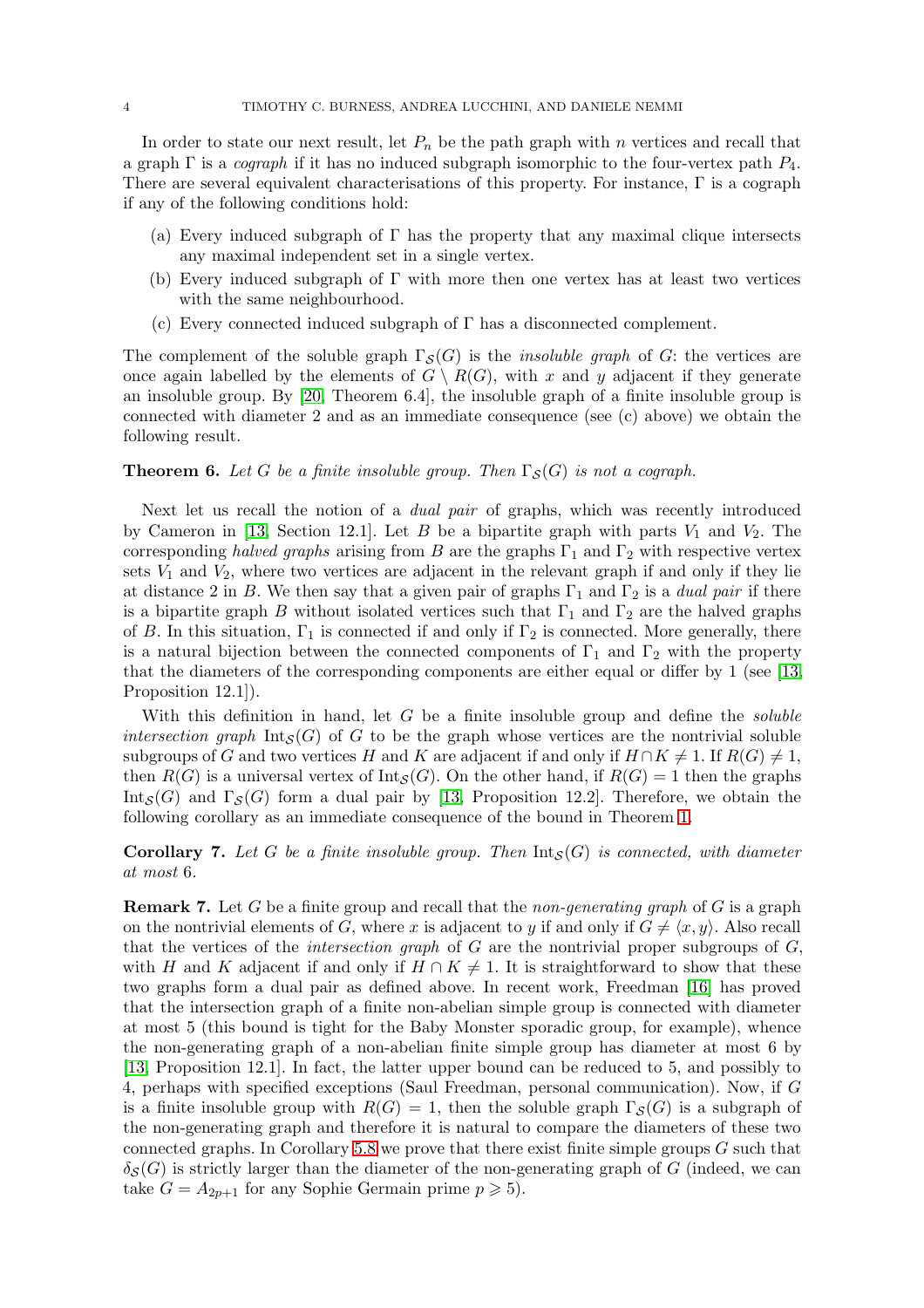We close with some comments on the organisation of this paper. In Section [2](#page-4-0) we present some preliminary results that will be needed in the proofs of our main theorems. This includes Lemma [2.2,](#page-4-1) which provides an immediate reduction to the groups with trivial soluble radical, and Lemma [2.6](#page-5-0) on a useful connection with bases for primitive permutation groups. In Section [2.2](#page-6-0) we discuss some of our main computational methods (for example, we use MAGMA [\[5\]](#page-26-9) extensively in studying the soluble graphs of the almost simple sporadic groups). The main result in Section [3](#page-7-0) is Theorem [3.3,](#page-7-1) which establishes the bound  $\delta_S(G) \leq 3$  whenever G is an insoluble group that is not almost simple. This allows us to focus our attention on the almost simple groups for the remainder of the paper and we consider the various possibilities in turn. We begin in Section [4](#page-9-1) by handling the groups with socle a sporadic simple group (the main results are Theorems [4.1](#page-9-2) and [4.9\)](#page-11-0). Next we turn to the symmetric and alternating groups in Section [5,](#page-12-0) establishing our main results in Theorems [5.1,](#page-12-1) [5.2](#page-13-0) and [5.5.](#page-14-0) Finally, the almost simple groups of Lie type are the focus of Section [6.](#page-16-1) Here the linear groups with socle  $L_2(q)$  merit special attention and they are handled separately in Section [6.1.](#page-16-2) The exceptional groups are treated in Section [6.2,](#page-17-0) followed by the remaining classical groups in Section [6.3.](#page-19-0) The main results in Section [6](#page-16-1) are Theorem [6.1](#page-16-3) and Corollaries [6.7](#page-18-0) and [6.12.](#page-21-0) We conclude with a brief discussion of some natural generalisations of the soluble graph in Section [7](#page-22-1) and we present a number of open problems in Section [8.](#page-25-0)

### 2. Preliminaries

<span id="page-4-0"></span>In this section we record some preliminary results, which will be useful in the proofs of our main theorems.

2.1. The soluble graph. Let G be a finite insoluble group and let  $\Gamma_{\mathcal{S}}(G)$  be the soluble graph of G. As defined above, the vertices of this graph are the elements in  $G \setminus R(G)$ , where  $R(G)$  is the soluble radical of G, and two distinct vertices x and y are adjacent (denoted  $x \sim y$ ) if and only if  $\langle x, y \rangle$  is soluble. Let  $\delta(x, y)$  denote the distance between the two vertices x and y in this graph (if x and y are not connected by a path, then set  $\delta(x, y) = \infty$ ). Then

$$
\delta_{\mathcal{S}}(G) = \max\{\delta(x, y) : x, y \in G \setminus R(G)\}\
$$

is the diameter of  $\Gamma_{\mathcal{S}}(G)$ . For  $x \in G \setminus R(G)$  and  $\ell \in \mathbb{N}$  we also define

$$
B_{\ell}(x) = \{ y \in G \setminus R(G) : \delta(x, y) \leq \ell \},\
$$

which is the ball of radius  $\ell$  in  $\Gamma_{\mathcal{S}}(G)$ , centred at x.

**Remark 2.1.** Note that  $\delta_{\mathcal{S}}(G) \geq 3$  if and only if there exist elements  $x, y \in G \setminus R(G)$  such that  $B_1(x) \cap B_1(y)$  is empty. Also observe that  $\delta_{\mathcal{S}}(G) \geq 4$  if there exist  $x, y \in G \setminus R(G)$  such that  $\langle a, b \rangle$  is insoluble for all  $a \in B_1(x)$ ,  $b \in B_1(y)$ .

We begin by recording some preliminary observations. The following elementary result allows us to focus our attention on the groups with  $R(G) = 1$ .

<span id="page-4-1"></span>**Lemma 2.2.** Let G be a finite insoluble group with soluble radical  $R(G)$ .

- (i)  $\Gamma_S(G)$  *is connected if and only if*  $\Gamma_S(G/R(G))$  *is connected.*
- (ii) *In addition,*  $\delta_{\mathcal{S}}(G) = \delta_{\mathcal{S}}(G/R(G)).$

*Proof.* Clearly, if  $x, y \in G$ , then  $\langle x, y \rangle$  is soluble if and only if  $\langle x, y \rangle R(G)$  is a soluble subgroup of  $G/R(G)$ . Consequently, x and y are adjacent in  $\Gamma_S(G)$  if and only if  $xR(G)$  and  $yR(G)$ are adjacent in  $\Gamma_{\mathcal{S}}(G/R(G)).$ 

<span id="page-4-2"></span>**Lemma 2.3.** Let H, K be nontrivial finite groups with  $R(H) = R(K) = 1$ .

- (i) We have  $\delta_{\mathcal{S}}(H \times K) \leq 3$ .
- (ii) *If*  $\delta_{\mathcal{S}}(H) = \delta_{\mathcal{S}}(K) = 2$ *, then*  $\delta_{\mathcal{S}}(H \times K) = 2$ *.*
- (iii) *If*  $\delta_S(H) \geq 3$  *then*  $\delta_S(H \setminus S_2) \geq 3$ *.*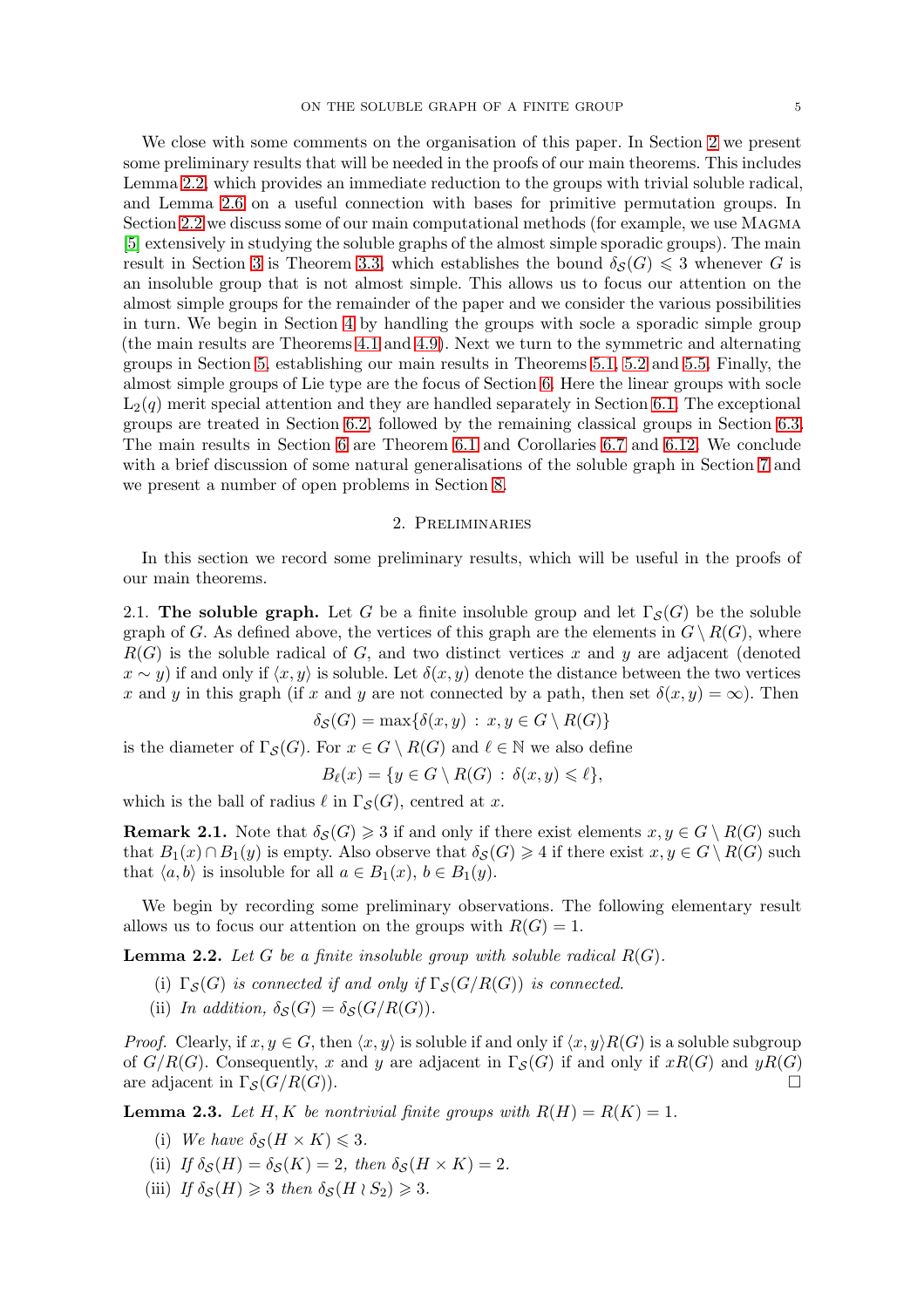*Proof.* First consider (i). Let  $x = (h_1, k_1)$  and  $y = (h_2, k_2)$  be nontrivial elements of  $H \times K$ . Without loss of generality, we may assume  $h_1 \neq 1$ . If  $k_2 \neq 1$ , then

$$
x = (h_1, k_1) \sim (h_1, 1) \sim (1, k_2) \sim (h_2, k_2) = y
$$

is a path in  $\Gamma_{\mathcal{S}}(H \times K)$ . Now assume  $k_2 = 1$ , in which case  $h_2 \neq 1$ . If  $k_1 \neq 1$ , then

$$
x = (h_1, k_1) \sim (1, k_1) \sim (h_2, 1) \sim (h_2, k_2) = y
$$

is a path in  $\Gamma_{\mathcal{S}}(H \times K)$ . Finally, if  $k_1 = k_2 = 1$  then let  $k \in K$  be any nontrivial element and observe that

$$
x = (h_1, 1) \sim (1, k) \sim (h_2, 1) = y
$$

is a path of length 2.

Next consider part (ii). Define  $x, y \in H \times K$  as above, with  $h_1 \neq 1$ . If  $h_2 \neq 1$  then there exists  $a \in H$  such that  $h_1 \sim a \sim h_2$  in  $\Gamma_{\mathcal{S}}(H)$  and we deduce that  $x \sim (a, 1) \sim y$ . Similarly, if  $h_2 = 1$  then  $k_2 \neq 1$  and there exists  $b \in K$  such that  $\langle k_1, b \rangle$  and  $\langle k_2, b \rangle$  are soluble. Therefore,  $x \sim (1, b) \sim y$  and we conclude that  $\delta_{\mathcal{S}}(H \times K) = 2$ .

Finally, let us turn to (iii). Let  $x, y \in H$  be nontrivial elements with  $\delta(x, y) = 3$  in  $\Gamma_{\mathcal{S}}(H)$ and consider  $a = (x, 1)\sigma$  and  $b = (y, 1)\sigma$  in  $G = H \wr S_2$ , where  $\sigma = (1, 2) \in S_2$ . Suppose  $c = (r, s) \sigma^i \in G$  is adjacent to a and b in  $\Gamma_{\mathcal{S}}(G)$ , where  $r, s \in H$  and  $i \in \{0, 1\}$ . Then c is also adjacent to  $a^2 = (x, x)$  and  $b^2 = (y, y)$ . If  $i = 0$  then either  $r \neq 1$  and  $x \sim r \sim y$  in  $\Gamma_{\mathcal{S}}(H)$ , or  $s \neq 1$  and we have  $x \sim s \sim y$ . This is incompatible with the condition  $\delta(x, y) = 3$ . Now assume  $i = 1$ . Here  $\langle x, rs \rangle$  and  $\langle y, rs \rangle$  are both soluble, so  $rs = 1$  is the only possibility and thus  $c = (r, r^{-1})\sigma$ . However,  $ac = (x, 1)\sigma \cdot (r, r^{-1})\sigma = (xr^{-1}, r)$  is adjacent to  $a^2 = (x, x)$ and thus  $\langle x, r \rangle$  is soluble. Similarly,  $\langle y, r \rangle$  is also soluble, so  $x \sim r \sim y$  in  $\Gamma_{\mathcal{S}}(H)$  and once again we have reached a contradiction. We conclude that  $\delta(a, b) \geq 3$  in  $\Gamma_{\mathcal{S}}(G)$  and thus  $\delta_{\mathcal{S}}(G) \geqslant 3.$ 

Recall that an element in a group is *real* if it is conjugate to its inverse.

<span id="page-5-1"></span>**Lemma 2.4.** Let G be a nontrivial finite group with  $R(G) = 1$ . If  $x, y \in G$  are nontrivial *and*  $|N_G(\langle x \rangle)|$  *and*  $|N_G(\langle y \rangle)|$  *are even, then*  $\delta(x, y) \leq 3$ *. In particular, if every element in* G *is real, then*  $\delta_S(G) \leq 3$ *.* 

*Proof.* First observe that  $x \sim z$  for all nontrivial  $z \in N_G(\langle x \rangle)$ . Therefore, if  $|N_G(\langle x \rangle)|$  and  $|N_G(\langle y \rangle)|$  are even, then there exist involutions  $z, z' \in G$  such that  $x \sim z$  and  $y \sim z'$ . Since  $\langle z, z' \rangle$  is soluble, it follows that  $x \sim z \sim z' \sim y$  is a path in  $\Gamma_{\mathcal{S}}(G)$  and thus  $\delta(x, y) \leq 3$ . Finally, note that if x is real, then there exists an element  $g \in G$  of even order such that  $g^{-1}xg = x^{-1}$  and thus  $|N_G(\langle x \rangle)|$  is even.

Remark 2.5. The main theorem of [\[32\]](#page-27-5) completely determines the finite quasisimple groups with the property that every element is real. By combining this result with Lemma [2.4,](#page-5-1) we immediately deduce that  $\delta_{\mathcal{S}}(G) \leq 3$  when G is one of the following finite simple classical groups:

- (a)  $PSp_{2m}(q)$ , where  $m \geq 1$  and  $q \not\equiv 3 \pmod{4}$ .
- (b)  $\Omega_{2m+1}(q)$ , where  $m \geq 3$  and  $q \equiv 1 \pmod{4}$ .
- (c) P $\Omega_{4m}^{\epsilon}(q)$ , where  $m \geq 2$  (and  $q \not\equiv 3 \pmod{4}$  if  $\epsilon = +$  and  $m \geq 3$ ).

Let G be a finite group and let H be a core-free subgroup. Recall that the *base size* for the natural action of G on the set of cosets  $G/H$ , denoted  $b(G, H)$  is defined to be the minimal number b of conjugates  $H^{g_1}, \ldots, H^{g_b}$  such that  $\bigcap_i H^{g_i} = 1$ . In particular,  $b(G, H) = 2$  if and only if  $H \neq 1$  and  $H \cap H<sup>g</sup> = 1$  for some  $g \in G$ .

<span id="page-5-0"></span>**Lemma 2.6.** Let G be a nontrivial finite group with  $R(G) = 1$  and suppose there exists a *nontrivial element*  $x \in G$  *that is contained in a unique maximal subgroup* H *of* G. If H *is core-free and*  $b(G, H) = 2$ *, then*  $\delta_S(G) \geq 3$ *.*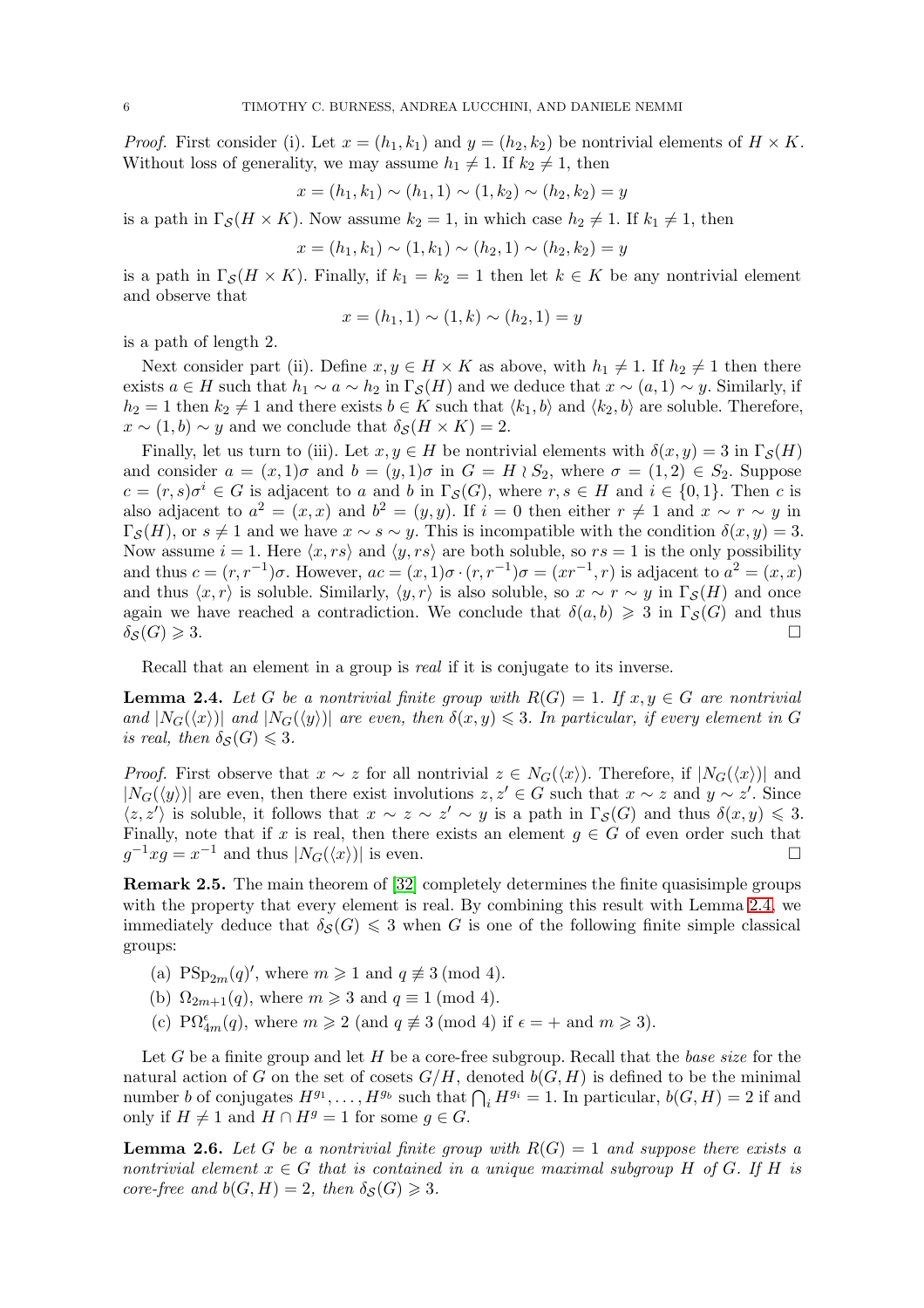*Proof.* First observe that if  $y \in G \setminus H$  then  $\langle x, y \rangle$  is equal to G, which is insoluble, and thus  $B_1(x) \subseteq H$ . Since  $b(G, H) = 2$ , there exists  $q \in G$  such that  $H \cap H^g = 1$ , which implies that  $B_1(x) \cap B_1(x^g)$  is empty. Therefore,  $\delta(x, x^g) \geq 3$  and the result follows.

**Example 2.7.** In order to demonstrate the utility of the previous lemma, let  $G = M$  be the Monster sporadic simple group and let  $x \in G$  be an element of order 59. As explained in the proof of [\[9,](#page-26-10) Theorem 4.1], x is contained in a unique maximal subgroup  $H = L_2(59)$  of G and by applying the main theorem of [\[11\]](#page-26-11) we deduce that  $b(G, H) = 2$ . Therefore, Lemma [2.6](#page-5-0) implies that  $\delta_{\mathcal{S}}(G) \geq 3$ .

<span id="page-6-0"></span>2.2. Computational methods. In this section we discuss the computational methods that play a key role in the proofs of our main results. All of our computations are performed using MAGMA (version 2.26-6) [\[5\]](#page-26-9) and we are mainly interested in the case where  $G$  is almost simple. So for the remainder of this section, let us assume  $G$  is an almost simple group that is amenable to direct computations in Magma.

Let  $x \in G$  be nontrivial and suppose we seek to determine  $B_{\ell}(x)$ , the ball of radius  $\ell$  in  $\Gamma_{\mathcal{S}}(G)$ , centred at x. To do this, we first use the command AutomorphismGroupSimpleGroup to construct G as a permutation group and we then identify x (up to conjugacy) as an element of G in this representation (for example, via the ConjugacyClasses command, or by random search). Next we use the function SolubleSubgroups to determine a set of representatives of the conjugacy classes of soluble subgroups of G with order divisible by  $|x|$ . Given such a subgroup  $H$ , we then compute the number n of conjugates of H containing x, noting that

$$
n = \frac{|x^G \cap H|}{|x^G|} \cdot |G:N_G(H)|.
$$

From here, we can then construct all the soluble overgroups of  $x$  and by taking the union of these subgroups, excluding the identity element, we return  $B_1(x)$ .

Similarly, in order to construct  $B_2(x)$  we first determine a set of representatives  $x_1, \ldots, x_k$ of the distinct conjugacy classes in G that meet  $B_1(x)$ . Set  $y = x_1$ . As above, we construct  $B_1(y)$  and then for each conjugate  $y^g \in B_1(x)$  we obtain  $B_1(y^g) = B_1(y)^g$  and we take the union of these sets. We can now construct  $B_2(x)$  by repeating this process for  $x_2, \ldots, x_k$  and this approach can be extended to give  $B_{\ell}(x)$  for any  $\ell$ .

<span id="page-6-1"></span>**Example 2.8.** Let G be the Mathieu group  $M_{23}$  and let  $G^{\#}$  be the set of nontrivial elements in G. We claim that  $\delta_S(G) = 4$ .

Here the function  $\texttt{AutomorphismGroupSimpleGroup}$  returns  $G$  in its natural permutation representation of degree 23. First we use ConjugacyClasses to determine a set of representatives of the conjugacy classes of G. Then for each representative x, we compute  $|N_G(\langle x \rangle)|$ , which is even unless  $|x| \in \{11, 23\}$ . If we fix an element x of order 23, then  $B_1(x)$  coincides with the nontrivial elements in  $N_G(\langle x \rangle) = 23:11$  and by random search we can find a conjugate  $y = x^g$  such that  $\langle a, b \rangle$  is insoluble for all  $a \in B_1(x)$ ,  $b \in B_1(y)$ . This implies that  $\delta(x, y) \geq 4$  and thus  $\delta_{\mathcal{S}}(G) \geq 4$ . Therefore, in order to conclude that  $\delta_{\mathcal{S}}(G) = 4$  it suffices to show that  $B_4(x) = G^{\#}$  when  $|x| \in \{11, 23\}$  (see Lemma [2.4\)](#page-5-1).

First assume  $|x| = 11$ . By applying the procedure described above, we compute

$$
|B_1(x)| = 1264, |B_2(x)| = 135629, |B_3(x)| = 9540519.
$$

We now implement the following exhaustive process in order to show that  $B_4(x) = G^{\#}$ . First we express each element  $y \in B_3(x)$  in the form  $x_i^g$  $i<sup>g</sup>$ , where  $x_1, \ldots, x_k$  represent the distinct conjugacy classes in G that meet  $B_3(x)$ . This allows us to express  $B_3(x)$  as a disjoint union

$$
B_3(x) = \bigcup_{i=1}^k \{x_i^g : g \in T_i\},\
$$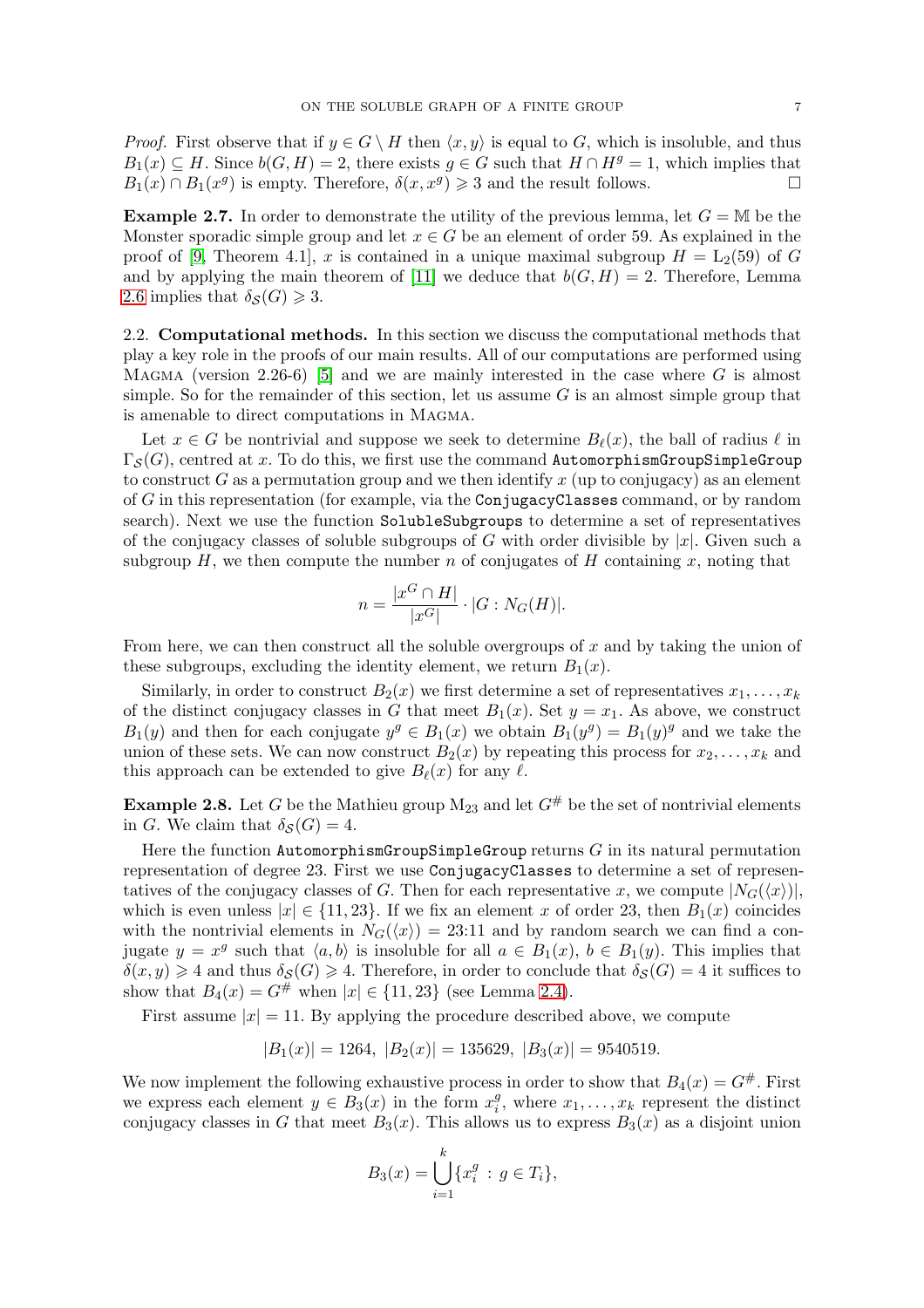where the elements  $x_i$  and the sets  $T_i$  are explicitly determined. Then starting with  $Y = G^{\#}$ , we choose  $y \in Y$  at random and then we use random search to find  $i \in \{1, \ldots, k\}$  and  $g \in T_i$  such that  $\langle x_i^g \rangle$  $\langle y_i^g, y \rangle$  is soluble. It follows that  $\langle x_i^h, y^{g^{-1}h} \rangle$  is soluble for all  $h \in T_i$  and so we redefine Y by removing all elements of the form  $y^{g^{-1}h}$  with  $h \in T_i$ . We now repeat the process, which eventually terminates when  $Y$  reaches the empty set. This allows us to conclude that each  $y \in G^{\#}$  is adjacent to an element in  $B_3(x)$  and thus  $B_4(x) = G^{\#}$  as claimed. An entirely similar argument applies when  $|x| = 23$ , noting that

$$
|B_1(x)| = 252, |B_2(x)| = 23528, |B_3(x)| = 1858031.
$$

<span id="page-7-4"></span>Example 2.9. There are variations of the computational approach outlined in Example [2.8,](#page-6-1) which can be more efficient for certain groups. Specifically, the approach presented below does not require the construction of any balls of radius 3, which can be expensive in terms of time and memory.

For example, suppose we seek to show that  $\delta_{\mathcal{S}}(G) = 4$  when G is the largest Mathieu group  $M_{24}$ . Here we work with the natural permutation representation of degree 24 and we first check that if  $x \in G$  and  $|x| \neq 23$  then  $|N_G(\langle x \rangle)|$  is even. Fix  $x \in G$  of order 23. By random search we can find an element  $q \in G$  such that  $\langle a, b \rangle$  is insoluble for all  $a \in B_1(x)$ ,  $b \in B_1(x^g)$  and thus  $\delta(x, x^g) \geq 4$ . Therefore, in order to conclude that  $\delta_{\mathcal{S}}(G) = 4$  it suffices to show that any two elements of order 23 are connected by a path of length at most 4.

To do this, we can proceed as follows. Let Y be the set of elements of order 23 in  $G$ , so  $|Y| = 21288960$  and Y is a union of two conjugacy classes, labelled 23A and 23B. Fix an element  $x \in 23A$  and construct  $B_2(x)$  as above (we find that  $|B_1(x)| = 252$  and  $|B_2(x)| =$ 50093). We now initiate the following process. Choose  $y \in Y$  at random and construct  $B_1(y)$ . By random search, find  $a \in B_2(x)$  and  $b \in B_1(y)$  such that  $\langle a, b \rangle$  is soluble. It follows that  $\delta(x, z) \leq 4$  for all

$$
z \in \{ (y^g)^m \, : \, g \in C_G(x), \, 1 \leqslant m \leqslant 22 \}.
$$

<span id="page-7-0"></span>We now remove this subset from  $Y$  and we continue to repeat this process until  $Y$  is empty. This allows us to conclude that  $B_4(x) = G^{\#}$  for all  $x \in 23$ A. Finally, since the Sylow 23subgroups of G are cyclic, we immediately deduce that the same conclusion holds if  $x \in 23B$ .

### 3. A reduction theorem

In this section, we reduce the proofs of Theorems [2](#page-1-0) and [5](#page-2-0) to almost simple groups.

<span id="page-7-2"></span>**Lemma 3.1.** Let G be a finite group with  $R(G) = 1$  and socle  $N_1 \times \cdots \times N_k$ , where each  $N_i$  is a non-abelian minimal normal subgroup of G. If  $k \geq 2$  then  $\Gamma_{\mathcal{S}}(G)$  is connected and  $\delta_{\mathcal{S}}(G) \leqslant 3.$ 

*Proof.* Let  $x, y \in G$  be distinct nontrivial elements. Then there exist nontrivial elements  $s \in N_1$ ,  $t \in N_2$  such that  $[x, s] = [y, t] = 1$  (see [\[18,](#page-26-12) Theorem 1.48], for example) and we deduce that  $x \sim s \sim t \sim y$  is a path in  $\Gamma_S(G)$ .

<span id="page-7-3"></span>**Lemma 3.2.** Let  $G = T^k$ , where T is a non-abelian simple group and  $k \geq 2$ . Let

$$
x=(x_1,\ldots,x_k),\ \ y=(y_1,\ldots,y_k)
$$

*be distinct nontrivial elements of* G *with*  $x_1 = 1$ *. Then*  $\delta(x, y) \leq 2$ *.* 

*Proof.* If  $y_1 \neq 1$ , then  $x \sim (y_1, 1, \ldots, 1) \sim y$  is a path in  $\Gamma_{\mathcal{S}}(G)$ . Similarly, if  $y_1 = 1$  then we may consider the path  $x \sim (t, 1, \ldots, 1) \sim y$ , where  $t \in T$  is an arbitrary nontrivial element.  $\Box$ 

We are now ready to establish the main result of this section.

<span id="page-7-1"></span>**Theorem 3.3.** Let G be a finite insoluble group. If G is not almost simple, then  $\Gamma_S(G)$  is *connected and*  $\delta_S(G) \leq 3$ *.*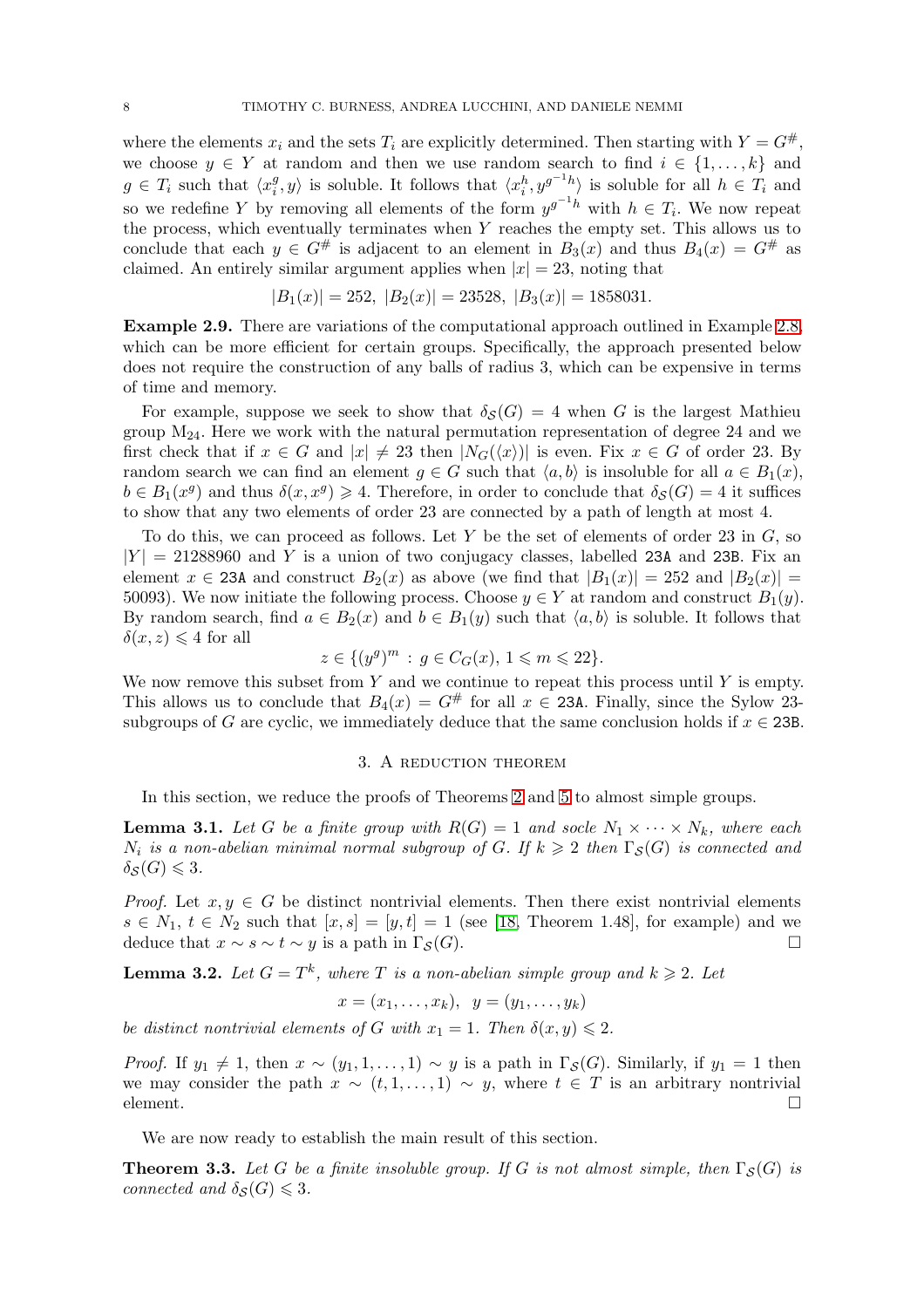*Proof.* In view of Lemmas [2.2](#page-4-1) and [3.1,](#page-7-2) we may assume G is monolithic with socle  $N = T<sup>k</sup>$ , where T is a non-abelian simple group and  $k \geq 2$ . Let us identify G with a subgroup of  $Aut(N) = Aut(T) \wr S_k$  and let  $x, y \in G$  be nontrivial elements, say  $x = (x_1, \ldots, x_k)\sigma$  with  $x_i \in \text{Aut}(T)$  and  $\sigma \in S_k$ . Write  $\sigma = \sigma_1 \cdots \sigma_d$  as a product of disjoint cycles (including cycles of length 1). We may assume  $\sigma_1 = (1, 2, \ldots, u)$  with  $u \geq 1$ . Set  $a = x_1 \cdots x_u \in \text{Aut}(T)$  and define  $z = (t, 1, \ldots, 1) \in N$ , where  $1 \neq t \in C_T(a)$ . Next observe that

$$
Y = \langle z, z^x, \dots, z^{x^{u-1}} \rangle \leq \langle z \rangle \times \langle z^x \rangle \times \dots \times \langle z^{x^{u-1}} \rangle
$$

is an abelian group normalised by  $\langle x \rangle$ , so  $\langle Y, x \rangle$  is a soluble subgroup of G containing x and z, whence  $\langle x, z \rangle$  is soluble.

Now, if  $y \in N$  then  $\delta(z, y) \leq 2$  by Lemma [3.2](#page-7-3) and therefore  $\delta(x, y) \leq 3$ . If  $y \notin N$ , then as above we may construct a nontrivial element  $z' \in N$  of the form  $z' = (1, t', 1, \ldots, 1)$  for a suitable  $t' \in T$  with  $z' \sim y$ . This gives a path  $x \sim z \sim z' \sim y$  and the proof is complete.  $\Box$ 

<span id="page-8-0"></span>**Corollary 3.4.** Fix  $\ell \in \{2,3\}$ . Then there are infinitely many insoluble groups G that are *not almost simple with*  $\delta_{\mathcal{S}}(G) = \ell$ .

*Proof.* This follows by combining Theorem [3.3](#page-7-1) with Lemma [2.3](#page-4-2) and part (ii) of Theorem [2.](#page-1-0) First observe that the latter result shows that there are infinitely many finite simple groups T with  $\delta_S(T) = \ell$ . If  $\delta_S(T) = 2$  then Lemma [2.3\(](#page-4-2)ii) implies that  $\delta_S(T \times T) = 2$ . On the other hand, if  $\delta_{\mathcal{S}}(T) = 3$  then Lemma [2.3\(](#page-4-2)iii) yields  $\delta_{\mathcal{S}}(T \wr S_2) \geq 3$ , which means that  $\delta_{\mathcal{S}}(T \wr S_2) = 3$ by Theorem [3.3.](#page-7-1)

**Remark 3.5.** Let G be a finite monolithic group with socle  $T^k$  for some non-abelian simple group T and positive integer  $k \geq 2$ . Here we record the fact that there are examples with  $\delta_{\mathcal{S}}(G) = \delta_{\mathcal{S}}(T) \pm 1.$ 

- (a) Theorem [2](#page-1-0) demonstrates the existence of simple groups T with  $\delta_{\mathcal{S}}(T) = 4$ , while the bounds in Lemma [2.3\(](#page-4-2)iii) and Theorem [3.3](#page-7-1) show that  $\delta_{\mathcal{S}}(T \wr S_2) = 3$ .
- (b) Suppose  $T = U_4(2)$ ,  $H = U_4(2)$ . and  $G = H \wr S_2$ . Here one can check that  $\delta_S(T) = 2$ and  $\delta_{\mathcal{S}}(H) = 3$ , whence  $\delta_{\mathcal{S}}(G) = 3$  by combining Lemma [2.3\(](#page-4-2)iii) with Theorem [3.3.](#page-7-1)

We can also reduce the proof of Theorem [5](#page-2-0) to almost simple groups.

**Proposition 3.6.** Let G be a finite insoluble group with  $R(G) = 1$  that is not almost simple *and let*  $x \in G$  *be nontrivial. Then there exists an involution*  $y \in G$  *with*  $\delta(x, y) \leq 2$ *.* 

*Proof.* Let  $N = T^k$  be a minimal normal subgroup of G, where T is a finite non-abelian simple group and  $k$  is a positive integer. It follows from the proof of Theorem [3.3](#page-7-1) that there exists  $1 \neq t \in T$  such that x is adjacent to  $n = (t, 1, \ldots, 1) \in N$ . If  $k \geq 2$ , then n is adjacent to  $(1, u, \ldots, u) \in N$ , where  $u \in T$  is an arbitrary involution. And if  $k = 1$  then G contains another minimal normal subgroup  $M \neq N$  and n is adjacent to every involution in M.  $\square$ 

We close this section with the following result, which we will use to show that the Mathieu group  $M_{12}$  is the smallest finite group G with  $\delta_{\mathcal{S}}(G) > 3$  (see Corollary [4.3\)](#page-9-0).

<span id="page-8-1"></span>**Proposition 3.7.** Let G be a finite insoluble group with  $|G| < |M_{12}|$ . Then  $\delta_{\mathcal{S}}(G) \leq 3$ .

*Proof.* In view of Theorem [3.3,](#page-7-1) we may assume G is almost simple with socle  $G_0$ . By inspecting the list of non-abelian simple groups of order less than  $|M_{12}| = 95040$ , we deduce that

 $G_0 \in \{A_7, L_2(q), L_3^{\epsilon}(3), L_3^{\epsilon}(4), L_4^{\epsilon}(2), {}^2B_2(8), M_{11}\}\$ 

up to isomorphism, where  $5 \leq q \leq 53$ . For the groups with socle  $L_2(q)$ , we refer the reader to Theorem [6.1](#page-16-3) where the precise diameter of  $\Gamma_S(G)$  is determined. In each of the remaining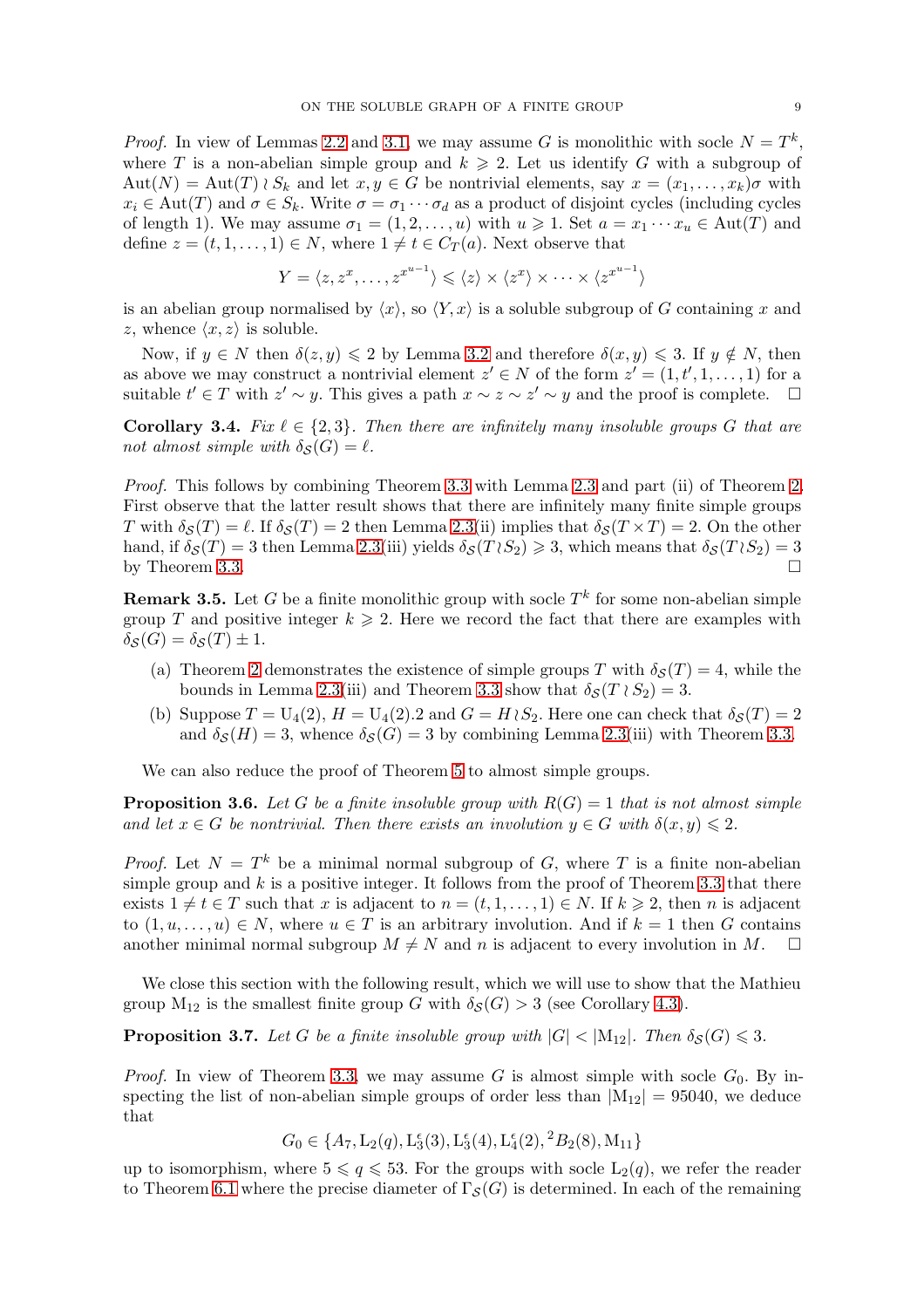cases, we can use the computational approach outlined in Section [2.2](#page-6-0) to calculate the precise diameter of  $\Gamma_{\mathcal{S}}(G)$ . In this way, we obtain

$$
\delta_{\mathcal{S}}(G) = \begin{cases} 2 & \text{if } G = \text{L}_3(3).2 \text{ or } \text{U}_4(2) \\ 3 & \text{otherwise.} \end{cases}
$$

<span id="page-9-1"></span>The result follows.  $\Box$ 

## 4. Sporadic groups

In this section we prove Theorems [2](#page-1-0) and [5](#page-2-0) in the case where  $G$  is an almost simple group with socle a sporadic group. Our main theorem for simple sporadic groups is as follows.

<span id="page-9-2"></span>**Theorem 4.1.** If G is a simple sporadic group, then  $3 \leq \delta_S(G) \leq 5$ . In particular, the *following hold:*

- (i) *If*  $G \in \{M_{11}, J_1, J_2, Suz, He, Ru, Fi_{22}, Ly, J_4\}$  *then*  $\delta_{\mathcal{S}}(G) = 3$ *.*
- (ii) *If*  $G \in \{M_{12}, M_{22}, M_{23}, M_{24}, HS, J_3\}$  *then*  $\delta_{\mathcal{S}}(G) = 4$ *.*
- (iii) *If*  $G \in \{ \text{Co}_2, \text{Co}_3, \text{McL}, \mathbb{B} \}$  *then*  $\delta_S(G) \in \{4, 5\}.$

We will prove Theorem [4.1](#page-9-2) in a sequence of lemmas. The arguments rely heavily on the computational methods (using Magma [\[5\]](#page-26-9)) discussed in Section [2.2.](#page-6-0)

<span id="page-9-3"></span>Lemma 4.2. *We have*

$$
\delta_{\mathcal{S}}(G) = \begin{cases} 3 & \text{if } G \in \{M_{11}, J_1, J_2, \text{Suz}, \text{He}, \text{Ru}, \text{Fi}_{22}\} \\ 4 & \text{if } G \in \{M_{12}, M_{22}, M_{23}, M_{24}\}. \end{cases}
$$

*Proof.* If G is a Mathieu group, then we can use MAGMA to compute the precise diameter of  $\Gamma_{\mathcal{S}}(G)$  (see Section [2.2\)](#page-6-0). In the remaining cases, it is easy to check that  $|N_G(\langle x \rangle)|$  is even for all  $x \in G$  and thus  $\delta_{\mathcal{S}}(G) \leq 3$  by Lemma [2.4.](#page-5-1) Moreover, we can use random search to find two conjugate elements  $x, y \in G$  of order r such that  $B_1(x) \cap B_1(y)$  is empty, where r is the largest prime divisor of |G|. Therefore  $\delta(x, y) \geq 3$  and we deduce that  $\delta_{\mathcal{S}}(G) = 3$  as required.  $\square$ 

By combining Lemma [4.2](#page-9-3) with Proposition [3.7,](#page-8-1) we obtain the following corollary.

<span id="page-9-0"></span>**Corollary 4.3.** *The Mathieu group*  $M_{12}$  *is the smallest finite group* G *with*  $\delta_S(G) > 3$ *.* 

<span id="page-9-4"></span>**Lemma 4.4.** *We have*  $\delta_{\mathcal{S}}(G) \geq 4$  *if*  $G \in \{HS, J_3, Co_2, Co_3, McC., \mathbb{B}\}.$ 

*Proof.* For now let us assume  $G \neq \mathbb{B}$ . In each of these cases we can proceed as in Examples [2.8](#page-6-1) and [2.9.](#page-7-4) For example, suppose  $G = HS$  and let  $x \in G$  be an element of order 11. Then  $B_1(x)$  coincides with the set of nontrivial elements in  $N_G(\langle x \rangle) = 11:5$  and by random search we can find  $g \in G$  such that  $B_1(x) \cap B_1(y)$  is empty, where  $y = x^g$ . Moreover, we can find such an element y with the property that  $\langle a, b \rangle$  is insoluble for all  $a \in B_1(x)$ ,  $b \in B_1(y)$ . This means that  $\delta(x, y) \geq 4$  and thus  $\delta(\mathcal{S}) \geq 4$ . A very similar argument applies for the remaining groups, working with elements of order 19, 23, 23 and 11 for  $G = J_3$ ,  $Co_2$ ,  $Co_3$ and McL, respectively.

Finally, let us assume  $G = \mathbb{B}$  is the Baby Monster and recall the definitions of the intersection graph and non-generating graph of  $G$  (see Remark [7](#page-3-0) in Section [1\)](#page-0-0). In [\[16\]](#page-26-8), Freedman proves that the intersection graph of  $G$  has diameter 5, noting that the shortest path between two specific subgroups of order 47 has length 5. This implies that the soluble intersection graph of G has diameter at least 5 (see the paragraph preceding Corollary [7\)](#page-3-1) and thus  $\delta_S(G) \geq 4$  by [\[13,](#page-26-7) Proposition 12.2] since the soluble intersection graph and the soluble graph form a dual pair in the sense of [\[13,](#page-26-7) Section 12.1].  $\Box$ 

**Lemma 4.5.** We have  $\delta_S(G) = 4$  if  $G = \text{HS}$  or  $J_3$ .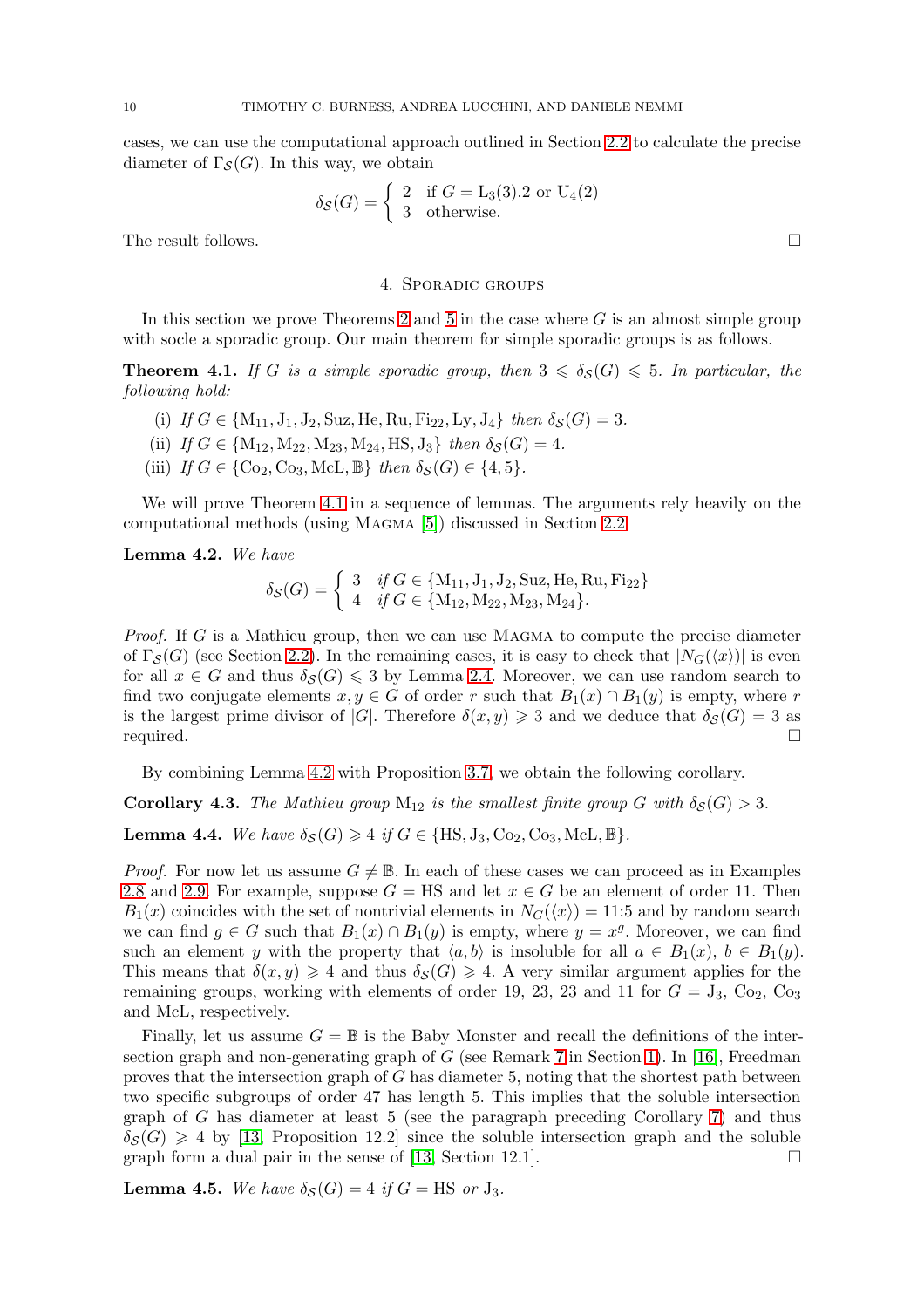*Proof.* In view of Lemma [4.4,](#page-9-4) it suffices to show that  $\delta_S(G) \leq 4$  and in both cases we follow the computational approach presented in Example [2.9.](#page-7-4)

First assume  $G = HS$  and let  $x \in G$  be nontrivial, noting that  $|N_G(\langle x \rangle)|$  is even unless  $|x| = 11$ . Let Y be the set of elements of order 11 in G, so  $|Y| = 8064000$  and we fix an element  $x \in Y$ . It is sufficient to show that  $\delta(x, y) \leq 4$  for all  $y \in Y$ . First we construct  $B_2(x)$ and  $B_1(y)$  for some randomly chosen  $y \in Y$ . Then by random search we find  $a \in B_2(x)$  and  $b \in B_1(y)$  such that  $\langle a, b \rangle$  is soluble and thus x is connected by a path of length at most 4 to every element in the set

$$
\{(y^g)^m : g \in C_G(x), \, 1 \leqslant m \leqslant 10\}.
$$

We now redefine Y by removing the elements in this set and we repeat the process. Eventually, we reduce  $Y$  to the empty set and the result follows.

The case  $G = J_3$  can be handled in an entirely similar fashion, working with the set of elements of order 19 in  $G$ .

<span id="page-10-1"></span>Lemma 4.6. *We have*  $\delta_{\mathcal{S}}(G) \geq 3$  *if*  $G \in \{ \text{Co}_1, \text{HN}, \text{O/N}, \text{Fi}_{23}, \text{Fi}'_{24}, \text{Th}, \text{Ly}, \text{J}_4, \text{MI} \}.$ 

*Proof.* First assume  $G = \text{Co}_1$  and fix  $x \in G$  of order 26. Then  $H = (A_4 \times G_2(4))$ :2 is the unique maximal subgroup of G containing x (see [\[9,](#page-26-10) Table 1]) and thus  $B_1(x)$  is contained in H. With the aid of MAGMA, this observation allows us to construct  $B_1(x)$  by working inside H (we get  $|B_1(x)| = 1871$ ) and then by random search we can find an element  $g \in G$  such that  $B_1(x) \cap B_1(x^g)$  is empty. This implies that  $\delta(x, x^g) \geq 3$  and the result follows. A very similar argument applies when  $G = HN$ . Here we take  $x \in G$  of order 21, noting that x is contained in a unique maximal subgroup  $H = 2.HS.2$  of G and thus  $B_1(x) \subseteq H$ . By working in H, we can determine  $B_1(x)$  and then conclude as in the previous case.

Next assume  $G = O'N$  and  $x \in G$  has order 31. Now x is contained in precisely two maximal subgroups of  $G$ , which are non-conjugate copies of  $L_2(31)$ . Therefore,

<span id="page-10-2"></span>
$$
B_1(x) \subseteq N_G(\langle x \rangle) = 31:15 < L_2(31) = H \tag{1}
$$

and by inspecting [\[11\]](#page-26-11) we see that the base size  $b(G, H)$  for the action of G on  $G/H$  is 2. This means that there exists an element  $g \in G$  such that  $H \cap H^g = 1$  and thus  $\delta(x, x^g) \geq 3$ .

In each of the remaining cases, we can find an element in  $G$  of order  $r$  that is contained in a unique maximal subgroup  $H$ , where r and  $H$  are given below. To see this, we refer the reader to [\[9,](#page-26-10) Table 1], noting the correction  $\mu(G) = 1$  for  $G =$  Th since the same computational approach implemented in the proof of [\[9,](#page-26-10) Theorem 4.1] shows that elements of order 39 are indeed contained in a unique maximal subgroup.

|  | $G$ Fi <sub>23</sub> Fi <sub>24</sub> | Th                                                            | $Lv$ $J_4$ |    | M  |
|--|---------------------------------------|---------------------------------------------------------------|------------|----|----|
|  | $r = 35 = 29$                         | 39                                                            | 67         | 43 | 59 |
|  |                                       | H $S_{12}$ 29:14 $(3 \times G_2(3))$ :2 67:22 43:14 $L_2(59)$ |            |    |    |

Then by inspecting [\[11\]](#page-26-11) we see that  $b(G, H) = 2$  in each case and this allows us to conclude via Lemma [2.6.](#page-5-0)

<span id="page-10-0"></span>**Lemma 4.7.** *We have*  $\delta_{\mathcal{S}}(G) = 3$  *if*  $G = Ly \text{ or } J_4$ *.* 

*Proof.* By the previous lemma, it suffices to show that  $\delta_S(G) \leq 3$ . Therefore, in view of Lemma [2.4,](#page-5-1) it is sufficient to prove that  $|N_G(\langle x \rangle)|$  is even for all nontrivial  $x \in G$  and this is how we proceed.

First assume  $G = Ly$  and let  $x \in G$  be nontrivial. Here  $|C_G(x)|$  is even unless

 $|x| \in \{15, 25, 31, 33, 37, 67\}$ 

and so we may assume |x| is one of these possibilities. If  $|x| = 37$  then  $N_G(\langle x \rangle) = 37:18$  is a maximal subgroup of G. Similarly,  $N_G(\langle x \rangle) = 67:22$  is a maximal subgroup when  $|x| = 67$ . If  $|x| \in \{15, 25, 31\}$  then we may embed x in a maximal subgroup  $H = G_2(5)$  and with the aid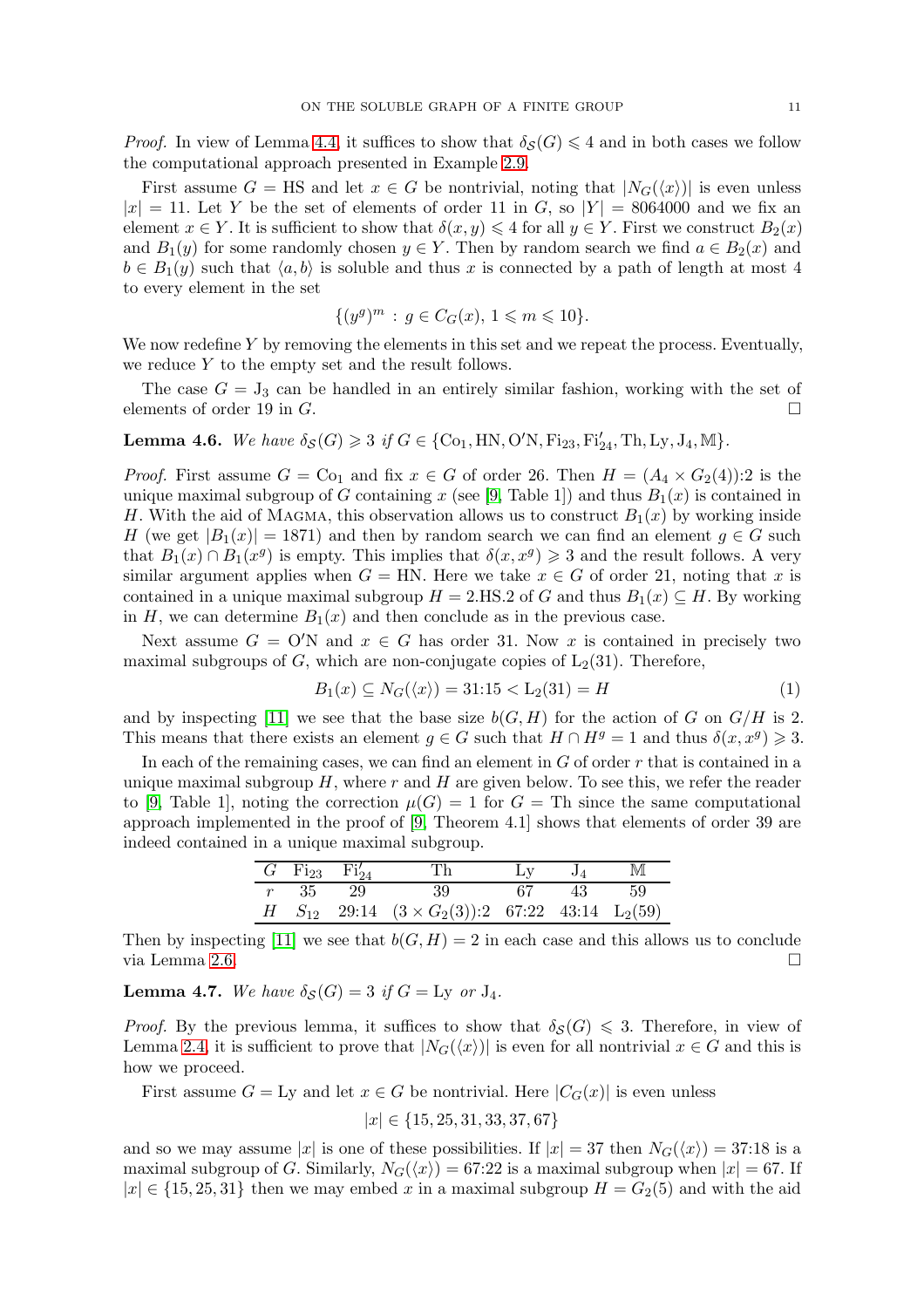of MAGMA it is straightforward to check that  $N_H(\langle x \rangle)$  has even order. Finally, if  $|x| = 33$ then we embed x in a maximal subgroup  $H = 3$ . McL. 2 and we find that  $|N_H(\langle x \rangle)| = 330$  is even.

Now suppose  $G = J_4$ . Here we first observe that  $|C_G(x)|$  is even unless

$$
|x| \in \{23, 29, 31, 35, 37, 43\}.
$$

If  $|x| \in \{29, 37, 43\}$  then  $H = N_G(\langle x \rangle)$  is a maximal subgroup of G with even order. If  $|x| = 23$ then x is contained in a maximal subgroup  $H = L_2(23)$ . 2 and once again we deduce that  $|N_G(\langle x \rangle)|$  is even. Similarly, if  $|x| = 31$  then  $x \in H = L_2(32)$ .5 and  $N_H(\langle x \rangle) = 31:10$ . Finally, let us assume  $|x| = 35$ . Here x is contained in a maximal subgroup  $H = 2^{3+12} (S_5 \times L_3(2))$ and using MAGMA we deduce that  $|N_H(\langle x \rangle)| = 420$  is even.

To complete the proof of Theorem [4.1,](#page-9-2) it remains to show that  $\delta_S(G) \leq 5$  for every sporadic simple group G. This is an immediate consequence of the following more general result, which also establishes Theorem [5](#page-2-0) in this setting.

**Proposition 4.8.** Let G be an almost simple sporadic group and let  $x \in G$  be nontrivial. *Then either*

- (i) *There exists an involution*  $y \in G$  *such that*  $\delta(x, y) \leq 2$ *; or*
- (ii)  $G = M_{23}$  *and*  $|x| = 23$ .

*Proof.* Let  $G_0$  be the socle of G and observe that the conclusion in part (i) holds if for all nontrivial  $x \in G$ , there exists  $y \in N_G(\langle x \rangle)$  with  $|N_G(\langle y \rangle)|$  even. This property is very straightforward to verify using MAGMA in the following cases:

 $G_0 \in \{M_{11}, M_{12}, M_{22}, M_{24}, J_1, J_2, J_3, He, McL, Suz, Ru, HS, Co_2, Co_3, Fi_{22}, Fi_{23}\}.$ 

The same property also holds if  $G = M_{23}$  and  $|x| \neq 23$  and we refer the reader to Remark [4](#page-2-1) in Section [1](#page-0-0) for further comments on the special case recorded in part (ii), which is a genuine exception. The desired result for  $G = Ly$  and  $J_4$  follows immediately from the proof of Lemma [4.7.](#page-10-0)

Next assume  $G = Th$  and let  $x \in G$  be nontrivial. By inspecting the Web Atlas [\[34\]](#page-27-6), we see that  $|C_G(x)|$  is odd only if  $|x| \in \{9, 13, 19, 21, 27, 31, 39\}$ . In particular, if  $x^m$  has order 3, then  $|C_G(x^m)|$  is even and there is a path  $x \sim x^m \sim y$  with  $y \in C_G(x^m)$  an involution. Therefore, we may assume  $|x| \in \{13, 19, 31\}$ . By inspecting the list of maximal subgroups of G (see [\[34\]](#page-27-6)), we deduce that x is contained in a maximal subgroup H such that  $|N_H(\langle x \rangle)|$  is divisible by 3 and so we can complete the argument as before. For example, if  $|x| = 13$  then  $x \in H = \mathrm{L}_3(3)$  and  $N_H(\langle x \rangle) = 13:3$ .

The remaining groups can be handled in a very similar fashion and we omit the details.  $\Box$ 

We can now complete the proof of Theorem [2](#page-1-0) for sporadic groups.

<span id="page-11-0"></span>**Theorem 4.9.** Let G be an almost simple sporadic group with socle  $G_0$ . If  $G \neq G_0$  then  $\delta_S(G) = 3.$ 

*Proof.* First assume  $G$  is one of the following groups:

 $M_{12}.2$ ,  $M_{22}.2$ , HS.2, J<sub>2</sub>.2, McL.2, Suz.2, He.2, J<sub>3</sub>.2.

In each case, it is straightforward to check that  $|N_G(\langle x \rangle)|$  is even for all nontrivial  $x \in G$  and thus  $\delta_{\mathcal{S}}(G) \leq 3$  by Lemma [2.4.](#page-5-1) Moreover, if  $x \in G$  has order r, where r is the largest prime divisor of  $|G|$ , then  $B_1(x)$  coincides with the set of nontrivial elements in  $H = N_G(\langle x \rangle)$  and by random search we can find  $g \in G$  such that  $H \cap H^g = 1$ . This implies that  $B_1(x) \cap B_1(x^g)$ is empty and we conclude that  $\delta_{\mathcal{S}}(G) = 3$ . The same argument also applies when  $G = \mathrm{Fi}_{22}.2$ , working with an element  $x \in G$  of order 21.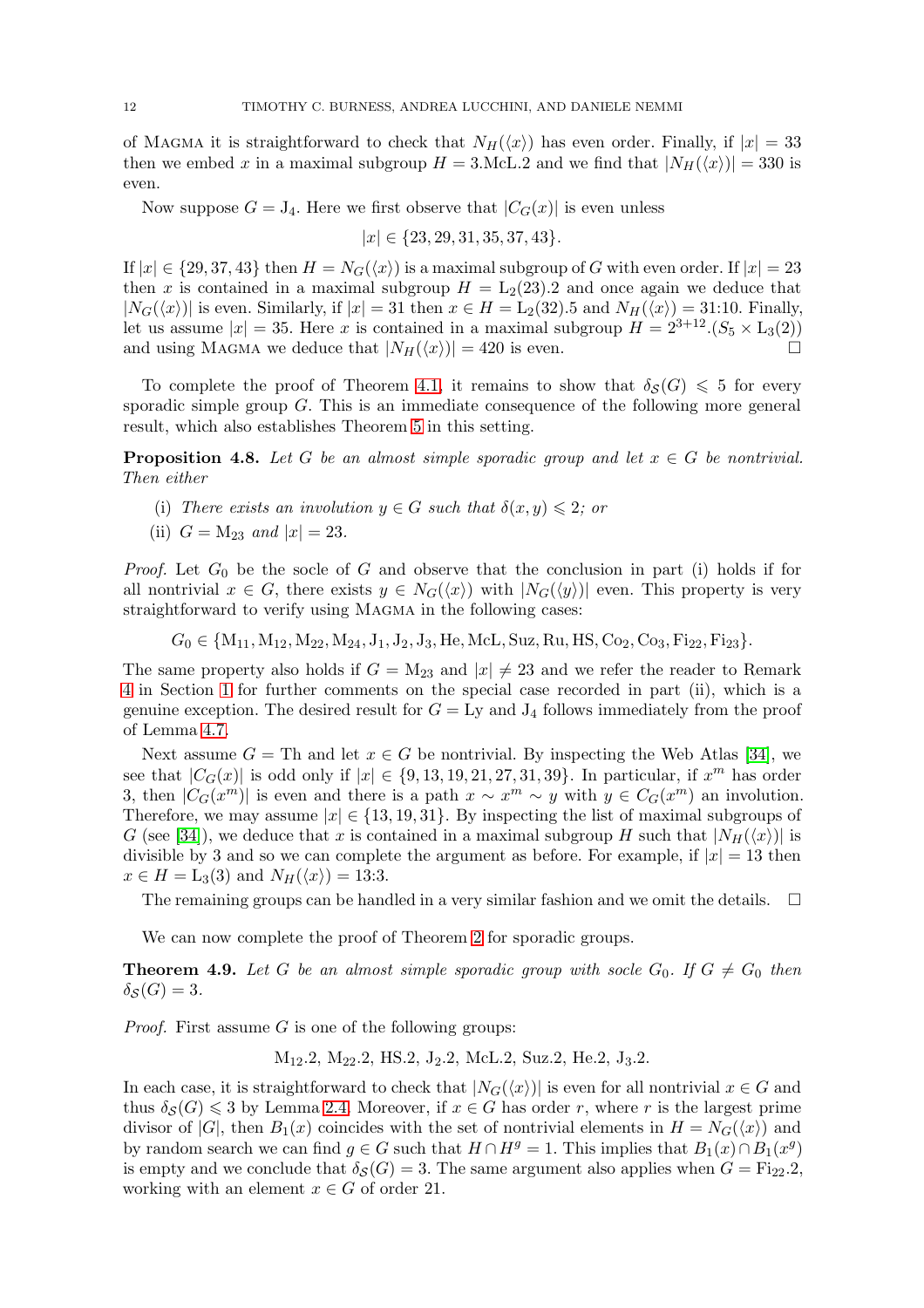Next assume  $G = O'N.2$ . By inspection we see that  $|C_G(x)|$  is odd if and only if  $|x| = 31$ . But if x has order 31 then  $N_G(\langle x \rangle) = 31:30$  and so in view of Lemma [2.4](#page-5-1) we deduce that  $\delta_{\mathcal{S}}(G) \leq 3$ . In order to establish equality, let  $x \in G$  be an element of order 31 and observe that  $H = N_G(\langle x \rangle)$  and  $G_0$  are the only maximal subgroups of G containing x. Suppose  $y \in B_1(x)$ . If  $y \notin G_0$  then the previous observation implies that  $y \in H$ . On the other hand, if  $y \in G_0$  then  $y \in B_1(x) \cap G_0 = N_{G_0}(\langle x \rangle)$ , as noted in the proof of Lemma [4.6](#page-10-1) (see [\(1\)](#page-10-2)). Therefore,  $B_1(x)$  is the set of nontrivial elements in H. By the main theorem of [\[11\]](#page-26-11), we know that  $b(G, H) = 2$  and we conclude by applying Lemma [2.6.](#page-5-0)

Now suppose  $G = \text{Fi}_{24}$ . Here one can check that  $|C_G(x)|$  is even unless  $|x| \in \{27, 29, 39, 45\}$ . But in each case, we can construct  $N_G(\langle x \rangle)$  and we find that this normaliser has even order. This establishes the bound  $\delta_{\mathcal{S}}(G) \leq 3$ . Now, if  $x \in G$  has order 29 then  $H = N_G(\langle x \rangle) = 29.28$ and  $G_0$  are the only maximal subgroups of G containing x and as in the previous case we deduce that  $B_1(x)$  coincides with the nontrivial elements in H (note that  $N_{G_0}(\langle x \rangle) = 29:14$ is the unique maximal overgroup of x in  $G_0$ , as recorded in the proof of Lemma [4.6\)](#page-10-1). We now complete the argument as before, noting that  $b(G, H) = 2$  by [\[11\]](#page-26-11).

Finally, let us assume  $G = HN.2$  and note that  $|C_G(x)|$  is even unless  $|x| \in \{19, 25, 35\}$ . If  $|x| = 35$  then we calculate that  $|N_G(\langle x \rangle)| = 840$ . Similarly, if  $|x| = 19$  then we may embed x in a maximal subgroup  $H = U_3(8)$ :6 and it is easy to check that  $|N_H(\langle x \rangle)| = 342$ . Finally, suppose  $|x| = 25$ . There is a unique conjugacy class of such elements in G and we may embed x in a maximal subgroup  $H = 5^{2+1+2} \cdot 4 \cdot A_5 \cdot 2$ . We can work with generators given in the Web Atlas [\[34\]](#page-27-6) in order to construct H and one can then check that  $|N_H(\langle x \rangle)| = 500$ . We conclude that  $\delta_S(G) \leq 3$ . To show that  $\delta_S(G) = 3$ , let  $x \in G$  be an element of order 22 and note that x is contained in exactly two maximal subgroups of G, namely  $H = 4.HS.2$  and  $G_0$ . As noted in [\[9,](#page-26-10) Table 1],  $H_0 = H \cap G_0 = 2.HS.2$  is the unique maximal overgroup of x in  $G_0$  and we deduce that  $B_1(x) \subseteq H$ . We now construct H (using the generators in [\[34\]](#page-27-6)) and we determine the subset  $B_1(x)$  by working inside H. We get  $|B_1(x)| = 439$  and by random search we can find an element  $g \in G$  such that  $B_1(x) \cap B_1(x^g)$  is empty. This implies that  $\delta(x, x^g) \geq 3$  and the result follows.

#### 5. Symmetric and alternating groups

<span id="page-12-0"></span>In this section we establish Theorems [2](#page-1-0) and [5](#page-2-0) when G is almost simple with socle  $G_0 = A_n$ . Let us first observe that if  $n \in \{5, 6\}$  then it is straightforward to check that

<span id="page-12-2"></span>
$$
\delta_{\mathcal{S}}(G) = \begin{cases} 3 & \text{if } G = A_6, S_6 \text{ or } \mathcal{M}_{10} \\ 2 & \text{otherwise} \end{cases} \tag{2}
$$

and the conclusion in part (i) of Theorem [5](#page-2-0) holds. So for the remainder we may assume  $n \geqslant 7$ .

<span id="page-12-1"></span>**Theorem 5.1.** Let  $G = S_n$  with  $n \ge 7$ . Then  $\delta_S(G) = 3$  and every vertex in  $\Gamma_S(G)$  is *adjacent to an involution.*

*Proof.* First observe that every element in G is real (that is, x and  $x^{-1}$  are conjugate for all  $x \in G$ , whence  $|N_G(\langle x \rangle)|$  is even for all  $x \in G$  and thus  $\delta_S(G) \leq 3$  by Lemma [2.4.](#page-5-1) In particular, every vertex in  $\Gamma_{\mathcal{S}}(G)$  is adjacent to an involution. To complete the proof, we need to show that  $\delta_{\mathcal{S}}(G) \geq 3$ .

First assume  $n = p$  is a prime and let  $x \in G$  be a p-cycle. If H is a soluble subgroup of G containing x, then [\[24,](#page-27-7) Theorem 1.2] implies that  $H \leq N_G(\langle x \rangle) = \text{AGL}_1(p) = L$ . Therefore,  $B_1(x)$  coincides with the set of nontrivial elements in L and we note that  $b(G, L) = 2$  by [\[8\]](#page-26-13). Therefore, Lemma [2.6](#page-5-0) implies that  $\delta_{\mathcal{S}}(G) \geq 3$ , as required.

Finally, suppose  $n \geq 8$  is composite. The case  $n = 8$  can be handled directly with MAGMA (also see the proof of Proposition [3.7\)](#page-8-1). Now assume  $n \geq 10$  and fix a prime p such that  $n/2 < p < n-2$  (the existence of such a prime follows from a theorem of Nagura [\[27\]](#page-27-8), which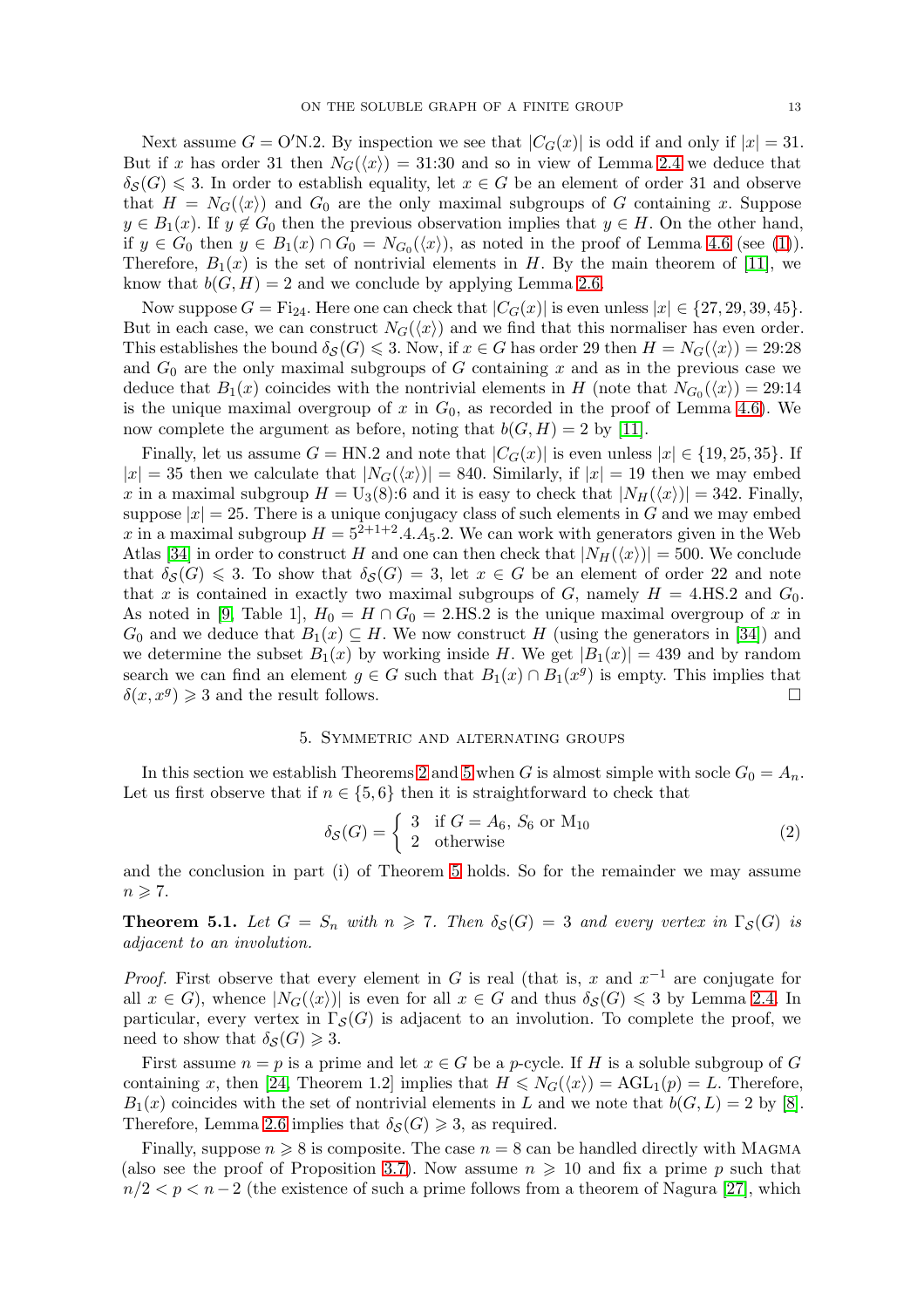states that for each  $m \ge 25$ , the interval  $(m, 6m/5)$  contains a prime). Let  $x_1$  and  $y_1$  be p-cycles on  $\{1,\ldots,p\}$  such that  $\delta(x_1,y_1)=3$  in  $\Gamma_{\mathcal{S}}(S_p)$  (since  $p\geq 7$ , the argument in the previous paragraph establishes the existence of such elements). If n is even, then let  $x_2$  and  $y_2$  be  $(n-p)$ -cycles on the remaining points  $\{p+1,\ldots,n\}$ . On the other hand, if n is odd then let  $x_2$  and  $y_2$  be  $(n - p - 1)$ -cycles on  $\{p + 1, \ldots, n\}$ , fixing  $n - 1$  and n, respectively. Set  $x = x_1x_2$  and  $y = y_1y_2$  as elements of  $G \setminus G_0$ .

We claim that  $\delta(x, y) \geq 3$ . To see this, let H be a maximal subgroup of G containing  $\langle x, y \rangle$ . Note that H contains a p-cycle. Clearly,  $S_p \times S_{n-p}$  (the stabiliser in G of the subset  $\{1,\ldots,p\}$  is the only intransitive maximal subgroup with this property. If H is primitive, then a classical theorem of Jordan implies that  $H = G_0$ , which is not possible since neither x nor y is contained in  $G_0$ . Similarly, H is not transitive and imprimitive since H contains a p-cycle with  $p > n/2$ . So we conclude that  $H = S_p \times S_{n-p}$  is the unique maximal overgroup of  $\langle x, y \rangle$  and thus  $B_1(x)$  and  $B_1(y)$  are contained in H. As a consequence, we deduce that  $\delta(x, y) \leq 2$  in  $\Gamma_{\mathcal{S}}(G)$  only if  $\delta(x_1, y_1) \leq 2$  in  $\Gamma_{\mathcal{S}}(S_p)$ . Therefore, our choice of  $x_1, y_1 \in S_p$ implies that  $\delta(x, y) \geq 3$  and the proof is complete.

For the analysis of alternating groups, it will be convenient to define the following set:

 $\mathcal{P} = \{p, p+1 : p \geqslant 7 \text{ is a prime and } p \equiv 3 \pmod{4}\}.$ 

<span id="page-13-0"></span>**Theorem 5.2.** *Let*  $G = A_n$  *with*  $n \ge 7$ *.* 

- (i) We have  $3 \leq \delta_{\mathcal{S}}(G) \leq 5$ .
- (ii) *If*  $n \notin \mathcal{P}$  *then*  $\delta_{\mathcal{S}}(G) = 3$ .

*In addition, if*  $x \in G$  *is nontrivial then there exists an involution*  $y \in G$  *with*  $\delta(x, y) \leq 2$ *.* 

*Proof.* Let  $x \in G$  be a nontrivial element and write  $x = x_1 \cdots x_t$  as a product of disjoint cycles. Consider the abelian subgroup  $H = \langle x_1, \ldots, x_t \rangle$ . It is easy to check that either

- (a)  $N_G(H)$  contains an involution z, or
- (b) x is a q-cycle and  $n \in \{q, q+1\}$ , where q is a prime power with  $q \equiv 3 \pmod{4}$ .

If (a) holds, then  $\langle x, z \rangle \leq \langle H, z \rangle$  and we deduce that  $x \sim z$  in  $\Gamma_S(G)$  since  $\langle H, z \rangle$  is soluble. Now assume (b) holds and write  $q = p^m$  with p a prime. Let P be a Sylow p-subgroup of G containing x. If  $m \geq 2$  then P is non-cyclic and thus  $N_G(P)$  contains an involution z by [\[21,](#page-26-14) Theorem 2.1]. But then  $\langle x, z \rangle \leq \langle P, z \rangle$  is soluble and so once again we conclude that x is adjacent to an involution. It follows that if  $n \notin \mathcal{P}$ , then every vertex in  $\Gamma_{\mathcal{S}}(G)$  is adjacent to an involution and thus  $\delta_S(G) \leq 3$ .

Now assume  $n \in \mathcal{P}$ . As noted above, if x is not a p-cycle then it is adjacent to an involution. However if x is a p-cycle, then  $N_G(\langle x \rangle) = \text{AGL}_1(p) \cap G = C_p:C_{(p-1)/2}$  and every element in  $N_G(\langle x \rangle) \setminus \langle x \rangle$  is adjacent to an involution. So in this situation, we conclude that every vertex in  $\Gamma_{\mathcal{S}}(G)$  has distance at most 2 from an involution, which immediately yields the bound  $\delta_{\mathcal{S}}(G) \leqslant 5.$ 

To complete the proof, we need to show that  $\delta_S(G) \geq 3$  and we can essentially repeat the argument in the proof of Theorem [5.1.](#page-12-1) First assume  $n = p$  is a prime. Then as noted in the previous proof, there exist p-cycles  $x, y \in G$  such that  $\delta(x, y) = 3$  in  $\Gamma_{\mathcal{S}}(S_n)$  and thus  $\delta(x, y) \geq 3$  in  $\Gamma_S(G)$ . Finally, suppose  $n \geq 8$  is composite. The case  $n = 8$  can be checked directly, so let us assume  $n \geqslant 10$ . As in the proof of Theorem [5.1,](#page-12-1) let p be a prime with  $n/2 < p < n-2$  and fix p-cycles  $x_1$  and  $y_1$  on  $\{1,\ldots,p\}$  such that  $\delta(x_1,y_1) = 3$  in  $\Gamma_{\mathcal{S}}(S_p)$ , noting that  $\delta(x_1, y_1) \geq 3$  in  $\Gamma_{\mathcal{S}}(A_p)$ . Set  $x = x_1x_2$  and  $y = y_1y_2$  as elements of G, where  $x_2$  and  $y_2$  are  $(n-p)$ -cycles on the remaining points  $\{p+1,\ldots,n\}$  if n is odd, otherwise  $x_2$  and  $y_2$  are  $(n-p-1)$ -cycles on  $\{p+1,\ldots,n\}$ , fixing  $n-1$  and n, respectively. Then by repeating the argument in the proof of the previous theorem, we deduce that  $\delta(x, y) \leq 2$  in  $\Gamma_{\mathcal{S}}(G)$  only if  $\delta(x_1, y_1) \leq 2$  in  $\Gamma_{\mathcal{S}}(A_p)$ . Therefore, our choice of p-cycles  $x_1, y_1 \in S_p$  implies that  $\delta(x, y) \geqslant 3$  and the proof of the theorem is complete.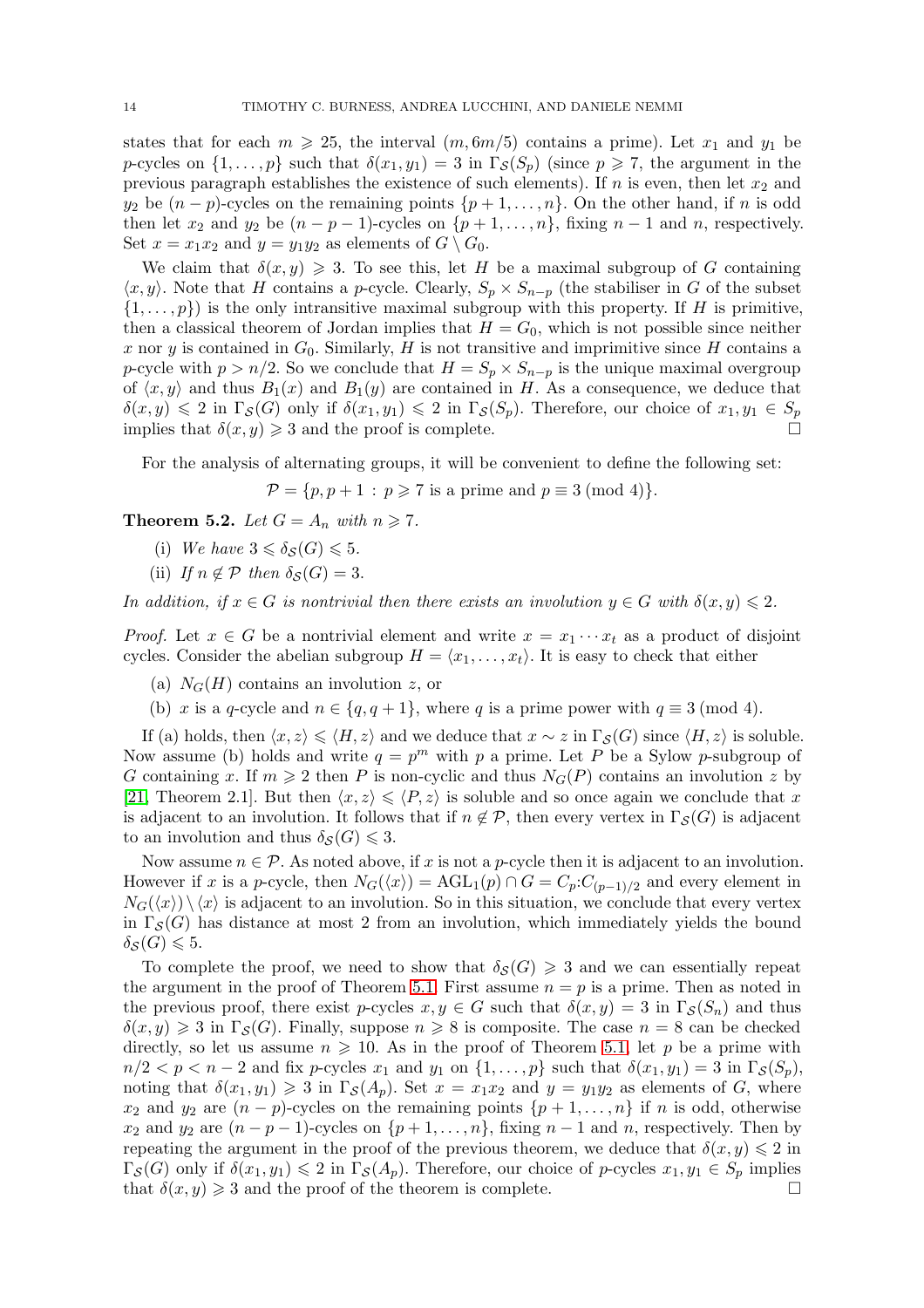<span id="page-14-1"></span>**Lemma 5.3.** Let  $G = A_n$ , where  $n = p+1$  and  $p \ge 7$  is a Mersenne prime. Then  $\delta_S(G) = 3$ .

*Proof.* Write  $p = 2^r - 1$  and note that it suffices to show that every nontrivial  $x \in G$  is adjacent in  $\Gamma_{\mathcal{S}}(G)$  to an involution. By arguing as in the proof of Theorem [5.2,](#page-13-0) we may assume x is a p-cycle. Then x is contained in a maximal subgroup  $H = \text{AGL}_r(2)$  and  $\langle V, x \rangle$ is soluble, where  $V = (C_2)^r$  is the socle of H. We conclude that x is adjacent to an involution and the result follows.  $\Box$ 

**Lemma 5.4.** *Let*  $G = A_n$ *, where*  $n \in \mathcal{P}$  *and*  $n \leq 60$ *.* 

- (i) *If*  $n \in \{7, 8, 32\}$  *then*  $\delta_S(G) = 3$ *, whereas*  $\delta_S(G) = 4$  *if*  $n \in \{11, 12\}$ *.*
- (ii) *If*  $n \notin \{7, 8, 11, 12, 32\}$  *then*  $\delta_S(G) \in \{4, 5\}.$

*Proof.* By Theorem [5.2](#page-13-0) we have  $3 \le \delta_S(G) \le 5$ . If  $n = 7$  then Proposition [3.7](#page-8-1) gives  $\delta_S(G) = 3$ , while Lemma [5.3](#page-14-1) applies if  $n \in \{8, 32\}$ . So to complete the proof, we may assume  $n \notin$  $\{7, 8, 32\}$  and it suffices to show  $\delta_{\mathcal{S}}(G) \geq 4$ , with equality if  $n \in \{11, 12\}$ .

Write  $n = p$  or  $p + 1$ , where p is a prime, and fix a p-cycle  $x \in G$ . As explained in Section [2.2,](#page-6-0) we can use MAGMA to determine  $B_1(x)$ , which in each case is simply the set of nontrivial elements in  $N_G(\langle x \rangle) = \text{AGL}_1(p) \cap G$ . Then by random search, we can find an element  $g \in G$ such that  $\langle a, b \rangle$  is insoluble for all  $a \in B_1(x)$ ,  $b \in B_1(x^g) = B_1(x)^g$ . This immediately implies that  $\delta(x, x^g) \geq 4$  and thus  $\delta_{\mathcal{S}}(G) \geq 4$ .

Next assume  $G = A_{11}$ . Let  $x \in G$  be nontrivial and recall that x is adjacent to an involution unless  $|x| = 11$ , so it suffices to show that any two 11-cycles are connected by a path of length at most 4. To do this, we proceed as in Example [2.9,](#page-7-4) working with the set Y of elements in G of order 11. Here  $|Y| = 3628800$  and we note that  $|B_1(x)| = 54$  and  $|B_2(x)| = 29974$  for all  $x \in Y$ . We leave the reader to check the details. An entirely similar argument applies when  $G = A_{12}$ , noting that  $|Y| = 43545600$  and  $|B_1(x)| = 54$ ,  $|B_2(x)| = 61214$  for all  $x \in Y$ .  $\Box$ 

Recall that a prime number p is a *Sophie Germain prime* if 2p+1 is also a prime number. It is widely believed that there are infinitely many such primes, but this remains a formidable open problem in number theory. Modulo this conjecture, our next result, which coincides with Theorem [4,](#page-2-2) establishes the existence of infinitely many finite simple groups  $G$  with  $\delta_{\mathcal{S}}(G) \geq 4.$ 

<span id="page-14-0"></span>**Theorem 5.5.** *If*  $p \ge 5$  *is a Sophie Germain prime, then*  $\delta_S(A_{2p+1}) \in \{4, 5\}$ *.* 

*Proof.* Set  $G = A_q$ , where  $q = 2p + 1$  and  $p \ge 5$  is a Sophie Germain prime. It suffices to show that there exist two q-cycles x and y with  $\delta(x, y) \geq 4$ . With this aim in mind, let A be the set of q-cycles in G and fix an element  $x \in A$ . We are interested in estimating the size of the set  $A \cap B_3(x)$ , with the aim of establishing the bound  $|A \cap B_3(x)| < |A|$ . It will be helpful to write

$$
|\mathcal{A} \cap B_3(x)| = \alpha_1 + \alpha_2 + \alpha_3,
$$

where  $\alpha_{\ell} = |\{y \in \mathcal{A} : \delta(x, y) = \ell\}|.$ 

First observe that  $B_1(x)$  coincides with the set of nontrivial elements in

$$
N_G(\langle x \rangle) = \text{AGL}_1(q) \cap G = C_q : C_p.
$$

In particular, every element in  $B_1(x)$  of order p has cycle-shape  $(p, p, 1)$  and we let B be the set of all elements in G of this form.

Let  $y \in \mathcal{A}$ . If  $\delta(x, y) = 1$ , then  $y \in \langle x \rangle$  and thus

<span id="page-14-2"></span>
$$
\alpha_1 = q - 1.\tag{3}
$$

Next suppose  $\delta(x, y) = 2$ . Then there exists  $z \in \mathcal{B}$  which normalises both  $\langle x \rangle$  and  $\langle y \rangle$ . Now  $N_G(\langle x \rangle)$  contains q subgroups of order p, each of which normalises  $p(p-1)$  Sylow q-subgroups of G. This implies that

<span id="page-14-3"></span>
$$
\alpha_2 \leqslant pq(p-1)(q-1). \tag{4}
$$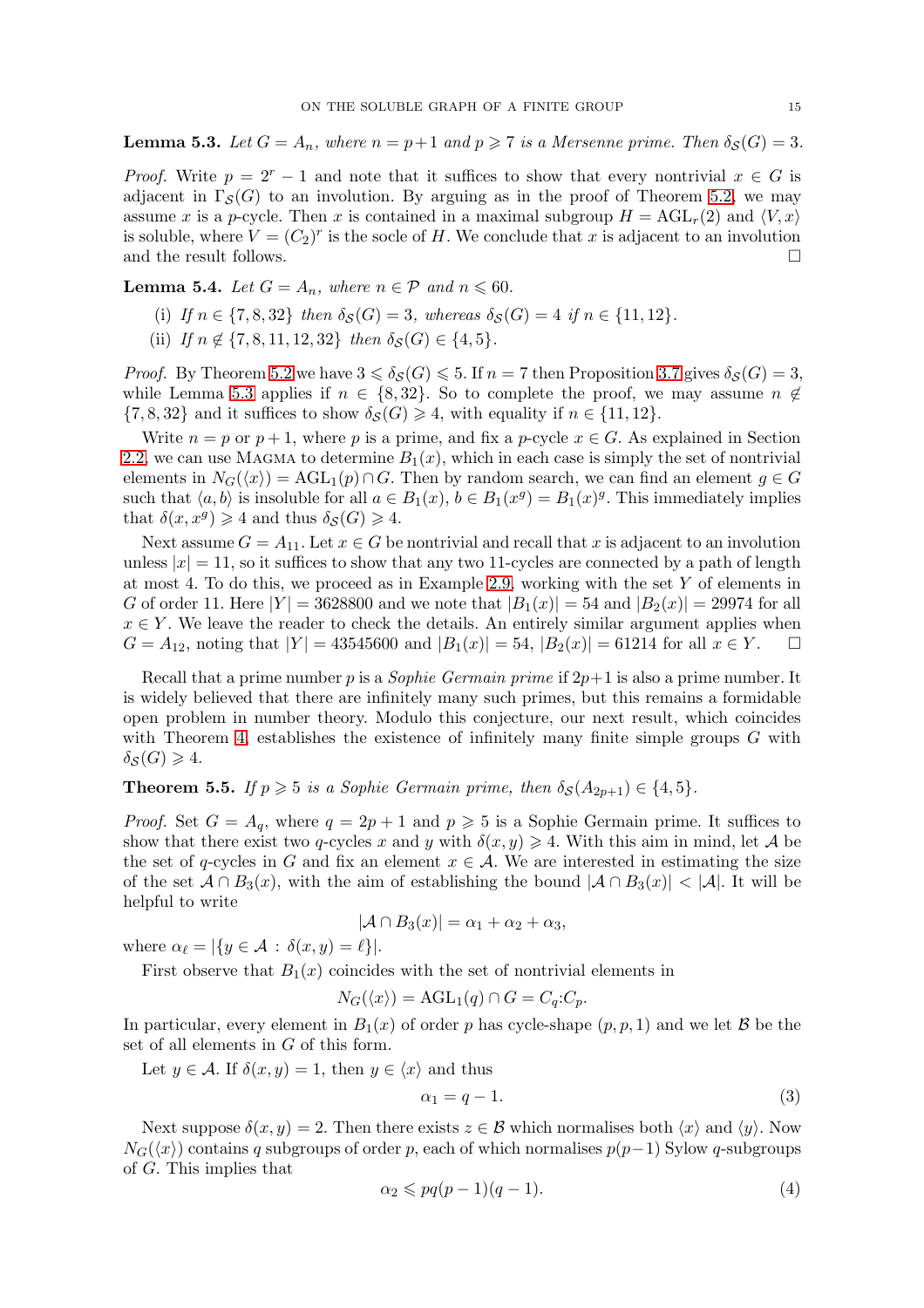Finally, let us assume  $\delta(x, y) = 3$ . This means that there is a path  $x \sim a \sim b \sim y$  in  $\Gamma_{\mathcal{S}}(G)$ , where  $a \in N_G(\langle x \rangle) \cap \mathcal{B}, b \in N_G(\langle y \rangle) \cap \mathcal{B}$  and  $\langle a, b \rangle$  is soluble. Fix  $a \in \mathcal{B}$ . By relabelling, we may assume that

$$
a = (1, 2, \dots, p)(p + 1, p + 2, \dots, 2p).
$$

We will estimate the number of subgroups  $\langle b \rangle$  in G, where  $b \in \mathcal{B}$  and  $H = \langle a, b \rangle$  is soluble. There are four possibilities for the action of H on  $\{1,\ldots,q\}$ , which we will consider in turn:

- (i) H acts transitively on  $\{1, \ldots, q\}$ .
- (ii)  $H$  has an orbit of size  $2p$ .
- (iii) H has orbits of size p and  $p + 1$ .
- (iv)  $H$  has two orbits of size  $p$ .

First consider (i). Here  $H = C_q$ :  $C_p$  is the normaliser of a Sylow q-subgroup of G. As noted above, the element a normalises exactly  $p(p-1)$  Sylow q-subgroups of G, and each normaliser of a Sylow q-subgroup contains q distinct subgroups of order  $p$ . It follows that there are at most  $pq(p-1)$  possible choices for  $\langle b \rangle$ .

Next let us turn to (ii), in which case we may view H as a transitive group on  $\{1, \ldots, 2p\}$ . Since we are assuming that H is soluble and  $2p$  is not a prime power, it follows that H is imprimitive. More precisely, since  $H$  is generated by two elements of order  $p$ , we deduce that  $H \leq C_2 \wr C_p$  preserves a partition  $\Lambda$  of  $\{1, \ldots, 2p\}$  into p blocks of size 2. Since H contains a, the set of blocks comprising  $\Lambda$  is uniquely determined by the choice of  $j \in \{p+1,\ldots,2p\}$ such that  $\{1, j\}$  is a block. Therefore, there are at most p choices for  $\Lambda$ . And once  $\Lambda$  has been chosen, there are clearly at most  $2^{p-1}$  possible choices for  $\langle b \rangle$ . All together, it follows that there are at most  $2^{p-1}p$  choices for  $\langle b \rangle$  in case (ii).

Now suppose (iii) holds, say X is an H-orbit of size p and Y is an orbit of size  $p + 1$ . Here the permutation group L of degree  $p + 1$  induced by the action of H on Y is soluble, transititive and contains a *p*-cycle. Moreover, L is primitive and by [\[24,](#page-27-7) Theorem 1.2], this is only possible if  $p + 1 = 2<sup>k</sup>$  for some  $k \ge 1$ . But this would implies that  $p = 2<sup>k</sup> - 1$  and  $q = 2^{k+1} - 1$  are both Mersenne primes, which can only happen if  $p = 3$  and  $q = 7$ . Since  $p \geqslant 5$ , we conclude that this case does not arise.

Finally, let us consider (iv). Given the form of  $a$ , it follows that the orbits of  $H$  are  $\{1,\ldots,p\},\{p+1,\ldots,2p\}$  and  $\{q\}.$  In addition, the solubility of H implies that

$$
b\in \langle (1,\ldots,p),(p+1,\ldots,2p)\rangle
$$

and so there are at most  $p + 1$  possible choices for  $\langle b \rangle$ .

By bringing together the above estimates, we conclude that if  $p \geqslant 5$  then there are at most

$$
\beta = pq(p-1) + 2^{p-1}p + p + 1
$$

possible choices for  $\langle b \rangle$  such that  $\langle a, b \rangle$  is soluble. Since  $\langle x \rangle$  is normalised by q subgroups of order p, each of which normalises  $p(p-1)$  Sylow q-subgroups, we deduce that

<span id="page-15-0"></span>
$$
\alpha_3 \leqslant pq(p-1)(q-1)\beta. \tag{5}
$$

Finally, by combining the bounds in  $(3)$ ,  $(4)$  and  $(5)$ , we get

$$
|\mathcal{A} \cap B_3(x)| \leq q - 1 + pq(p - 1)(q - 1)(\beta + 1).
$$

It is routine to check that this upper bound is less than  $|\mathcal{A}| = (q-1)!$  for all  $p \ge 5$ . □

Let G be a finite group and recall that the *non-generating graph* of G is a graph on the nontrivial elements of G, where x is adjacent to y if  $G \neq \langle x, y \rangle$ . Note that if G is insoluble and  $R(G) = 1$ , then the soluble graph  $\Gamma_{\mathcal{S}}(G)$  is a subgraph of the non-generating graph and so it is interesting to compare the diameters of these two connected graphs.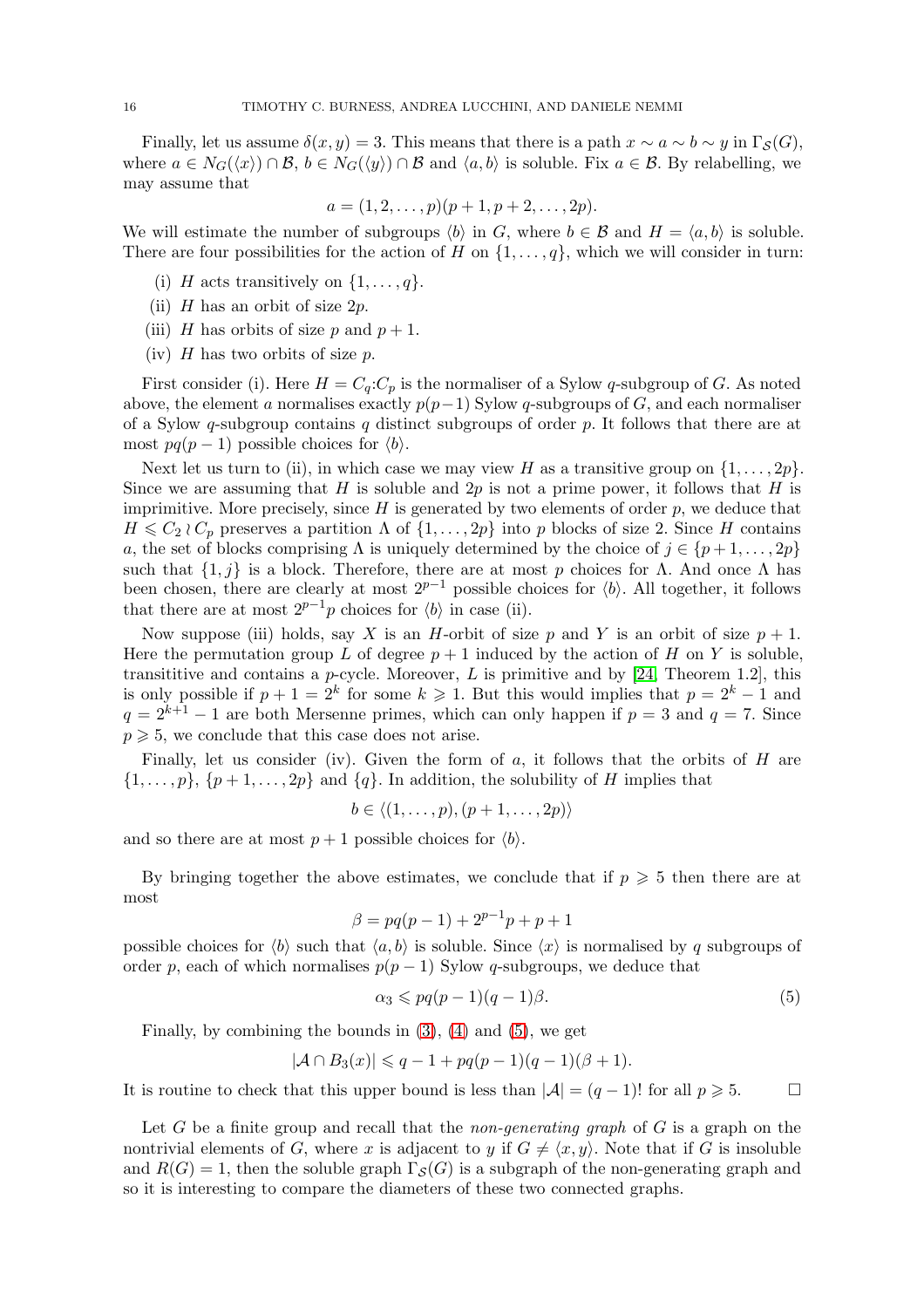We close this section by showing that these two diameters can be different. This relies on the following lemma.

<span id="page-16-4"></span>**Lemma 5.6.** Let  $G = A_p$  with  $p \geq 5$  a prime. Then the diameter of the non-generating *graph of* G *is at most* 3*.*

*Proof.* Let  $x, y \in G$  be nontrivial and let  $\Delta(G)$  denote the non-generating graph of G. As observed in the proof of Theorem [5.2,](#page-13-0) if neither x nor y is a p-cycle, then x and y are adjacent to an involution in  $\Gamma_{\mathcal{S}}(G)$  and thus  $\delta(x, y) \leq 3$  in  $\Delta(G)$ . So let us assume x is a p-cycle. If y is also a p-cycle, then there exists  $1 \neq z \in N_G(\langle y \rangle)$  with at least one fixed point on  $\{1, \ldots, p\}.$ Similarly, if  $y$  is not a  $p$ -cycle, then some nontrivial power of  $y$  has at least one fixed point. So in both cases, we can find a nontrivial element  $z \in N_G(\langle y \rangle)$  that fixes a point  $k \in \{1, \ldots, p\}$ . Since x is a p-cycle, there is also an element  $1 \neq z' \in N_G(\langle x \rangle)$  fixing k and we conclude that  $x \sim z' \sim z \sim y$  is a path in  $\Delta(G)$ . The result follows.

**Remark 5.7.** Let  $G = A_p$  with  $p \ge 13$  a prime. By [\[10,](#page-26-15) Theorem 3(iii)], there exist two p-cycles x and y in G with the property that if  $z \in G$  is any nontrivial element, then either  $G = \langle x, z \rangle$  or  $G = \langle y, z \rangle$ . This immediately implies that  $\delta(x, y) \geq 3$  in the non-generating graph  $\Delta(G)$  and therefore the diameter of  $\Delta(G)$  is precisely 3 by Lemma [5.6.](#page-16-4)

By combining Lemma [5.6](#page-16-4) with Theorem [5.5,](#page-14-0) we obtain the following corollary.

<span id="page-16-1"></span><span id="page-16-0"></span>**Corollary 5.8.** There exist finite simple groups G such that  $\delta_S(G)$  is strictly larger than the *diameter of the non-generating graph of* G*.*

## 6. Groups of Lie type

In this section we complete the proofs of Theorems [2](#page-1-0) and [5](#page-2-0) by handling the case where G is an almost simple group of Lie type over  $\mathbb{F}_q$  with socle  $G_0$ . The two-dimensional linear groups with  $G_0 = L_2(q)$  merit special attention and we deal with them separately in Section [6.1.](#page-16-2)

<span id="page-16-2"></span>6.1. Two-dimensional linear groups. Here we determine the precise diameter of  $\Gamma_{\mathcal{S}}(G)$ when G is an almost simple group with socle  $G_0 = L_2(q)$ .

<span id="page-16-3"></span>**Theorem 6.1.** Let G be an almost simple group with socle  $G_0 = L_2(q)$ . Then

$$
\delta_{\mathcal{S}}(G) = \left\{ \begin{array}{ll} 2 & \text{if } \text{PGL}_2(q) \leq G \text{ or } q \in \{5, 7\} \\ 3 & \text{otherwise.} \end{array} \right.
$$

*Proof.* The groups with  $q \leq 11$  can be checked directly using MAGMA, so we will assume  $q \geq 13$ . Let A and B be maximal subgroups of G of type  $GL_1(q^2)$  and  $P_1$ , respectively, so A is the normaliser of a nonsplit maximal torus of  $G_0$  and B is a Borel subgroup. Note that A and B are soluble and we have

<span id="page-16-5"></span>
$$
G = \bigcup_{g \in G} A^g \cup \bigcup_{g \in G} B^g \tag{6}
$$

(see [\[6,](#page-26-16) Corollary 4.3], for example).

First assume  $PGL_2(q) \leq G$ . Here we observe that the intersection of any two subgroups in the union [\(6\)](#page-16-5) is nontrivial. Indeed, we have  $|A|^2 > |G|$  and  $|A||B| > |G|$ , while any two conjugates of A intersect nontrivially since  $b(G, A) = 3$  (see [\[7,](#page-26-17) Lemma 4.8]). This immediately implies that if  $x, y \in G$  are nontrivial, then  $B_1(x) \cap B_1(y)$  is nonempty and thus  $\delta_{\mathcal{S}}(G) = 2$  as required.

For the remainder, we may assume q is odd and  $G \cap \text{PGL}_2(q) = G_0$ . Let  $x \in G_0$  be an element of order  $(q + 1)/2$ , in which case  $H = N_G(\langle x \rangle)$  is the unique soluble maximal subgroup of G containing x and thus  $B_1(x) \subseteq H$ . Now H is conjugate to A and we note that  $b(G, A) = 2$  by [\[7,](#page-26-17) Lemma 4.8]. Therefore,  $\delta_S(G) \geq 3$  by Lemma [2.6.](#page-5-0)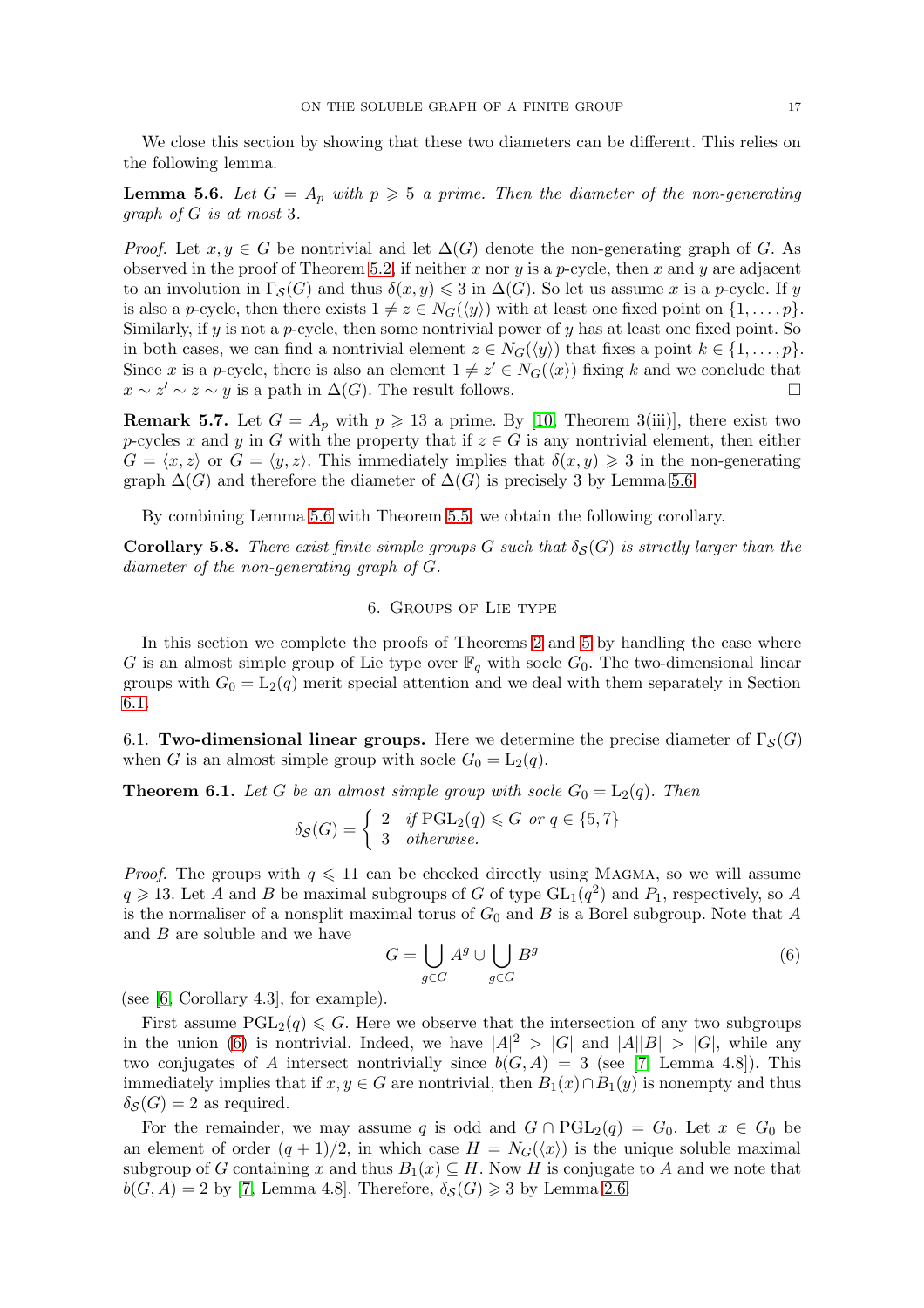It remains to verify the bound  $\delta_S(G) \leq 3$ . If  $q \equiv 1 \pmod{4}$  then |A| and |B| are even, so every nontrivial element is adjacent to an involution and the result follows. However, if  $q \equiv 3 \pmod{4}$  then |B| is odd and some additional argument is required. Let  $x, y \in G$ be nontrivial and note that every involution in G is contained in  $G_0$ . If both x and y are contained in conjugates of A, then since |A| is even (and soluble), there exist involutions  $z_1$ and  $z_2$  such that  $x \sim z_1 \sim z_2 \sim y$  is a path in  $\Gamma_{\mathcal{S}}(G)$ . Similarly, if x and y are both contained in conjugates of B, say  $B_1$  and  $B_2$ , then  $\delta(x, y) \leq 2$  since  $B_1 \cap B_2 \neq 1$ . Finally, suppose  $x \in A$ and  $y \in B$ . Let  $u \in B \cap G_0$  be an element of order  $(q-1)/2$  and let  $z \in A$  and  $w \in N_G(\langle u \rangle)$ be involutions (note that  $N_{G_0}(\langle u \rangle) = D_{q-1}$ ). Now  $B \cap G_0$  acts regularly (by conjugation) on the set of involutions in G, so  $z = w^b$  for some  $b \in B$  and thus  $z \in N_G({\langle w^b \rangle})$ . Therefore, we have a path  $x \sim z \sim u^b \sim y$  of length 3 and the proof is complete.

<span id="page-17-3"></span>**Corollary 6.2.** Let G be an almost simple group with socle  $G_0 = L_2(q)$  and let  $x \in G$  be *nontrivial. Then there exists an involution*  $y \in G$  *with*  $\delta(x, y) \leq 2$ *.* 

*Proof.* Define A and B as in the proof of Theorem [6.1](#page-16-3) and recall that we may assume x is contained in A or B (see [\(6\)](#page-16-5)). Here A is soluble with even order and thus every element in A is adjacent to an involution. The same conclusion holds if  $x \in B$  and  $q \not\equiv 3 \pmod{4}$ . Finally, suppose  $x \in B$  and  $q \equiv 3 \pmod{4}$ . Fix  $z \in B$  of order  $(q-1)/2$  and note that  $|N_G(\langle z \rangle)|$  is even. Therefore, if  $y \in N_G(\langle z \rangle)$  is an involution, then  $x \sim z \sim y$  and the result follows.  $\square$ 

<span id="page-17-0"></span>**Corollary 6.3.** *There are infinitely many simple groups with*  $\delta_S(G) = 2$ *.* 

6.2. Exceptional groups. For the remainder of Section [6,](#page-16-1) we will assume  $G_0$  is a finite simple group of Lie type over  $\mathbb{F}_q$ , which is not isomorphic to a 2-dimensional linear group. We begin by fixing some standard notation.

Write  $G_0 = (\bar{G}_{\sigma})'$ , where  $\bar{G}$  is a simple algebraic group of adjoint type defined over the algebraic closure of  $\mathbb{F}_q$  and  $\sigma$  is an appropriate Steinberg endomorphism of  $\bar{G}$ . Let  $\tilde{G} = \bar{G}_{\sigma}$ Inndiag( $G_0$ ) be the subgroup of  $Aut(G_0)$  generated by the inner and diagonal automorphisms of  $G_0$ . In addition, write  $q = p^f$  with p a prime.

Recall that a subgroup B of  $G_0$  is a Borel subgroup if  $B = N_{G_0}(P)$ , where P is a Sylow p-subgroup of  $G_0$ . The following elementary lemma will be useful.

<span id="page-17-1"></span>**Lemma 6.4.** Let  $G_0$  be a finite simple group of Lie type over  $\mathbb{F}_q$  and let B be a Borel *subgroup of*  $G_0$ *. Then* |B| *is odd if and only if*  $G_0$  *is isomorphic to*  $L_2(q)$  *with*  $q \equiv 3 \pmod{4}$ *.* 

*Proof.* We may assume q is odd. If  $G_0 = L_2(q)$  then  $|B| = q(q-1)/2$  and thus |B| is odd if and only if  $q \equiv 3 \pmod{4}$ . If  $G_0 = \mathcal{L}_n^{\epsilon}(q)$  with  $n \geq 3$ , then

$$
|B| = \begin{cases} \frac{1}{d} q^{n(n-1)/2} (q-1)^{n-1} & \text{if } \epsilon = +\\ \frac{1}{d} q^{n(n-1)/2} (q^2 - 1)^r & \text{if } \epsilon = -, \end{cases}
$$

where  $d = (n, q - \epsilon)$  and  $r \geq 1$  is the twisted Lie rank of  $U_n(q)$ . In both cases we see that  $|B|$ is even and it is straightforward to check that the same conclusion holds in all the remaining cases. We omit the details.  $\Box$ 

For the remainder of Section [6.2,](#page-17-0) we will assume  $G_0$  is a simple exceptional group of Lie type. The following result is a key tool in our proof of Theorem [1.](#page-1-1) Recall that a prime divisor r of  $q^m - 1$  is a *primitive prime divisor* if  $q^i - 1$  is indivisible by r for all  $1 \leq i \leq m$ .

<span id="page-17-2"></span>**Proposition 6.5.** Let  $G_0$  be a simple exceptional group of Lie type and let  $x \in G$  be an *element of prime order* r*. Then either*

- (i) x *is adjacent in*  $\Gamma_S(G)$  *to an involution; or*
- (ii)  $G_0 = E_6^{\epsilon}(q)$  and r is a primitive prime divisor of  $q^{9a} 1$ , where  $a = \frac{1}{2}$  $rac{1}{2}(3-\epsilon).$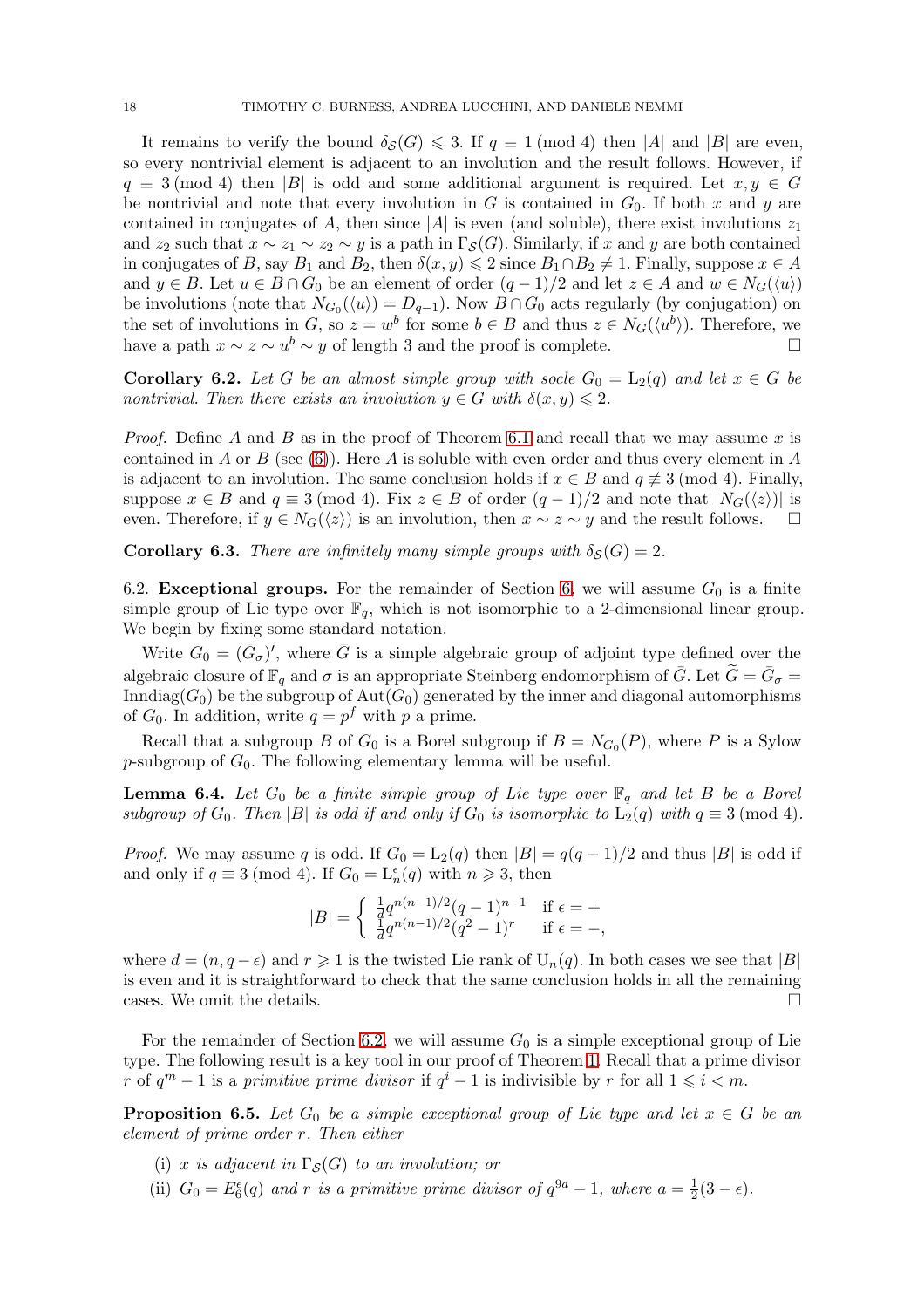*Proof.* Notice that (i) holds if  $|C_{G_0}(x)|$  is even or x is real, so we may assume r is odd. In particular, we observe that (i) holds if  $C_{G_0}(x)$  is insoluble.

First assume  $x \in G \setminus \tilde{G}$ . Then either  $q = q_0^r$  and x is a field automorphism, or  $r = 3$ ,  $G_0 = {}^3D_4(q)$  and x is a graph automorphism. In both cases, it is easy to see that  $|C_{G_0}(x)|$ is even and thus x is adjacent to an involution. For example, if  $G_0 = F_4(q)$  and x is a field automorphism, then  $C_{G_0}(x) = F_4(q_0)$ . Similarly, if  $G_0 = {}^3D_4(q)$  and x is a graph automorphism, then

<span id="page-18-1"></span>
$$
C_{G_0}(x) \in \{G_2(q), PGL_3^{\epsilon}(q), [q^5].\text{SL}_2(q)\}\tag{7}
$$

and the claim follows.

For the remainder, we may assume  $x \in \tilde{G}$  is unipotent or semisimple. First assume x is unipotent, so  $r = p$  and  $G_0 \neq {}^2B_2(q), {}^2F_4(q)$ . Let P be a Sylow p-subgroup of  $G_0$  containing x and consider the Borel subgroup  $B = N_{G_0}(P)$ . Then B is soluble and it contains an involution z by Lemma [6.4.](#page-17-1) Therefore,  $\langle x, z \rangle \leq B$  is soluble and thus  $x \sim z$ .

Finally, let us assume x is semisimple. Let  $W = N_{\bar{G}}(\bar{T})/\bar{T}$  be the Weyl group of  $\bar{G}$ , where  $\overline{T}$  is a  $\sigma$ -stable maximal torus of  $\overline{G}$  containing x. If  $\overline{G}_0 \neq E_6^{\epsilon}(q)$ , then W contains a central involution, which acts by inversion on every maximal torus of  $\tilde{G}$ . Therefore, every semisimple element in  $\tilde{G}$  is real.

So to complete the proof, we may assume  $G_0 = E_6^{\epsilon}(q)$ . If x is non-regular, then it is easy to see that  $|C_{G_0}(x)|$  is even, so we may assume x is a regular semisimple element that is contained in a unique maximal torus T of  $\tilde{G}$ . In addition, we can assume |T| is odd.

Recall that there is a natural action of  $\sigma$  on W and the  $\sigma$ -class of  $s \in W$  is defined to be the subset  $\{w^{\sigma}sw^{-1} : w \in W\}$  (so if  $\sigma$  acts trivially on W, then this coincides with the usual conjugacy class of  $s$  in  $W$ ). As a consequence of the Lang-Steinberg Theorem, there is a bijection from the set of  $\tilde{G}$ -classes of maximal tori in  $\tilde{G}$  to the set of  $\sigma$ -classes in W (see [\[25,](#page-27-9) Chapter 25], for example). Moreover, if T corresponds to the  $\sigma$ -class of  $s \in W$ , then

<span id="page-18-2"></span>
$$
|N_{G_0}(T)| = |T_0||C_W(s)|\tag{8}
$$

with  $T_0 = T \cap G_0$ . As a consequence, if  $|C_W(s)|$  is even then there exists an involution  $z \in N_{G_0}(T)$  and we deduce that  $x \sim z$  since  $\langle x, z \rangle$  is contained in the soluble subgroup  $\langle T, z \rangle \leq G$ . Now W has 25 conjugacy classes and one can check that  $|C_W(s)|$  is even unless s has order 9 (there is a unique class of such elements), in which case  $C_W(s) = \langle s \rangle$ . In terms of the above bijection, the  $\sigma$ -class of s corresponds to a cyclic torus T of order  $q^6 + \epsilon q^3 + 1$ and it follows that r is a primitive prime divisor of  $q^{9a} - 1$ , where  $a = \frac{1}{2}(3 - \epsilon)$ . This is the special case arising in part (ii) of the proposition and so the proof is complete.  $\Box$ 

Remark 6.6. The special case highlighted in part (ii) of Proposition [6.5](#page-17-2) is a genuine exception. For example, let us assume  $G = \tilde{G} = G_0 = E_6(q)$  and  $x \in G$  has order  $q^6 + q^3 + 1$ (for example, we could take  $q = 2$ , in which case x has order 73). By Weigel [\[33\]](#page-27-10), x is contained in a unique maximal subgroup of G, namely  $H = L_3(q^3)$ . So  $B_1(x)$  is a subset of H. Moreover, by considering the subgroups of  $H$ , we deduce that  $x$  is contained in a unique maximal soluble subgroup of H, namely  $L = N_G(\langle x \rangle) = C_{q^6+q^3+1}$ :9. This implies that  $B_1(x)$ coincides with the set of nontrivial elements in  $L$  and thus  $x$  is not adjacent to an involution.

<span id="page-18-0"></span>**Corollary 6.7.** Let G be an almost simple group with socle  $G_0$ , an exceptional group of Lie *type. Then for all nontrivial*  $x \in G$ , there exists an involution  $y \in G$  with  $\delta(x, y) \leq 2$ . In *particular,*  $\delta_{\mathcal{S}}(G) \leq 5$ *.* 

*Proof.* Let  $x \in G$  be nontrivial and fix  $m \in \mathbb{N}$  so that  $z = x^m$  has prime order r. Then by applying Proposition [6.5,](#page-17-2) we may assume  $G_0 = E_6^{\epsilon}(q)$ , z is semisimple and r is a primitive prime divisor of  $q^{9a} - 1$ , where  $a = \frac{1}{2}$  $\frac{1}{2}(3 - \epsilon)$ . Here  $T = C_{\widetilde{G}}(z)$  is a cyclic maximal torus of order  $q^6 + \epsilon q^3 + 1$ . Since x commutes with z, we have  $x \in N_G(\langle z \rangle)$ , which is a soluble group of order divisible by 3 (note that  $N_{G_0}(T_0) \le N_G(\langle z \rangle)$  and  $N_{G_0}(T_0) = T_0:9$ , where  $T_0 = T \cap G_0$ ).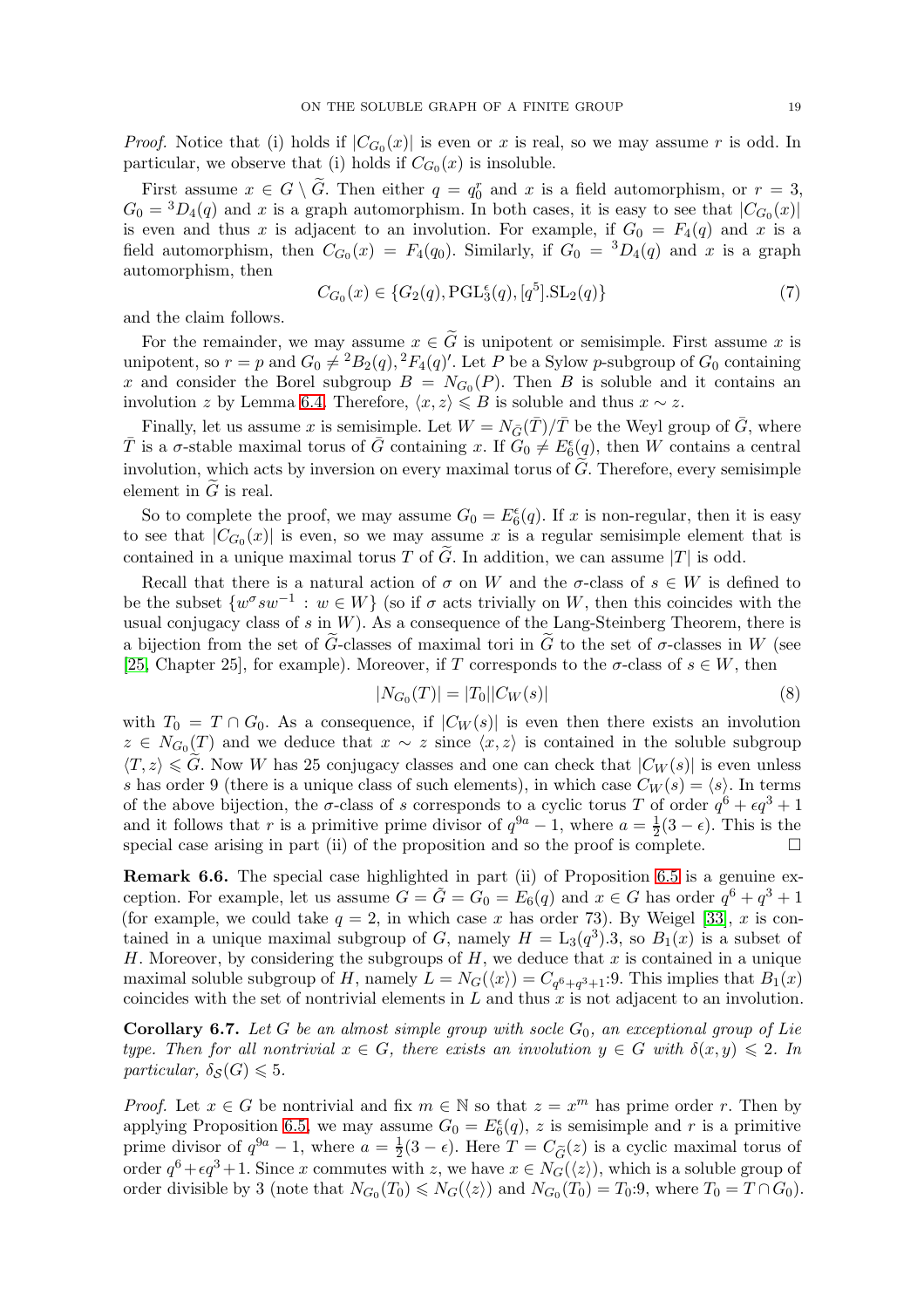Therefore, x is adjacent to an element of order 3 in  $G_0$ , which in turn is adjacent to an involution.

Although we do not know if the upper bound on  $\delta_S(G)$  in Corollary [6.7](#page-18-0) is tight, we can demonstrate the existence of an exceptional group of Lie type with  $\delta_{\mathcal{S}}(G) \geq 4$ .

# **Lemma 6.8.** *If*  $G = E_6(2)$  *then*  $\delta_S(G) \in \{4, 5\}.$

*Proof.* We apply a computational approach, working with MAGMA [\[5\]](#page-26-9) and a permutation representation of G of degree 279006. Let  $x \in G$  be an element of order 73 and observe that  $H = L_3(8):3$  is the unique maximal subgroup of G containing x (see [\[19,](#page-26-18) Table III], for example). By working inside H, we deduce that  $B_1(x)$  coincides with the set of nontrivial elements in  $N_H(\langle x \rangle) = 73.9$  and by implementing a random search, we can find an element  $g \in G$  such that  $\langle a, b \rangle$  is insoluble for all  $a \in B_1(x)$ ,  $b \in B_1(x^g)$ . This implies that  $\delta(x, x^g) \geq 4$ and the result follows.

Finally, we complete the proof of the claim in part  $(ii)(d)$  of Theorem [2.](#page-1-0)

<span id="page-19-2"></span>**Proposition 6.9.** Let G be a finite simple exceptional group of Lie type. Then  $\delta_S(G) \geq 3$ .

*Proof.* Following [\[9\]](#page-26-10), let  $\gamma_u(G)$  be the uniform domination number of G. This is defined to be the minimal size of a set of conjugate elements  $\{x_1, \ldots, x_k\}$  such that for all nontrivial  $y \in G$ , there exists  $i \in \{1, ..., k\}$  such that  $G = \langle x_i, y \rangle$ . Note that  $\delta_{\mathcal{S}}(G) \geq 3$  if  $\gamma_u(G) = 2$ . Indeed, if  $\{x_1, x_2\}$  has the given property, then  $G = \langle x_1, x_2 \rangle$  and there is no nontrivial element  $y \in G$ with  $x_1 \sim y \sim x_2$  because either  $\langle x_1, y \rangle$  or  $\langle x_2, y \rangle$  is equal to G. Therefore, in view of [\[10,](#page-26-15) Theorem 4, we immediately deduce that  $\delta_{\mathcal{S}}(G) \geq 3$  if  $G \neq F_4(q), G_2(q)$ , so it remains to handle these two special cases.

First assume  $G = G_2(q)'$ . If  $q = 2$  then G is isomorphic to U<sub>3</sub>(3) and we note that  $\delta_{\mathcal{S}}(G) = 3$  (for example, see Proposition 3.4). Now assume  $q \geq 3$  and let  $x \in G$  be an element of order  $q^2 - q + 1$ , so  $T = \langle x \rangle$  is a maximal torus of G. If  $q \in \{3, 4\}$  then we can use MAGMA to establish the existence of an element  $g \in G$  such that  $\delta(x, x^g) \geq 3$ . For  $q \geq 5$ , the overgroups of T are described by Weigel [\[33,](#page-27-10) Section 4(d)] and we deduce that  $B_1(x)$ coincides with the set of nontrivial elements in  $L = N<sub>G</sub>(T) = T.6$ . Since  $b(G, L) = 2$  by [\[12\]](#page-26-19), we deduce that  $\delta_{\mathcal{S}}(G) \geq 3$  via Lemma [2.6.](#page-5-0)

Finally, suppose  $G = F_4(q)$  and let  $x \in G$  be an element of order  $q^4 - q^2 + 1$ . If  $q \geq 4$ , then [\[33,](#page-27-10) Section 4(f)] implies that  $B_1(x)$  is the set of nontrivial elements in  $L = N<sub>G</sub>(T) = T.12$ , where  $T = \langle x \rangle$ . Since  $b(G, L) = 2$  (see [\[12\]](#page-26-19)), the result now follows as in the previous case. The same argument also goes through when  $q = 3$ . Indeed, as noted in [\[19,](#page-26-18) Table IV], x is contained in a unique maximal subgroup of G, namely  $H = {}^{3}D_{4}(3)$ . In turn,  $L = N_H(T) = T.12$  is the unique maximal subgroup of H containing x and the desired result follows via [\[12\]](#page-26-19). Finally, let us assume  $q = 2$ . Here we take  $T = \langle x \rangle$  to be a maximal torus of order  $q^4 + 1 = 17$ . Then as recorded in [\[19,](#page-26-18) Table IV], we see that x is contained in precisely two maximal subgroups of  $G$ , which are representatives of the two conjugacy classes of subgroups isomorphic to  $Sp_8(2)$  in G. By working in  $Sp_8(2)$ , we find that  $B_1(x)$ coincides with the set of nontrivial elements in  $L = N<sub>G</sub>(T) = T.8$  and once again we conclude by applying [\[12\]](#page-26-19), which gives  $b(G, L) = 2$ .

<span id="page-19-0"></span>6.3. Classical groups. Now let us assume G is an almost simple classical group over  $\mathbb{F}_q$  with socle  $G_0$ . In view of Theorem [6.1,](#page-16-3) we may assume  $G_0$  is not isomorphic to a 2-dimensional linear group. First we establish an analogue of Proposition [6.5.](#page-17-2)

<span id="page-19-1"></span>**Proposition 6.10.** *Let*  $G_0 \neq L_2(q)$  *be a simple classical group and let*  $x \in G$  *be an element of prime order* r*. Then one of the following holds:*

- (i) x *is adjacent in*  $\Gamma_S(G)$  *to an involution.*
- (ii)  $G_0 = \mathcal{L}_n^{\epsilon}(q)$ , *n is odd and r is a primitive prime divisor of*  $q^{an}-1$ , where  $a = \frac{1}{2}$  $rac{1}{2}(3-\epsilon)$ .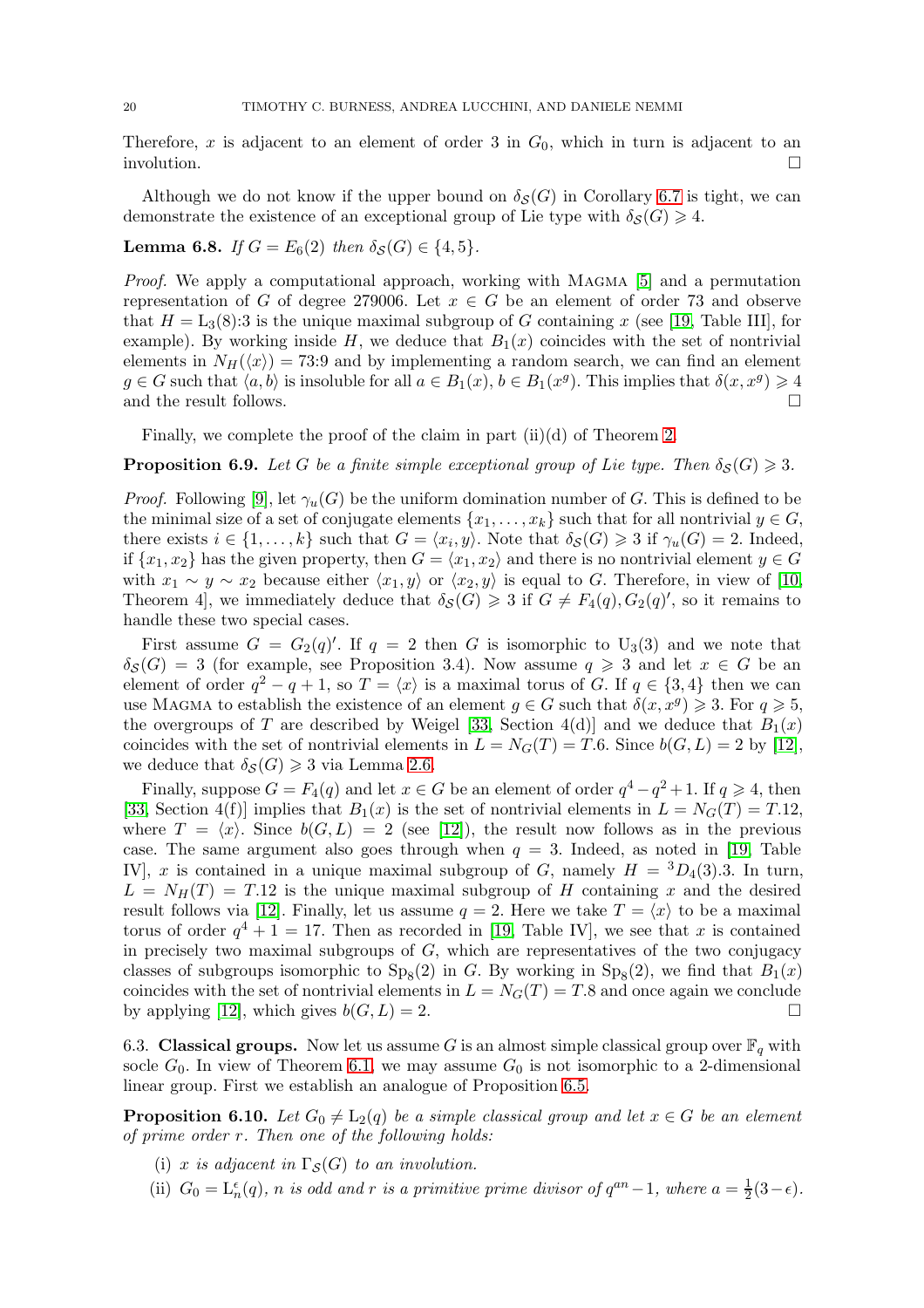- (iii)  $G_0 = U_n(q)$ , *n is even and r is a primitive prime divisor of*  $q^{2(n-1)} 1$ *.*
- (iv)  $G_0 = \overline{P\Omega_n(q)}$ ,  $n \equiv 2 \pmod{4}$ ,  $n \geq 10$  and r is a primitive prime divisor of  $q^n 1$ .

*Proof.* We may assume r is odd. If  $x \in G \setminus \widetilde{G}$  then either  $q = q_0^r$  and x is a field automorphism, or  $G_0 = \text{P}\Omega_8^+(q)$ ,  $r = 3$  and x is a triality graph or graph-field automorphism. In each of these cases, it is easy to check that  $|C_{G_0}(x)|$  is even and thus (i) holds. For example, if  $G_0 = \mathrm{P}\Omega_8^+(q)$ and x is a triality graph automorphism, then the possibilities for  $C_{G_0}(x)$  are given in [\(7\)](#page-18-1). Similarly, if x is a triality graph-field automorphism then  $q = q_0^3$  and  $C_{G_0}(x) = {}^3D_4(q_0)$ .

Now assume  $x \in \tilde{G}$ . If  $r = p$  then we can repeat the argument from the proof of Proposition [6.5,](#page-17-2) noting that the Borel subgroups of  $G_0$  have even order by Lemma [6.4](#page-17-1) (recall that we are assuming  $G_0 \neq L_2(q)$ . For the remainder, we may assume  $r \neq p$ . If we exclude the following two cases:

- (a)  $G_0 = \mathcal{L}_n^{\epsilon}(q)$  with  $n \geqslant 3$ ; and
- (b)  $G_0 = \mathrm{P}\Omega_n^{\epsilon}(q)$  with  $n \equiv 2 \pmod{4}$  and  $n \geq 10$ ,

then the Weyl group W contains a central involution and by arguing as in the proof of Proposition [6.5](#page-17-2) we see that every semisimple element in  $G$  is real. This leaves us to handle cases (a) and (b). If x is non-regular then  $|C_{G_0}(x)|$  is even, so we may assume x is regular and is therefore contained in a unique maximal torus  $T = \overline{T}_{\sigma}$  of  $\widetilde{G}$ , where  $\overline{T}$  is a  $\sigma$ -stable maximal torus of  $\bar{G}$ . Let  $W = N_{\bar{G}}(\bar{T})/\bar{T}$  be the corresponding Weyl group. As in the proof of Proposition [6.5,](#page-17-2) let us assume T corresponds to the  $\sigma$ -class of  $s \in W$ , in which case [\(8\)](#page-18-2) holds with  $T_0 = T \cap G_0$ . Note that (i) holds if  $|N_{G_0}(T)|$  is even, so we may assume  $|N_{G_0}(T)|$ is odd. We consider cases (a) and (b) separately.

Suppose  $G_0 = L_n^{\epsilon}(q)$  with  $n \geq 3$  and note that  $W = S_n$ . The conjugacy classes in W are parameterised by partitions of  $n$ , so we may assume  $s$  corresponds to the partition  $\lambda = (n^{a_n}, \ldots, 2^{a_2}, 1^{a_1}),$  where  $a_\ell$  denotes the multiplicity of  $\ell$  in the partition. Then

$$
|T| = (q - \epsilon)^{-1} \prod_{\ell=1}^{n} (q^{\ell} - \epsilon^{\ell})^{a_{\ell}}, \ |C_W(s)| = \prod_{\ell=1}^{n} a_{\ell}! \ell^{a_{\ell}}
$$

and thus  $|C_W(s)|$  is odd if and only if  $\lambda$  consists of distinct odd parts. Since  $x \in T$  is regular and has prime order, we deduce that either n is odd and  $\lambda = (n)$ , or n is even and  $\lambda = (n-1, 1)$ . In other words, either n is odd and r is a primitive prime divisor of  $q^{an} - 1$ , or *n* is even and *r* is a primitive prime divisor of  $q^{a(n-1)} - 1$ , where  $a = \frac{1}{2}(3 - \epsilon)$ . In particular, (ii) holds if n is odd. Similarly, (iii) holds if n is even and  $\epsilon = -$ , so we may assume n is even and  $\epsilon = +$ . Here dim  $C_V(x) = 1$ , where V is the natural module, and so we may embed x in a Levi factor L of a maximal parabolic subgroup  $H = QL$  of  $G_0$  (the stabiliser of a 1-dimensional subspace of  $V$ ), where the unipotent radical  $Q$  is elementary abelian of order  $q^{n-1}$  and L is a subgroup of  $GL_{n-1}(q)$  of index  $(n, q-1)$ . Now q is even since |T| is odd and the subgroup  $\langle Q, x \rangle$  of H is soluble. In particular, x is adjacent to every involution in Q.

Finally, let us assume  $G_0 = \mathrm{P}\Omega_n^{\epsilon}(q)$  with  $n \equiv 2 \pmod{4}$  and  $n \geq 10$ . Here W is an indextwo subgroup of  $S_2 \wr S_{n/2}$  and we find that  $|C_W(s)|$  is odd if and only if s corresponds to an n  $\frac{n}{2}$ -cycle in  $S_{n/2}$ . In this situation, T is a cyclic torus of order  $q^{n/2} - \epsilon$  and r is a primitive prime divisor of  $q^{an/2} - 1$ , where  $a = \frac{1}{2}$  $\frac{1}{2}(3 - \epsilon)$ . In particular, q is even. If  $\epsilon = +$  then we may embed x in a Levi factor L of a maximal parabolic subgroup  $H = QL$  of  $G_0$ , where the unipotent radical Q is elementary abelian of order  $q^{n(n-2)/8}$  and  $\tilde{L} = GL_{n/2}(q)$  (here H is the stabiliser of a maximal totally singular subspace of the natural module for  $G_0$ ). Therefore, x is contained in the soluble subgroup  $\langle Q, x \rangle$  and thus x is adjacent to every involution in Q. This leaves the case  $\epsilon = -$ , which is recorded in part (iv).

Remark 6.11. There are genuine exceptions that arise under the conditions recorded in parts (ii), (iii) and (iv) of Proposition [6.10.](#page-19-1) For example, if  $G = L_3(4)$  and  $x \in G$  has order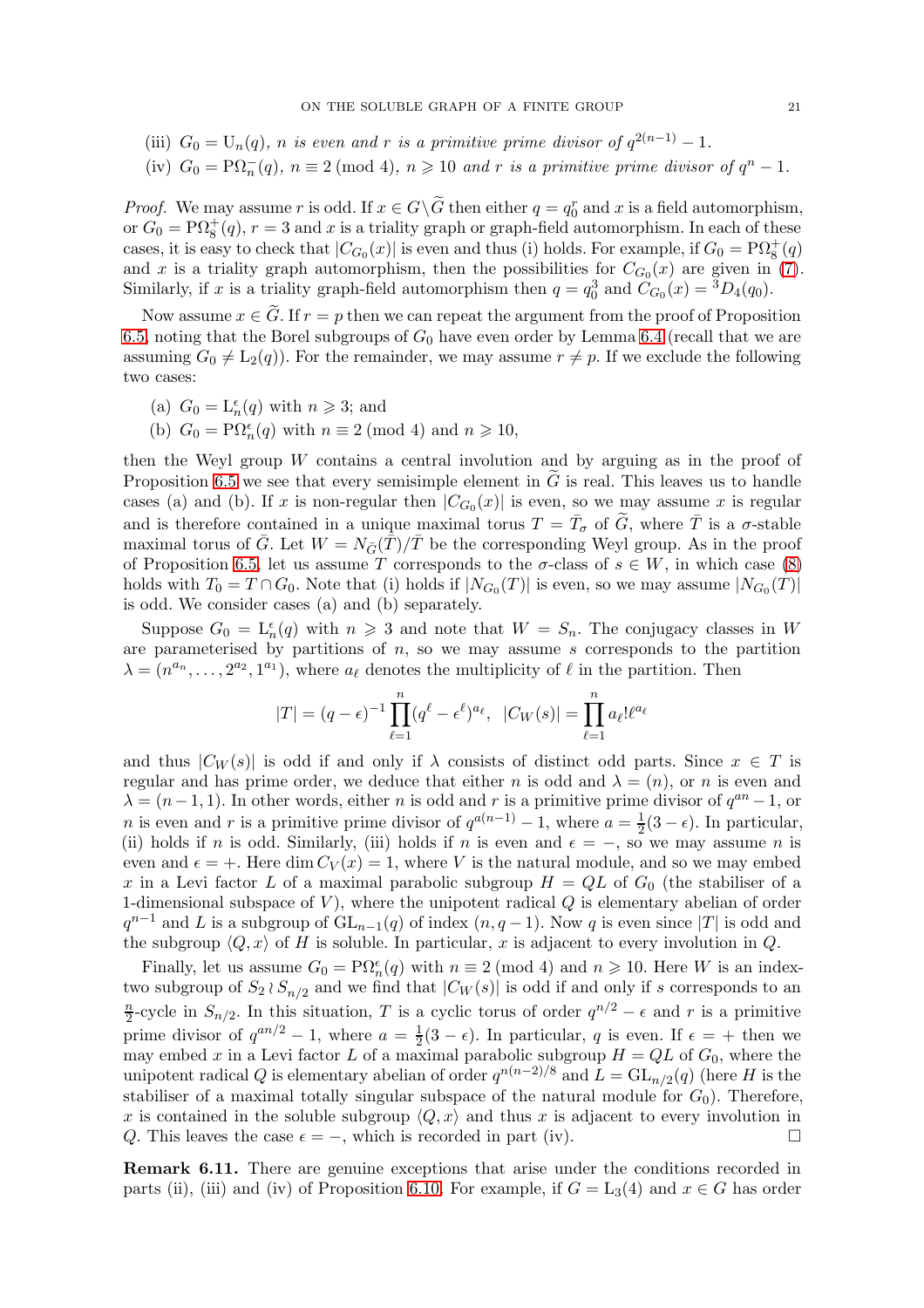7, then  $B_1(x)$  coincides with the nontrivial elements in  $N_G(\langle x \rangle) = 7:3$  and thus x is not adjacent to an involution. Similarly, if  $G = U_3(4)$  and  $|x| = 13$  then  $B_1(x) \subseteq 13:3$  and the same conclusion holds. If  $G = U_6(2)$  and  $|x| = 11$  then  $B_1(x) \subseteq 11.5$ . Similarly, if  $G = \Omega_{10}^{-}(2)$ and  $|x| = 11$  then  $B_1(x) \subseteq 11:15$ .

We are now in a position to complete the proof of Theorem [5.](#page-2-0)

<span id="page-21-0"></span>**Corollary 6.12.** Let  $G$  be an almost simple classical group with socle  $G_0$ . Then for all *nontrivial*  $x \in G$ *, there exists an involution*  $y \in G$  *with*  $\delta(x, y) \leq 2$ *. In particular,*  $\delta_S(G) \leq 5$ *.* 

*Proof.* Let  $x \in G$  be nontrivial and assume  $z = x^m$  has prime order r. In view of Theorem [6.1](#page-16-3) (and Corollary [6.2\)](#page-17-3), we may assume that  $(G_0, r)$  is one of the cases arising in parts (ii)-(iv) of Proposition [6.10.](#page-19-1) In each case,  $z \in \tilde{G}$  is a regular semisimple element and  $C_{\tilde{G}}(z) = T$ is a cyclic maximal torus of  $\tilde{G}$  of odd order. In particular, q is even and [\(8\)](#page-18-2) holds, where  $T_0 = T \cap G_0$  and  $|C_W(s)|$  is odd.

First consider case (ii) in Proposition [6.10,](#page-19-1) so  $G_0 = \mathcal{L}_n^{\epsilon}(q)$ , n is odd and r is a primitive prime divisor of  $q^{an} - 1$ , where  $a = \frac{1}{2}$  $\frac{1}{2}(3-\epsilon)$ . Note that  $r \geq 2n+1$  and  $|C_W(s)| = n$ . Now  $N_{G_0}(T_0) = T_0: n$  is a subgroup of  $N_G(\langle z \rangle)$ , which in turn is a soluble group containing x. Therefore, x is adjacent to an element  $z' \in G_0$  of order r', where r' is a prime divisor of n. Since  $r' \leqslant n$ , Proposition [6.10](#page-19-1) implies that z' is adjacent to an involution and we conclude that x has distance at most 2 from an involution, as required.

A very similar argument applies in cases (iii) and (iv), noting that  $|C_W(s)| = n - 1$  in (iii) and  $|C_W(s)| = n/2$  in (iv). In both cases, we find that x is adjacent to an element  $z' \in G_0$ of order r', where r' is a prime divisor of  $|C_W(s)|$ , and the result follows.

The following lemma shows that there exist finite simple classical group G with  $\delta_S(G) = 4$ .

**Lemma 6.13.** *If*  $G = L_5^{\epsilon}(2)$  *then*  $\delta_S(G) = 4$ *.* 

*Proof.* We use MAGMA to verify the result, working with the standard permutation representations of degree 31 (for  $\epsilon = +$ ) and 165 (for  $\epsilon = -$ ). First assume  $\epsilon = +$ . Let  $x \in G$  be an element of order 31. Then  $B_1(x)$  is the set of nontrivial elements in  $H = N_G(\langle x \rangle) = 31:5$ and by random search we can find  $g \in G$  such that  $\langle a, b \rangle$  is insoluble for all  $a \in B_1(x)$ ,  $b \in B_1(x^g)$ . This implies that  $\delta(x, x^g) \geq 4$  and thus  $\delta_{\mathcal{S}}(G) \in \{4, 5\}$ . An entirely similar argument applies when  $\epsilon = -$ , noting that if  $|x| = 11$  then  $B_1(x)$  is the set of nontrivial elements in  $N_G(\langle x \rangle) = 11:5$ .

To complete the proof, we need to show that  $\delta_{\mathcal{S}}(G) \leq 4$ . First assume  $\epsilon = +$  and observe that if  $y \in G$  is nontrivial, then  $|N_G(\langle y \rangle)|$  is even unless  $|y| = 31$ . Therefore, if we fix an element  $x \in G$  of order 31, then it suffices to show that  $\delta(x, y) \leq 4$  for all  $y \in Y$ , where Y is the set of elements of order 31 in G. Here  $|Y| = 1612800, |B_1(x)| = 154$  and using MAGMA we compute  $|B_2(x)| = 106484$ . We now implement the process described in Example [2.9,](#page-7-4) which allows us to conclude that  $Y \subseteq B_4(x)$  as required.

We can apply a very similar argument when  $\epsilon = -$ . First we observe that  $|N_G(\langle x \rangle)|$  is even unless  $|x| \in \{9, 11\}$ . If  $|x| = 9$  then x is contained in a soluble maximal subgroup of type  $GU<sub>3</sub>(2) \times GU<sub>2</sub>(2)$  (the stabiliser of a 2-dimensional nondegenerate subspace of the natural module for G) and we deduce that x is adjacent to an involution in  $\Gamma_{\mathcal{S}}(G)$ . Therefore, it remains to show that any two elements of order 11 are connected by a path of length at most 4 and we proceed as above, following the procedure presented in Example [2.9.](#page-7-4) Here we work with the set Y of elements of order 11 in G, noting that  $|Y| = 2488320$  and we have  $|B_1(x)| = 54$  and  $|B_2(x)| = 220549$  for all  $x \in Y$ .

We also record the following observation, which completes the proof of Theorem [2.](#page-1-0)

**Lemma 6.14.** *If*  $G = L_7^{\epsilon}(2)$  *then*  $\delta_{\mathcal{S}}(G) \in \{4, 5\}$ *.*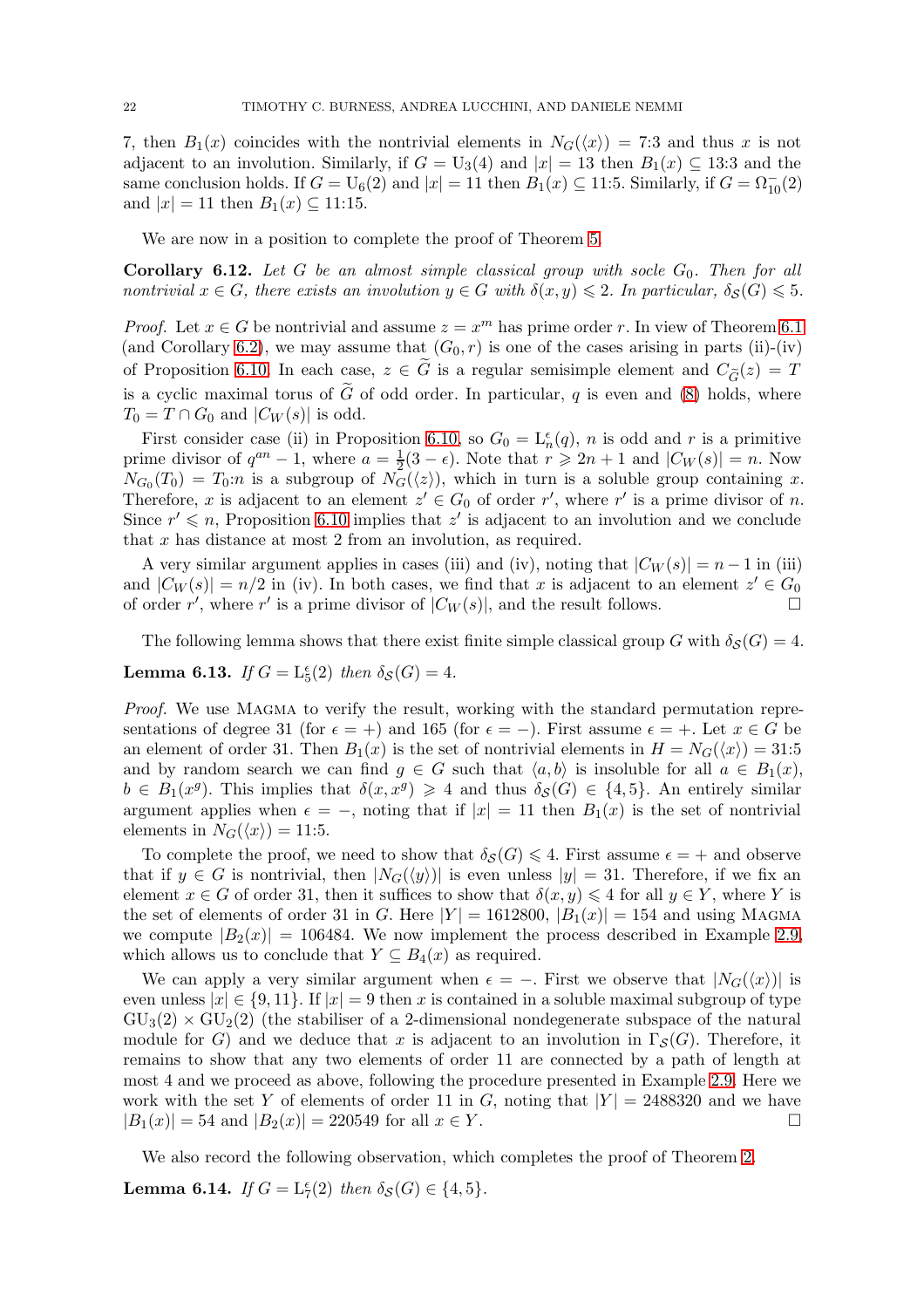*Proof.* First assume  $\epsilon = +$  and let  $x \in G$  be an element of order 127. Then  $B_1(x)$  is the set of nontrivial elements in  $N_G(\langle x \rangle) = 127.7$  and by random search we can find an element  $q \in G$ such that  $\langle a, b \rangle$  is insoluble for all  $a \in B_1(x)$ ,  $b \in B_1(x^g)$ . This implies that  $\delta(x, x^g) \geq 4$ . An entirely similar argument applies when  $\epsilon = -$ , noting that if  $|x| = 43$  then  $B_1(x)$  is the set of nontrivial elements in  $N_G(\langle x \rangle) = 43:7$ .

We close this section by considering the problem highlighted in Remark [2](#page-1-2) in Section [1.](#page-0-0) Let G be a non-abelian finite simple group and recall that we have shown that  $\delta_S(G) \geq 3$  if G is not isomorphic to a classical group (this is part  $(ii)(d)$  in Theorem [2\)](#page-1-0). For classical groups, we have observed that  $\delta_S(G) = 2$  if  $G = L_2(q)$  with q even (or  $q = 7$ ) or if  $G \in \{L_3(2), U_4(2)\}\$ . We are not aware of any additional simple groups with  $\delta_S(G) = 2$ , but a complete classification remains out of reach.

In the next result, we classify the linear groups with  $\delta_{\mathcal{S}}(G) = 2$ .

<span id="page-22-0"></span>**Proposition 6.15.** *Suppose*  $G = L_n(q)$  *is a simple group. Then*  $\delta_S(G) = 2$  *if and only if*  $n = 2$  *and* q *is even or*  $q \in \{5, 7\}$ , *or*  $(n, q) = (3, 2)$ *.* 

*Proof.* For  $n = 2$  we refer the reader to Theorem [6.1.](#page-16-3) Next assume  $n \geq 3$  is odd. If  $(n, q) =$  $(3, 2)$  then  $G \cong L_2(7)$  and  $\delta_S(G) = 2$  by Theorem [6.1.](#page-16-3) Similarly, the proof of Proposition [3.7](#page-8-1) yields  $\delta_{\mathcal{S}}(G) = 3$  if  $(n, q) = (3, 4)$ . In each of the remaining cases, [\[10,](#page-26-15) Theorem 6(ii)] states that the uniform domination number of G is equal to 2 and we deduce that  $\delta_{\mathcal{S}}(G) \geq 3$  as in the proof of Proposition [6.9.](#page-19-2)

Now assume  $n \geq 4$  is even. Let  $x \in G$  be a Singer element, so  $T = \langle x \rangle$  is a maximal torus of G of order  $(q^{n}-1)/d(q-1)$ , where  $d = (n, q-1)$ . Then x is contained in a unique maximal soluble subgroup of G, namely  $H = N<sub>G</sub>(T) = T.n$ , and thus  $B<sub>1</sub>(x)$  coincides with the set of nontrivial elements in  $H$  (for example, this is an easy consequence of Suprunenko's structure theory of primitive maximal soluble subgroups of linear groups, see [\[30\]](#page-27-11)). By [\[12\]](#page-26-19) we have  $b(G, H) = 2$  and thus  $\delta_{\mathcal{S}}(G) \geq 3$  via Lemma [2.6.](#page-5-0)

We can also easily eliminate odd-dimensional unitary groups.

**Proposition 6.16.** *Let*  $G = U_n(q)$ *, where*  $n \geq 3$  *is odd. Then*  $\delta_S(G) \geq 3$ *.* 

*Proof.* If  $(n, q) = (3, 3)$  then  $\delta_S(G) = 3$  by the proof of Proposition [3.7.](#page-8-1) Similarly, the case  $(n, q) = (3, 5)$  can be checked using MAGMA. In each of the remaining cases, the uniform domination of number of G is equal to 2 (see [\[10,](#page-26-15) Theorem 6(ii)]) and the result follows as in the proof of the previous proposition.

## 7. Some related graphs

<span id="page-22-1"></span>Recall that the soluble graph of a finite group  $G$  is a natural generalisation of the widely studied commuting graph. Indeed, the soluble graph encodes the pairs of elements that generate a soluble subgroup of  $G$ , whereas the commuting graph is concerned with the pairs generating an abelian group. Of course, there are many natural families of groups that lie between soluble and abelian, including the supersoluble, nilpotent, metabelian and metacyclic groups. For each of these families, by suitably modifying the definition of the soluble graph, we can construct a graph associated to G.

Let F be such a family of groups and consider the graph  $\Lambda_{\mathcal{F}}(G)$  on the elements of G, where distinct vertices x and y are adjacent if and only if  $\langle x, y \rangle$  is in F. As before, we would like to define the related graph  $\Gamma_{\mathcal{F}}(G)$  on  $G \setminus I_{\mathcal{F}}(G)$ , where  $I_{\mathcal{F}}(G)$  is the set of isolated vertices in the complement of  $\Lambda_{\mathcal{F}}(G)$ . Recall that if  $\mathcal{F} = \mathcal{A}$  is the class of abelian groups, then  $I_{\mathcal{F}}(G) = Z(G)$  and  $\Gamma_{\mathcal{F}}(G)$  is the commuting graph. Similarly, if  $\mathcal{F} = \mathcal{S}$  is the class of soluble groups, then [\[20,](#page-26-2) Theorem 1.1] implies that  $I_{\mathcal{F}}(G) = R(G)$  is the soluble radical and  $\Gamma_{\mathcal{F}}(G)$  is the soluble graph of G. Notice that in both of these special cases,  $I_{\mathcal{F}}(G)$  is a normal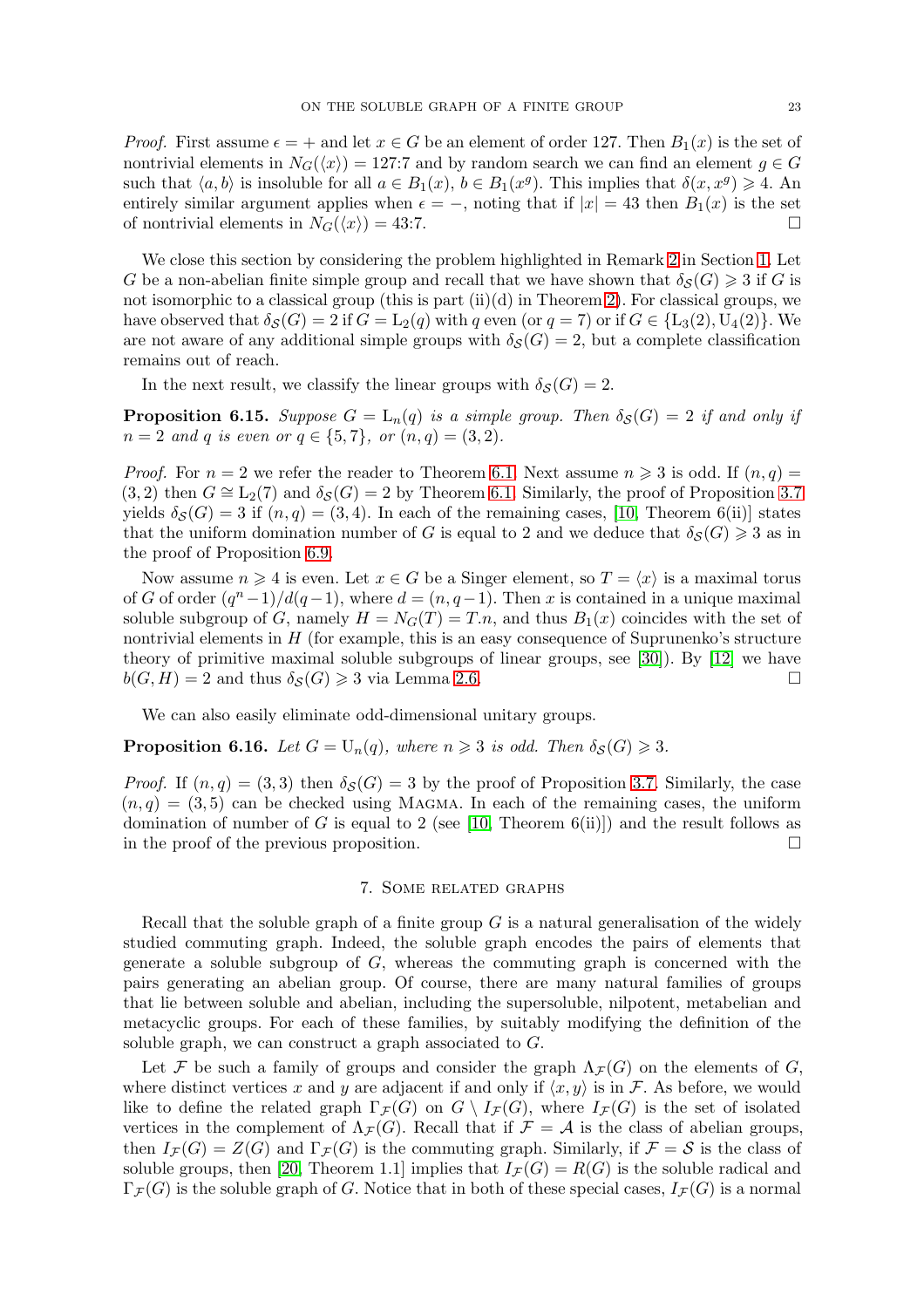subgroup of G. In addition, if  $\mathcal{F} = \mathcal{S}$ , then  $\Gamma_{\mathcal{F}}(G)$  is connected if and only if  $\Gamma_{\mathcal{F}}(G/I_{\mathcal{F}}(G))$ is connected and moreover, the diameters of these two graphs are equal (see Lemma [2.2\)](#page-4-1).

These attractive properties provide further impetus for studying the soluble graph of a finite group, ahead of some of the alternatives mentioned above. Indeed, various difficulties arise when we switch our focus to one of the other families.

For example, suppose  $\mathcal{F} = \mathcal{M}$  is the class of metabelian groups. Here it is difficult to give an efficient description of the isolated vertices  $I_{\mathcal{F}}(G)$ , which need not even be a subgroup of G (note that  $I_{\mathcal{F}}(G)$  is always a normal subset of G).

**Example 7.1.** Let p be a prime number and let G be a Sylow p-subgroup of  $GL_n(p)$ , where  $n \geq 2$ . Notice that G is generated by its abelian normal subgroups. In addition, note that if N is an abelian normal subgroup of G, then  $\langle x, y \rangle$  is metabelian for all  $x \in N$  and  $y \in G$ . Therefore,  $I_{\mathcal{M}}(G)$  is a subgroup of G if and only if  $I_{\mathcal{M}}(G) = G$ . However, if n is large enough, then G contains 2-generated subgroups that are not metabelian and thus  $I_{\mathcal{M}}(G)$  is not a subgroup (indeed, any given *p*-group embeds in  $GL_n(p)$  for some *n*).

Let us assume  $I_{\mathcal{F}}(G)$  is a subgroup of G. The next problem is to determine whether or not the connectivity of  $\Gamma_{\mathcal{F}}(G/I_{\mathcal{F}}(G))$  implies the connectivity of  $\Gamma_{\mathcal{F}}(G)$ . Working with the family M of metabelian groups, we present the following example. Here  $I_{\mathcal{M}}(G)$  is a subgroup of G and  $\Gamma_{\mathcal{M}}(G/I_{\mathcal{M}}(G))$  is connected, but  $\Gamma_{\mathcal{M}}(G)$  is disconnected.

**Example 7.2.** Let  $G = SL_2(3) = Q_8:C_3$  and observe that  $I_{\mathcal{M}}(G) = Z(G) = C_2$ . Then  $G/I_{\mathcal{M}}(G) \cong A_4$  is metabelian and  $\Gamma_{\mathcal{M}}(G/I_{\mathcal{M}}(G))$  is the null graph with a single vertex. However  $\Gamma_{\mathcal{M}}(G)$  has 22 vertices and 5 connected components: one comprising the 6 elements of order 4 and the remainder corresponding to the 4 elements of order 3 or 6 in each of the four cyclic subgroups of G with order 6.

Although the previous example shows that  $\Gamma_{\mathcal{M}}(G)$  is not connected, in general, we can establish the following result as an easy consequence of Theorem [1.](#page-1-1)

**Proposition 7.3.** Let G be a nontrivial finite group with  $R(G) = 1$ . Then the metabelian *graph*  $\Gamma_{\mathcal{M}}(G)$  *is connected and its diameter is at most*  $2\delta_{\mathcal{S}}(G)$ *.* 

*Proof.* Let x and y be two adjacent vertices in the soluble graph  $\Gamma_{\mathcal{S}}(G)$ . If N is a minimal normal subgroup of  $\langle x, y \rangle$  and  $1 \neq n \in N$ , then  $\langle x, n \rangle$  and  $\langle y, n \rangle$  are metabelian, so x and y have distance at most 2 in  $\Gamma_{\mathcal{M}}(G)$ . The result now follows, noting that  $\Gamma_{\mathcal{S}}(G)$  is connected by Theorem [1.](#page-1-1)  $\Box$ 

A natural question that arises at this point is the following.

<span id="page-23-0"></span>**Problem 7.4.** *For which families*  $\mathcal F$  *of finite soluble groups is it true that*  $\Gamma_{\mathcal F}(G)$  *is connected for every finite group*  $G \notin \mathcal{F}$ ?

Notice that the nilpotent and supersoluble graphs of  $G = A_4$  are equal and disconnected. Indeed this graph has 11 vertices and 5 connected components: one comprising the 3 involutions, and four more consisting of an element of order 3 and its inverse. So the answer to Problem [7.4](#page-23-0) is negative if  $\mathcal F$  is the family of nilpotent groups or the family of supersoluble groups. We expect it would be interesting to consider the same question for some larger families of groups, such as those with derived nilpotent subgroup, or with Fitting length at most 2.

Even when the answer to Problem [7.4](#page-23-0) is negative, it would be interesting to investigate the following two questions.

**Problem 7.5.** Let F be a family of finite groups and define  $I_{\mathcal{F}}(G)$  and  $\Gamma_{\mathcal{F}}(G)$  as above.

(i) *Does there exist an absolute constant* c *such that if* G *is a finite group, then every connected component of*  $\Gamma$ <sub>*F*</sub>(*G*) *has diameter at most c*?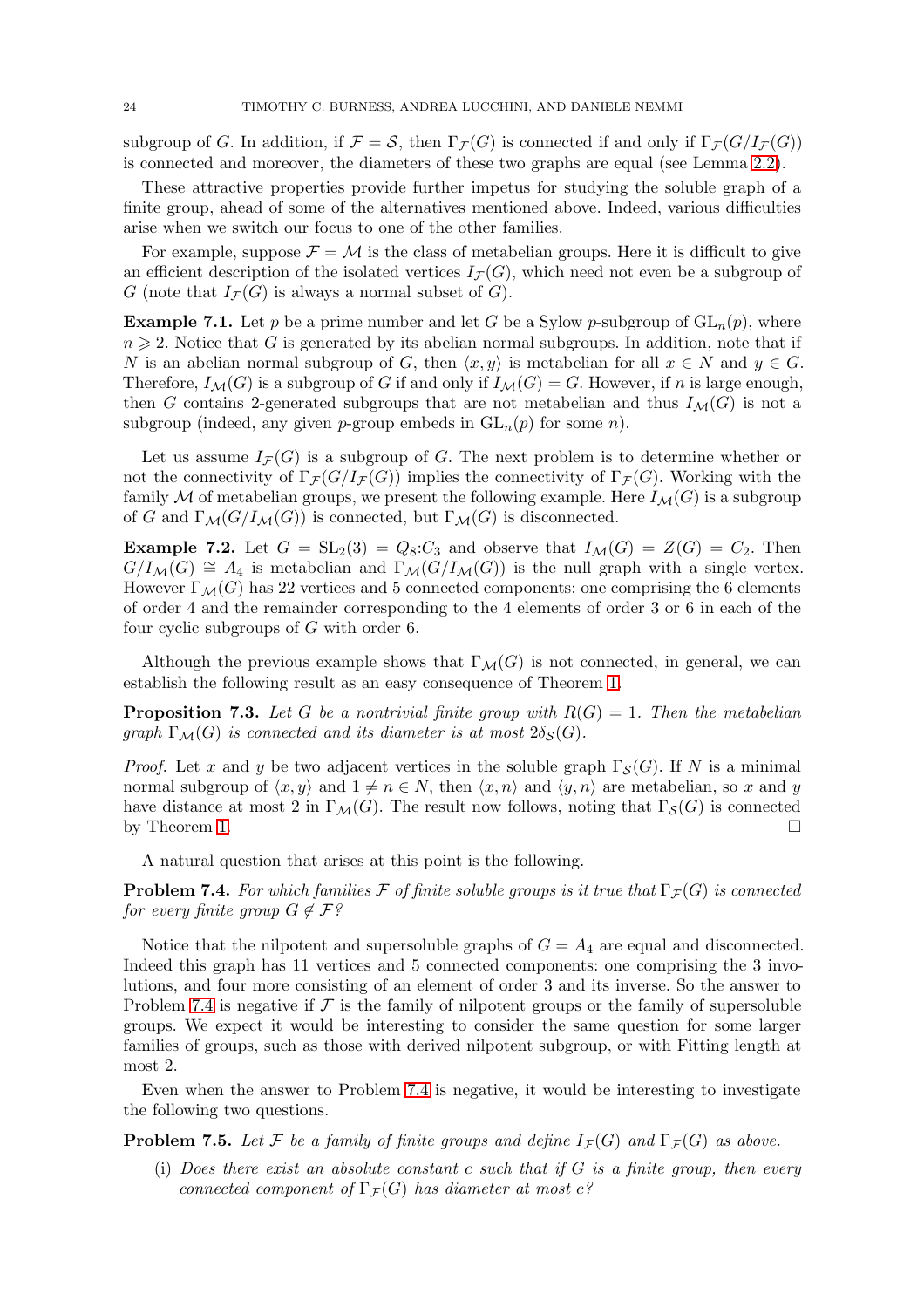## (ii) Is there a positive answer to (i) if we only consider groups with  $I_{\mathcal{F}}(G) = 1$ ?

Notice that if  $\mathcal{F} = \mathcal{A}$  is the family of abelian groups, then  $I_{\mathcal{F}}(G) = Z(G), \Gamma_{\mathcal{F}}(G)$  is the commuting graph and the two previous questions have different answers. Indeed, as we recalled in Section [1,](#page-0-0) if  $Z(G) = 1$ , then each connected component of the commuting graph of a non-abelian finite group  $G$  has diameter at most 10 (this is a theorem of Morgan and Parker [\[26\]](#page-27-2)). However, Giudici and Parker [\[17\]](#page-26-0) have constructed an infinite sequence  $(G_n)$ of finite 2-groups such that the diameter of the corresponding commuting graphs tends to infinity.

If we take  $\mathcal{F} = \mathcal{N}$  to be the family of nilpotent groups, then the following stronger result holds.

## Proposition 7.6. *Let* G *be a finite non-nilpotent group. Then each connected component of the nilpotent graph*  $\Gamma_N(G)$  *of* G *has diameter at most* 10*.*

*Proof.* First observe that  $I_{\mathcal{N}}(G)$  coincides with the hypercentre of G, denoted  $Z_{\infty}(G)$ , which is the final term in the upper central series of  $G$  (see [\[1,](#page-26-20) Proposition 2.1]). Moreover, for all  $x, y \in G$ , we note that  $\langle x, y \rangle$  is nilpotent if and only if  $\langle xZ_\infty(G), yZ_\infty(G) \rangle$  is a nilpotent subgroup of  $G/Z_{\infty}(G)$ . This implies that there is a bijective correspondence between the connected components of  $\Gamma_N(G)$  and  $\Gamma_N(G/Z_\infty(G))$ . Moreover, the corresponding components under this bijection have the same diameter, so we are free to assume that  $Z_{\infty}(G) = 1$ .

Next observe that if x and y are adjacent vertices in  $\Gamma_{\mathcal{N}}(G)$ , then they have distance at most two in the commuting graph  $\Gamma_{\mathcal{A}}(G)$ . Indeed, there is a path  $x \sim z \sim y$  in  $\Gamma_{\mathcal{A}}(G)$ for every nontrivial element  $z \in Z(\langle x, y \rangle)$ . Therefore,  $\Gamma_{\mathcal{N}}(G)$  and the commuting graph of G have the same connected components and the result now follows by applying the main theorem of [\[26\]](#page-27-2).

Finally, let  $\mathcal C$  be the family of metacyclic groups. We conclude this section with the following result on the metacyclic graph  $\Gamma_{\mathcal{C}}(G)$  of a finite simple group.

<span id="page-24-0"></span>Proposition 7.7. *Let* G *be a non-abelian finite simple group. Then either*

- (i) *The metacyclic graph*  $\Gamma_{\mathcal{C}}(G)$  *is connected; or*
- (ii)  $G = L_2(3^f)$  and  $f \ge 3$  is odd.

*Proof.* First recall that any two involutions in G generate a dihedral group, which is metacyclic, and thus the set of involutions in G form a clique in  $\Gamma_{\mathcal{C}}(G)$ . In particular, there is a connected component  $\Omega$  that contains every involution in  $G$ .

We claim that if p is a prime and  $\Omega$  contains an element x of order p, then it contains every element in G whose order is divisible by p. To see this, first write  $|y| = p^a m$ , where  $a \geq 1$  and  $(p, m) = 1$ , and let P be a Sylow p-subgroup of G containing  $y^m$  and a conjugate  $x^g$  of x. Let z be a nontrivial element of  $Z(P)$ . Since  $x \in \Omega$ , there exists a path

$$
x_1 \sim x_2 \sim \cdots \sim x_n
$$

in  $\Gamma_{\mathcal{C}}(G)$ , where  $x_1 = x$  and  $x_n$  is an involution. But then

$$
y \sim y^m \sim z \sim x^g \sim x_2^g \sim \cdots \sim x_n^g
$$

is also a path in  $\Gamma_{\mathcal{C}}(G)$  and we conclude that  $y \in \Omega$ .

Next let  $x \in G$  be a real element with  $|x| \geq 3$ , which implies that  $x^g = x^{-1}$  for some  $g \in G$ . Since g must have even order and  $\langle x, g \rangle$  is metacyclic, it follows that  $x \in \Omega$ .

Finally, let us assume  $G \neq L_2(3^f)$  with  $f \geq 3$  odd. We claim that  $\Omega$  contains at least one element of order p for every odd prime divisor p of  $|G|$ . In view of our first claim above, this immediately implies that  $\Gamma_{\mathcal{C}}(G)$  is connected as in (i). So it remains to establish this claim.

Suppose the claim is false and let p be the smallest prime divisor of  $|G|$  such that  $\Omega$ contains no element of order  $p$ . Then  $G$  does not contain a real element of order  $p$  and so the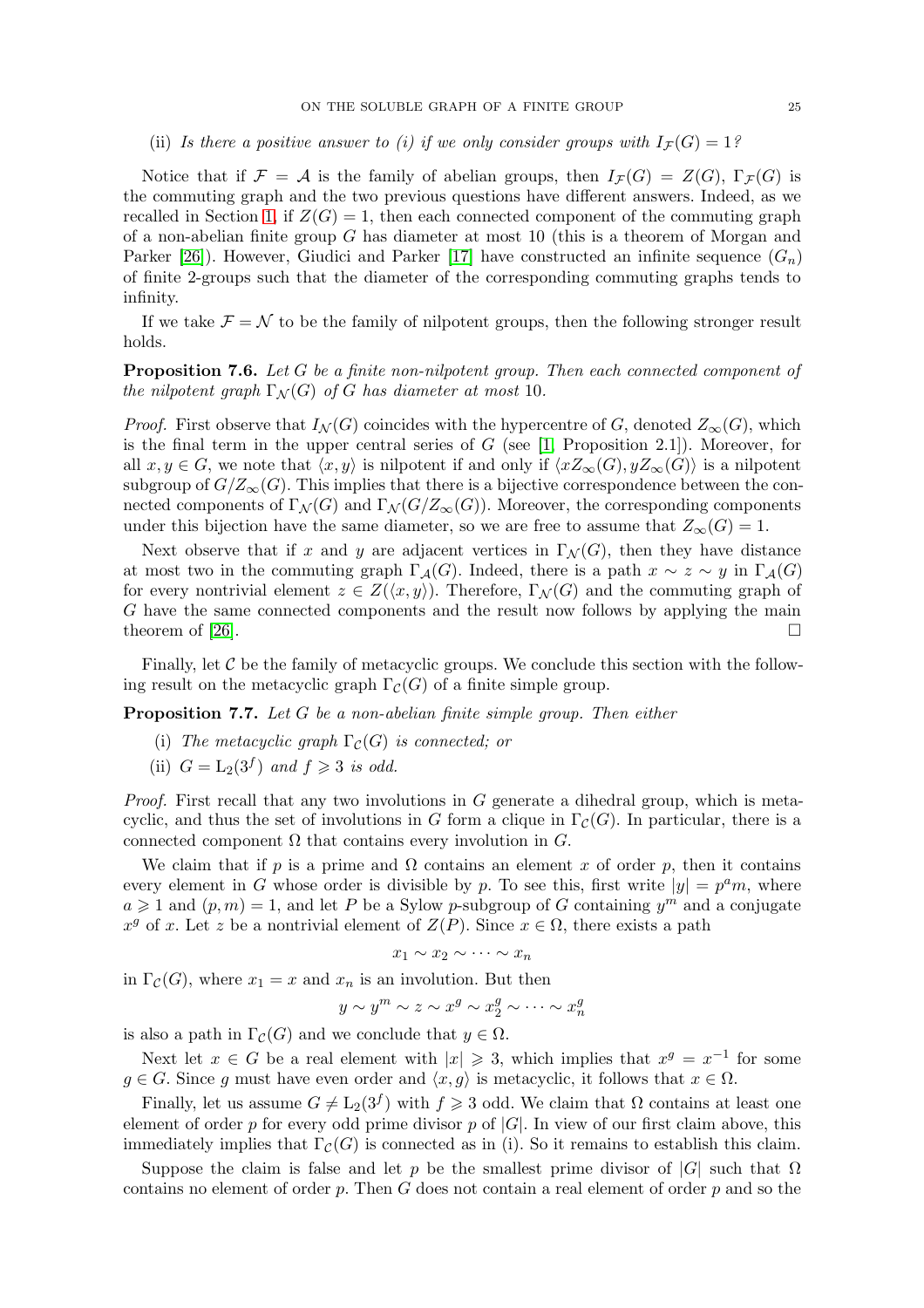possibilities for  $(G, p)$  are determined in [\[14,](#page-26-21) Theorem 2.1] by Dolfi et al. We consider each possibility in turn.

First assume  $G \neq L_2(q)$  with  $q = p^f \equiv 3 \pmod{4}$ . Let P be a Sylow p-subgroup of G with  $|P| = p^n$ . By inspecting [\[14\]](#page-26-21), we observe that  $P = \langle u \rangle$  is cyclic. Now  $P \nleq Z(N_G(P))$  since G is not p-nilpotent, so there exists an element  $v \in N_G(P) \setminus C_G(P)$ . In particular,  $vC_G(P)$  is a nontrivial element of  $N_G(P)/C_G(P) \leq \text{Aut}(P)$ , so its order divides  $\varphi(p^n) = p^{n-1}(p-1)$  and is coprime to p (since  $P \leq C_G(P)$ ). But then there is a prime q dividing  $(|v|, p-1)$  and so the minimality of p implies that v is contained in  $\Omega$ . However,  $\langle u, v \rangle$  is metacyclic and thus  $u \sim v$  in  $\Gamma_c(G)$ , which means that  $u \in \Omega$  and we have reached a contradiction.

Finally, let us assume  $G = L_2(q)$  with  $q = p^f \equiv 3 \pmod{4}$ . Then G contains a subfield subgroup  $H = L_2(p)$ , which in turn contains a metacyclic subgroup K of order  $p(p-1)/2$ (a Borel subgroup of H). Therefore, if  $p \neq 3$  then  $\Omega$  contains an element of order p and the proof of the proposition is complete.  $\Box$ 

**Remark 7.8.** Let us observe that there exist groups  $G$  arising in part (ii) of Proposition [7.7](#page-24-0) for which  $\Gamma_{\mathcal{C}}(G)$  is disconnected. For example, suppose  $G = L_2(27)$  and let H be a maximal subgroup of G with order divisible by 3. Then either  $H = 3<sup>3</sup>:13$  is a Borel subgroup or  $H = A_4$ . In particular, we deduce that  $\Gamma_{\mathcal{C}}(G)$  has 28 connected components, each containing 3 elements (one such component for each Sylow 3-subgroup of  $G$ ), plus an additional connected component comprising the remaining 743 elements in G.

### 8. Some related problems

<span id="page-25-0"></span>In this final section, we present some open problems on the soluble graph of a finite group that arise naturally from our work in this paper. Throughout this section, G denotes a finite insoluble group with  $R(G) = 1$ .

Our first problem concerns the sharpness of the main bound in Theorem [1.](#page-1-1)

<span id="page-25-2"></span>**Problem 8.1.** *Is there a finite group with*  $\delta_S(G) = 5$ ?

<span id="page-25-1"></span>**Problem 8.2.** *Are there infinitely many groups with*  $\delta_S(G) \geq 4$ ?

By Theorem [4,](#page-2-2) we have shown that there are infinitely many alternating groups with  $\delta_S(G) \geq 4$ , modulo the conjectured existence of infinitely many Sophie Germain primes. A positive solution to the following conjecture would resolve Problem [8.2](#page-25-1) (note that the condition  $p \geq 11$  is necessary since  $\delta_{\mathcal{S}}(A_7) = 3$ .

**Conjecture 8.3.** *Let*  $p \ge 11$  *be a prime with*  $p \equiv 3 \pmod{4}$ *. Then*  $\delta_S(A_p) \ge 4$ *.* 

In part (ii)(d) of Theorem [2](#page-1-0) we observe that  $\delta_S(G) \geq 3$  for every non-abelian finite simple group G. For G classical, we know that  $\delta_{\mathcal{S}}(G) = 2$  if  $G = L_2(q)$  with q even (or  $q \in \{5, 7\}$ ) or if  $G \in \{L_3(2), U_4(2)\}\.$  Are there any additional simple groups with this property?

**Problem 8.4.** Determine all the simple groups with  $\delta_S(G) = 2$ .

Recall part (i) of Theorem [2,](#page-1-0) which states that  $\delta_{\mathcal{S}}(G) \leqslant 3$  if G is not almost simple. If G is almost simple with socle  $G_0$ , then we know that the same bound holds if  $G \neq G_0$  and  $G_0$  is an alternating or sporadic group (see Theorem [4.9,](#page-11-0) [\(2\)](#page-12-2) and Theorem [5.1\)](#page-12-1). This observation leads naturally to the following problem.

**Problem 8.5.** *Do we have*  $\delta_{\mathcal{S}}(G) \leq 3$  *for every non-simple group*  $G$ *?* 

Let G be an almost simple group with socle  $G_0$ . It is worth noting that there are examples with  $\delta_{\mathcal{S}}(G) = \delta_{\mathcal{S}}(G_0) \pm 1$ . For instance,

$$
\delta_{\mathcal{S}}(M_{12}.2) = 3 = \delta_{\mathcal{S}}(M_{12}) - 1
$$
  

$$
\delta_{\mathcal{S}}(U_4(2).2) = 3 = \delta_{\mathcal{S}}(U_4(2)) + 1.
$$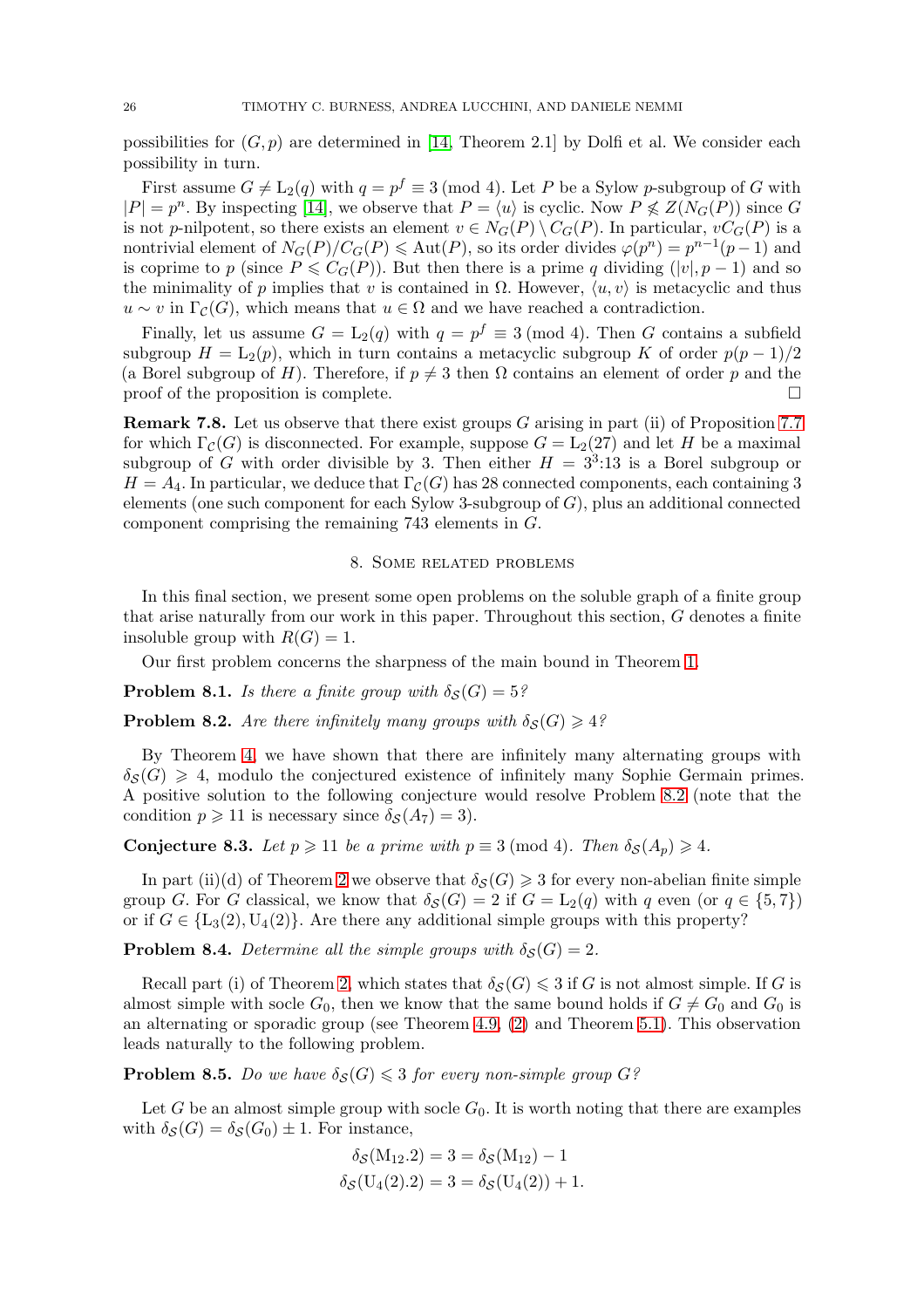It appears that there are very few groups with  $\delta_S(G) > \delta_S(G_0)$ . Indeed,  $G = U_4(2).2$  is the only example we are aware of.

**Problem 8.6.** Let G be an almost simple group with socle  $G_0$ .

- (i) *Classify the almost simple groups with*  $\delta_S(G) > \delta_S(G_0)$ *.*
- (ii) *Do we always have*  $|\delta_S(G) \delta_S(G_0)| \leq 1$ ?

We can extend the previous problem to more general monolithic groups as follows.

<span id="page-26-22"></span>**Problem 8.7.** Let G be a monolithic group with socle  $T<sup>k</sup>$ , where T is a non-abelian finite *simple group and*  $k \geq 2$ *.* 

- (i) If  $\delta_S(T) \geq 4$  *then do we always have*  $\delta_S(G) = 3$ ?
- (ii) *Do we always have*  $|\delta_{\mathcal{S}}(G) \delta_{\mathcal{S}}(T)| \leq 1$ ?

Note part (ii) of Problem [8.7](#page-26-22) can only have a positive solution if Problem [8.1](#page-25-2) has a negative answer in the sense that  $\delta_{\mathcal{S}}(T) \leq 4$  for every non-abelian finite simple group T.

### **REFERENCES**

- <span id="page-26-20"></span><span id="page-26-5"></span>[1] A. Abdollahi and M. Zarrin, Non-nilpotent graph of a group, Comm. Algebra 38 (2010), 4390–4403.
- [2] B. Akbari, M.L. Lewis, J. Mirzajani, A.R. Moghaddamfar, The solubility graph associated with a finite group, Internat. J. Algebra Comput. 30 (2020), 1555–1564.
- <span id="page-26-1"></span>[3] N.F. Beike, R. Carleton, D.G. Costanzo, C. Heath, M.L. Lewis, K. Lu and J.D. Pearce, *Extending* results of Morgan and Parker about commuting graphs, Bull Aust. Math. Soc., to appear.
- <span id="page-26-4"></span>[4] P. Bhowal, D. Nongsiang and R.K. Nath, Solvable graphs of finite groups, Hacet. J. Math. Stat. 49 (2020), 1955–1964.
- <span id="page-26-9"></span>[5] W. Bosma, J. Cannon and C. Playoust, The MAGMA algebra system I: The user language, J. Symb. Comput. 24 (1997), 235–265.
- <span id="page-26-17"></span><span id="page-26-16"></span>[6] D. Bubboloni and M.S. Lucido, Coverings of linear groups, Comm. Algebra 30 (2002), 2143–2159.
- <span id="page-26-13"></span>[7] T.C. Burness, Base sizes for primitive groups with soluble stabilisers, Algebra Number Theory 15 (2021), 1755–1807.
- [8] T.C. Burness, R.M. Guralnick and J. Saxl, On base sizes for symmetric groups, Bull. Lond. Math. Soc. 43 (2011), 386–391.
- <span id="page-26-10"></span>[9] T.C. Burness and S. Harper, On the uniform domination number of a finite simple group, Trans. Amer. Math. Soc. 372 (2019), 545–583.
- <span id="page-26-15"></span>[10] T.C. Burness and S. Harper, Finite groups, 2-generation and the uniform domination number, Israel J. Math. 239 (2020), 271–367.
- <span id="page-26-11"></span>[11] T.C. Burness, E.A. O'Brien and R.A. Wilson, Base sizes for sporadic simple groups, Israel J. Math. 177 (2010), 307–333.
- <span id="page-26-19"></span><span id="page-26-7"></span>[12] T.C. Burness and A.R. Thomas, On normalisers of maximal tori and a conjecture of Vdovin, in preparation.
- <span id="page-26-21"></span>[13] P.J. Cameron, Graphs defined on groups, preprint (arXiv:2102.11177), 2021.
- <span id="page-26-3"></span>[14] S. Dolfi, G. Malle and G. Navarro, *The finite groups with no real p-elements*, Israel J. Math. **192** (2012), 831–840.
- [15] P. Flavell, Finite groups in which every two elements generate a soluble subgroup, Invent. Math. 121 (1995), 279–285.
- <span id="page-26-8"></span>[16] S.D. Freedman, The intersection graph of a finite simple group has diameter at most 5, Arch. Math. 117 (2021), 1–7.
- <span id="page-26-0"></span>[17] M. Giudici and C. Parker, There is no upper bound for the diameter of the commuting graph of a finite group, J. Combin. Theory Ser. A 120 (2013), 1600–1603.
- <span id="page-26-12"></span>[18] D. Gorenstein, Finite simple groups: An introduction to their classification, University Series in Mathematics. Plenum Publishing Corp., New York, 1982.
- <span id="page-26-18"></span>[19] R.M. Guralnick and W.M. Kantor, *Probabilistic generation of finite simple groups*, J. Algebra 234 (2000), 743–792.
- <span id="page-26-2"></span>[20] R. Guralnick, B. Kunyavskiĭ, E. Plotkin and A. Shalev, Thompson-like characterizations of the solvable radical, J. Algebra 300 (2006), 363–375.
- <span id="page-26-14"></span>[21] R.M. Guralnick, G. Navarro and P.H. Tiep, Finite groups with odd Sylow normalizers, Proc. Amer. Math. Soc. 144 (2016), 5129–5139.
- <span id="page-26-6"></span>[22] M. Hagie, *The diameter of the solvable graph of a finite group*, Hokkaido Math. J. 29 (2000), 553–561.